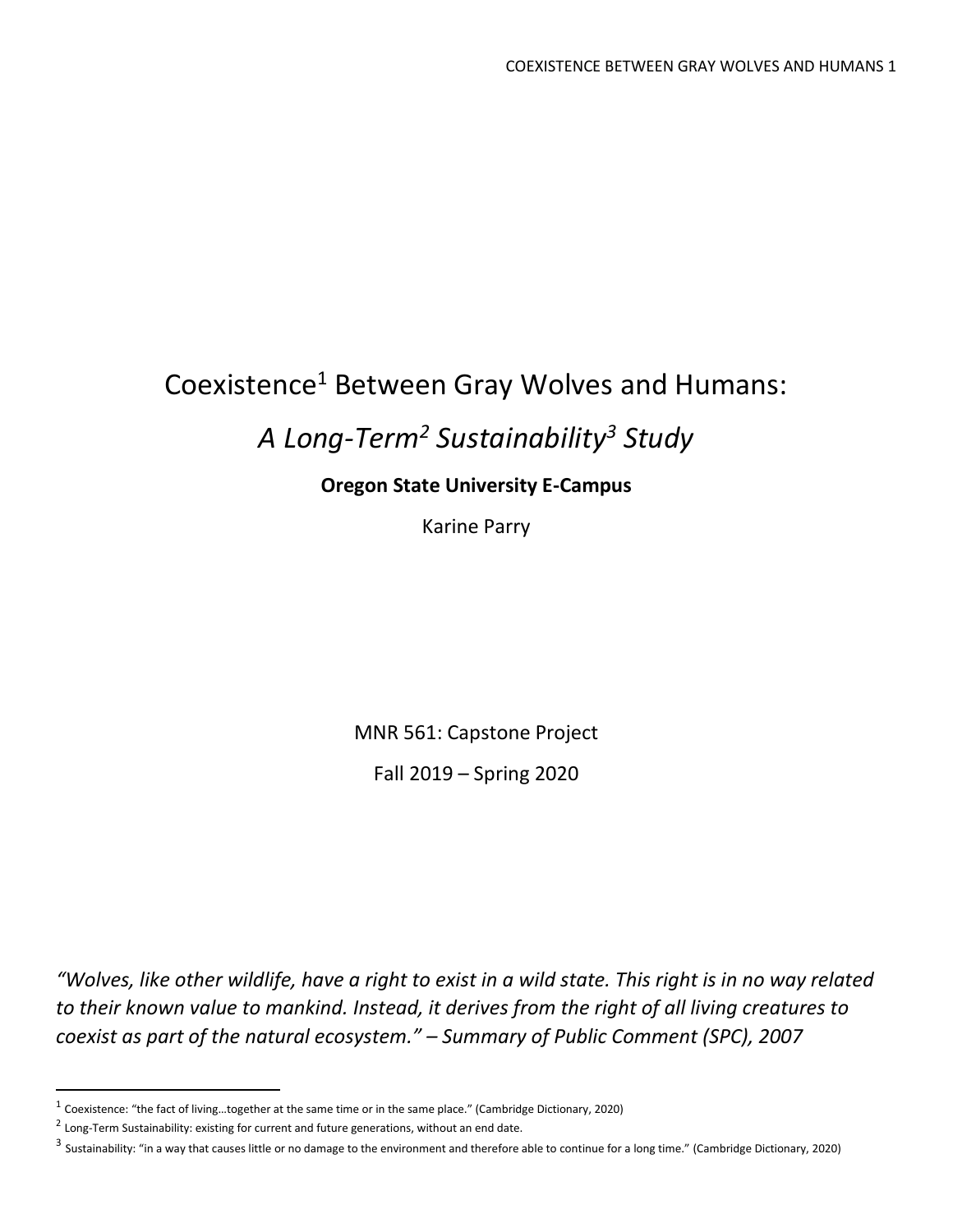## Abstract

Gray wolves are essential keystone species<sup>4</sup> that regulate a biological ecosystem. (Estes, Terborgh, Brashares, Power, Berger, Bond and Wardle, 2011) There are many reasons why maintaining a healthy population of keystone species<sup>5</sup> in the wild is essential. Gray wolves: 1) Are family pack animals that work together as a team, (San Diego Wolf Conservation Center, 2019) 2) Create a trophic cascade<sup>6</sup>, (Estes et al., 2011) 3) Are meant to be in the lower 48 states based on historical range, (Colorado Wolf and Wildlife Center, 2019) 4) Have been unfairly eradicated by humans in the past, 5) Have been identified as endangered species during specified times, 6) Have a symbiotic relationship with birds, 7) Serve an essential purpose warranting conservation<sup>7</sup>, 8) Are the ancestors of domesticated dogs, 9) Have a fear of humans and tend to stay away from them (Colorado Wolf and Wildlife Center, 2019), and 10) Rarely attack humans. Some species transform our planet through their existence.

Despite scientific evidentiary support respecting the ecological importance of gray wolves, the canine continues to be a problem for many humans. If the problem is that there is a coexistence concern for gray wolves in the wild and humans living together, then a reason for this should be obtained if people are willing to share. Perception<sup>8</sup> is essential when deriving reasons for why coexistence is problematic for competing

<sup>4</sup> Essential Species: "absolutely necessary; indispensable" animals. (Dictionary.com, 2020)

<sup>&</sup>lt;sup>5</sup> Keystone Species: "a species whose presence and role within an ecosystem has a disproportionate effect on other organisms within the system. A keystone species is often a dominant predator whose removal allows a prey population to explore and often decreases overall diversity." (Dictionary.com, 2020)

 $^6$  Trophic Cascade: "an ecological term for a process (of change) that starts at the top of a food chain and tumbles right down to the bottom." (Collins Dictionary, 2020)

 $^7$  Conservation: "the protection of plants and animals, natural areas, and interesting and important structures and buildings, especially from the damaging effects of human activity." (Cambridge Dictionary, 2020)

 $^8$  Perception: "a belief or opinion, often held by many people and based on how things seem; the quality of being aware of things through the physical senses, especially sight [humans]" or smell (wolves). (Cambridge Dictionary, 2020)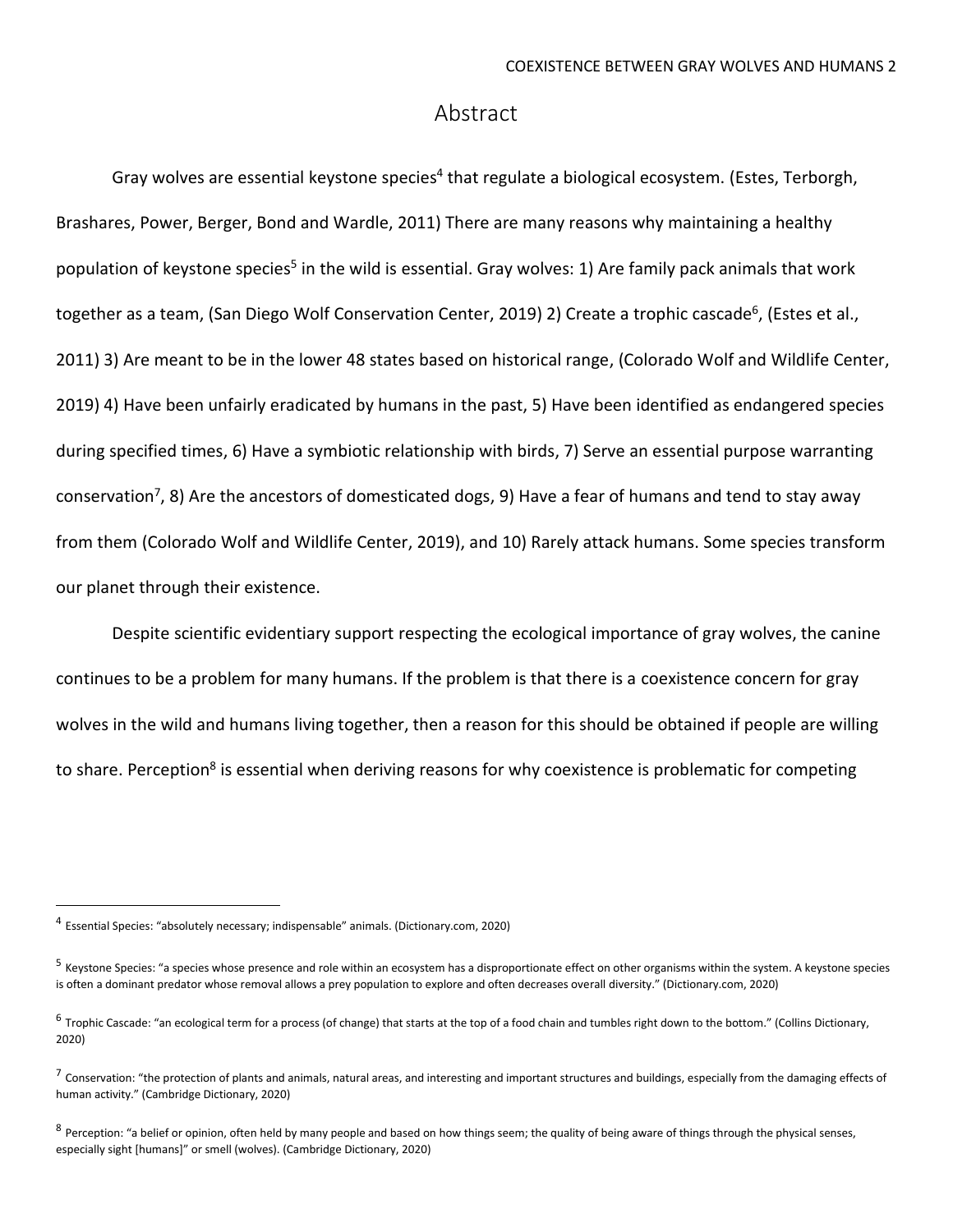species. Humans reluctance to coexist with apex predators has consequences, some of which humans are

already experiencing.

*This section has been removed based on IRB restrictions. If you would like the full results, you can view them on academia.edu: [https://www.academia.edu/43300164/Coexistence\\_Between\\_Gray\\_Wolves\\_and\\_Humans\\_A\\_Long-](https://www.academia.edu/43300164/Coexistence_Between_Gray_Wolves_and_Humans_A_Long-Term_Sustainability_Study)[Term\\_Sustainability\\_Study](https://www.academia.edu/43300164/Coexistence_Between_Gray_Wolves_and_Humans_A_Long-Term_Sustainability_Study)*

The results indicated that a long-term sustainability solution depends on: 1) humans ability to minimize their own unchecked growth and development, in order to allow wild keystone species to live with the land, 2) the human species ability to change their perspective on wild species, thereby allowing them to live peacefully, in an ecologically balance manner, 3) the human species ability to adapt to new norms and implement protection strategies that ensure planetary health and human health, simultaneously, and 4) wolves ability to stay away from humans and their livestock. Coexistence between gray wolves and humans is dependent on mostly the human species ability to implement planetary health and human health measures, simultaneously.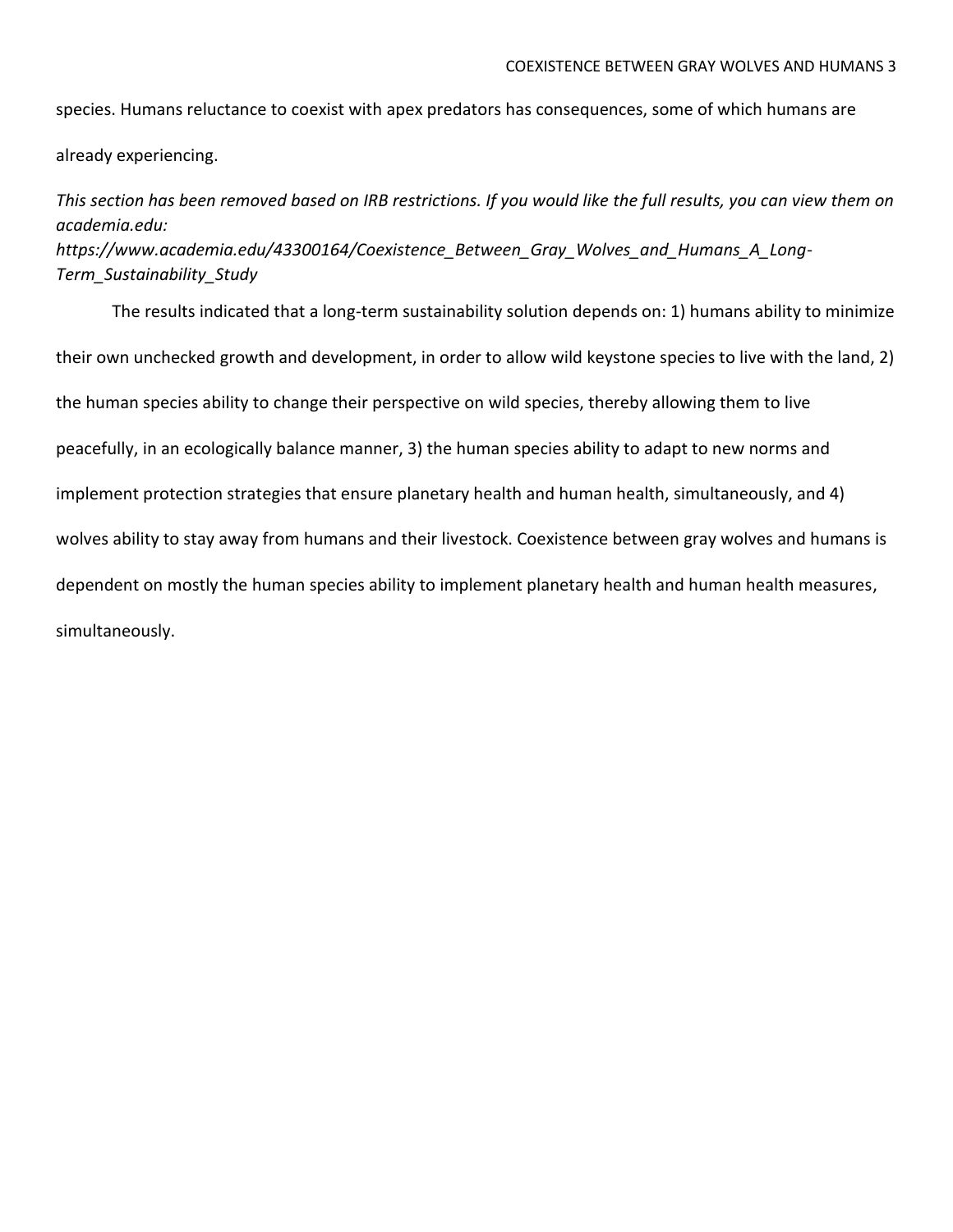## Table of Contents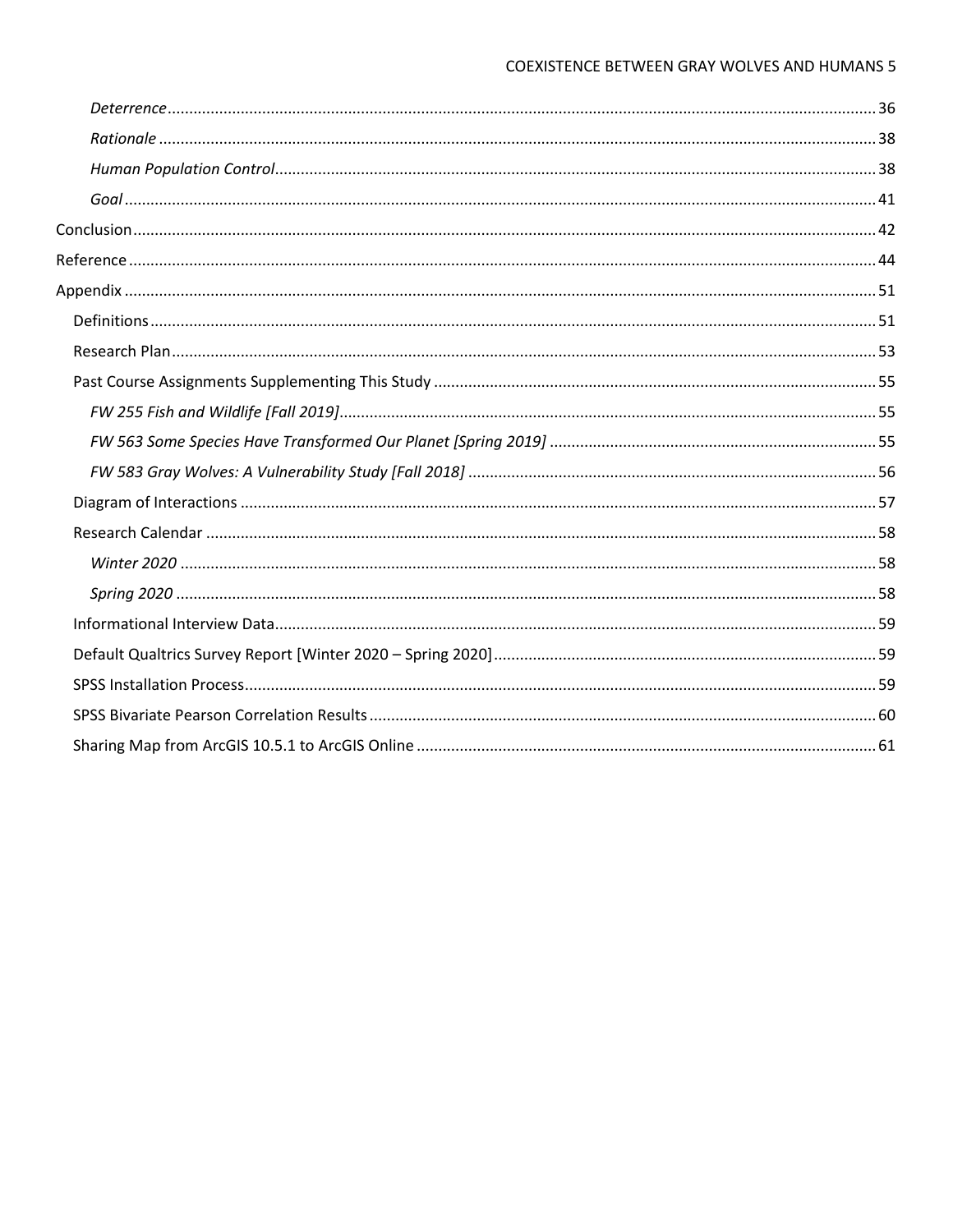## Literature Review Trophic Cascade

Gray wolves are a keystone species that create a trophic cascade when they are either introduced, reintroduced, or removed from an entire ecosystem. They used to inhabit most of the lower forty-eight states, until humans started to eradicate them from their system. (Bangs, 1994) The wolves were viewed as a problem species because they killed grazing and big game animals, including: elk, deer, sheep, cattle and other herding species. (Bangs, 1994) Wolves disappeared around the 1930's from many states, a loss justified mostly by ranchers who claimed they interfered with the existence and survival of their livestock and hunters who viewed them as big game competition. (Bangs, 1994) While the removal of this canine allowed the prey species to produce and develop for human hunters to decimate, and humans to alter and inhabit the land, it also created an unstable ecosystem that directly and/or indirectly caused an overpopulation of prey species, destruction of natural vegetation in regions where healthy wolves once inhabited, and poor land and soil quality to develop. "In general, the loss of apex predators, such as the gray wolf, influence[s] the food chain of an ecosystem. The loss influences and/or alters the intensity of the herbivory, as well as the overall abundance or composition of plants in the area." (Estes et al., 2011) Some researchers and scientists have found that ecosystem collapse could happen when a top predator is removed from the functional food chain.

Many argue wolves have an inherent right to live on the land, regardless of their impact on the human species. Some conservationists of wild animals would argue that humans are drawn to the wild because it symbolizes and exemplifies traits we recognize in our own species. The understanding we have of the animal depends on "fleeting and incomplete" experiences with them and of them, in the wild. (Steinhart, 2016)

#### Keystone Species

Removing a portion of the food chain has adverse effects on the other wildlife in the ecosystem. "While the effects of different species interactions on each other are not always readily evident, there is an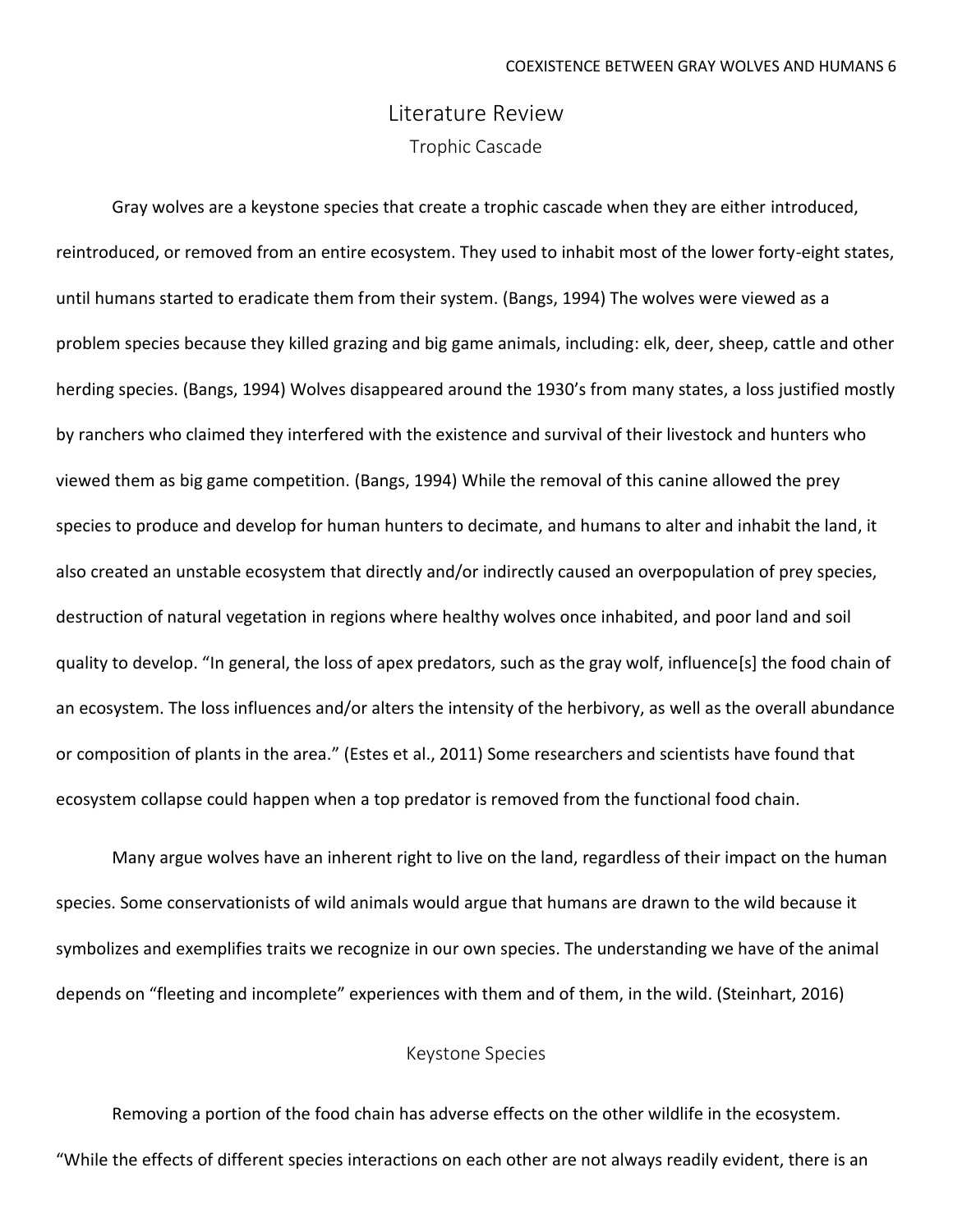impact to removing a portion of the food chain. Prey species could either multiply rapidly, or diminish in numbers, due to the other adverse conditions. Removing an apex predator [creates a top down effect]" (Estes et al., 2011), where forest disease that was once manageable by a balanced ecosystem, starts to develop and spread, because weaker prey species are not being removed by the top down process, and prey species overpopulate an area, because there is no predator to regulate their pack numbers. (Estes et al., 2011)

Removal of a keystone species could directly or indirectly influence the health and quality of the vegetation in the area where the species were once eradicated. Based on a study conducted through Oregon State University, research found that the reintroduction of wolves into Yellowstone National Park has allowed the willow trees in the vicinity to grow much taller than they were growing, when the wolves were not present. (Oregon State University, 2020) Without the wolves to regulate the elk populations, the study found that the willows were being suppressed by the influx of the prey population, overusing, and browsing the land. (Oregon State University, 2020) The report compared data between the time periods of 1988 – 1993, 2001 – 2004, and 2016 – 2018. (Oregon State University, 2020)

#### Yellowstone Wolf Plans

When the wolves were released into Yellowstone National Park in 1995, it was considered a "soft release" because packs or pairs of the canines were captured from Canada, placed in a holding facility, fed by their capturers, and then released into the backcountry after a few months. (Steinhart, 1995, pp. 265) Yellowstone discovered that the reintroduction of the gray wolves into Yellowstone National Park created a "healthy ecology of fear in the elk populations. The aspen trees, that the elk once feed upon too abundantly, [started] growing back in stronger numbers." (Binns, 2007) According to the "Great Predator Debate", provided by the Idaho Wolf Education and Research Center, removal of the apex predators would eventually have adverse effects on humans. Humans are thriving on the land that they have altered and developed, while animals are merely surviving. (Idaho Wolf Education and Research Center, 2020) For many people, the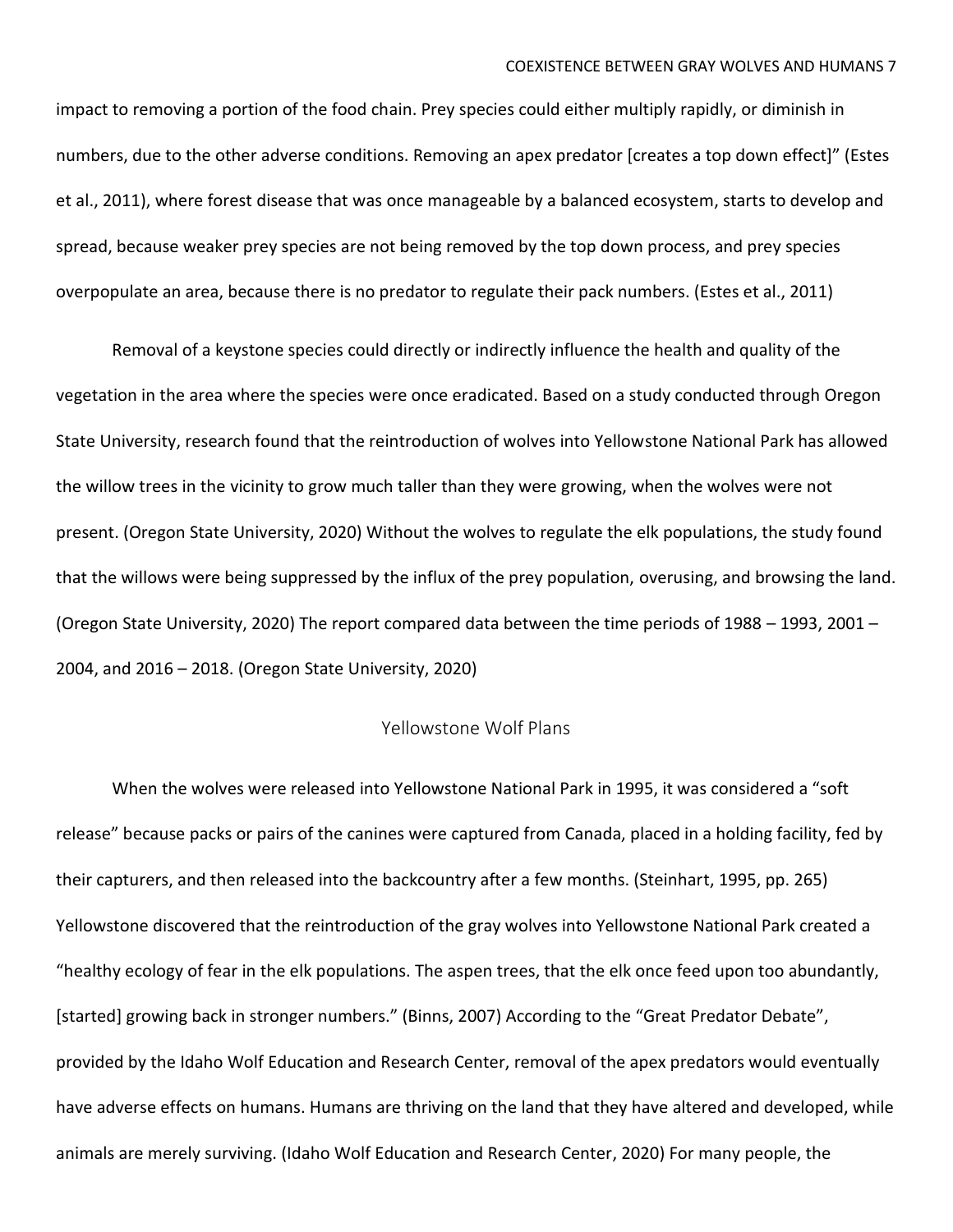reintroduction of the wolf to Yellowstone, represented a return of true wildness to the symbolic heart of wilderness found in North America. (Steinhart, 1995, pp. 238)

## Colorado Wolf Plans

Colorado's Wolf and Wildlife Center (CWWC) has investigated some of the opinion pieces regarding wolves supposed depredation on livestock, in response to their restoration efforts to have gray wolves reintroduced into the Colorado Rocky Mountains. CWWC claim that a respondent does not need to choose the wolf or elk side, as the concern is not necessarily two- sided; "A vote to restore wolves in western Colorado does not make someone against elk." (Colorado Wolf and Wildlife Center, 2018) The statistics they use claim that the state of Colorado has over 758,000 deer and elk prey populations, numbers that are "more than enough to share between hunters and natural carnivores." (Colorado Wolf and Wildlife Center, 2018) According to their findings, there are some areas where the elk populations are so abundant, that "multiple tags are awarded to each hunter and hunt success rates are high." (Colorado Wolf and Wildlife Center, 2018) The numbers that indicate the elk populations are thriving based on their population numbers, are reported about 25 years after the reintroduction of the wolves into Yellowstone and Idaho. Instead of prey populations deaths being connected to wolf depredation, these studies suggest that prey species death is often more likely tied to the fatal Chronic Wasting Disease (CWD) that infects populations. A 2011 study found that the presence of wolves, instead of influencing the spread of the disease, could help mitigate and/or even prevent the spread of CWD, because these predators are a natural filtration system that hunts and preys on the weak and sick populations, removing them from the herds before they infect the rest of their population. (Sargeant, Weber, & Roddy, 2011) The CWWC argues that the reintroduction of the wolves into their state does not have to do with selecting a side but re-establishing a natural balance into the ecosystem.

Idaho Wolf Plans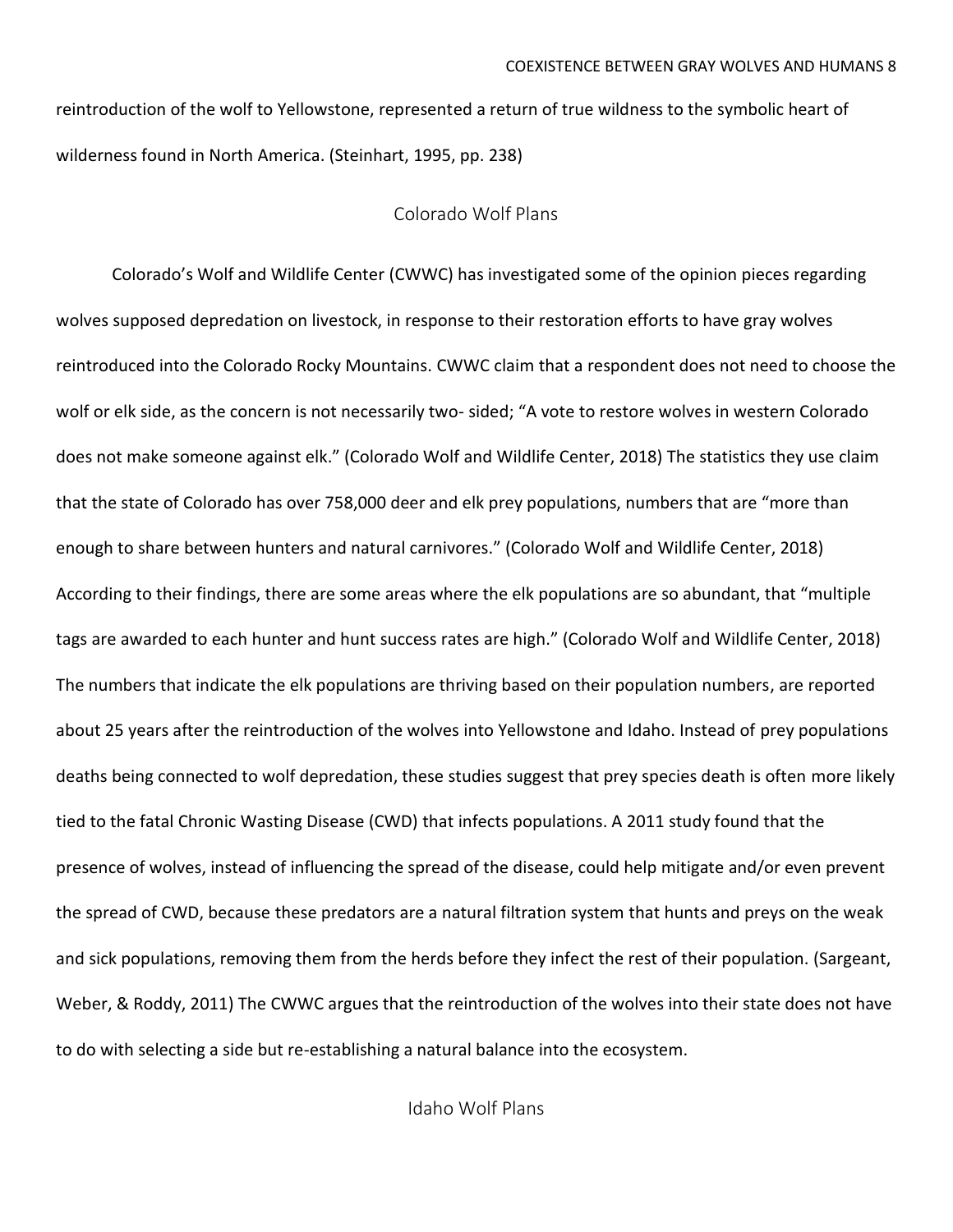When the wolves were released into Central Idaho in 1995, it was a "hard release" because the experimental population was captured from Canada and released directly into the wild national forest, without a waiting period. (Steinhart, 1995, pp. 264) Based on political preferences, "predatory bureaucracy is the definitive history of America's wolves and [the] policies towards predators." (Robinson, 2005) To further support this predatory bureaucracy concept, Idaho Department of Fish and Wildlife (IDFW) developed and implemented their management plans for wolves based on the supposed preferences and viewpoints of the Idaho residents and population; according to their findings, most of the Idaho population does not want the wolves here. (IDFW, 2020) Idaho Fish and Game (IDFW) open hunting season to appease the hunting public. (IDFW, 2020) The office claims that opening a wider hunting season would likely have little to no impact on the total number of wolves in the state, because hunters do not often catch wolves. (IDFW, 2020) Most of the wolves hunted and killed are younger wolves, who tend to stray from their pack, or that are curious enough to travel into areas where hunters could trap and kill them. (IDFW, 2020) IDFW used to collar wolves much more frequently, but now use cameras to track the species behavioral patterns and whereabouts. (IDFW, 2020) The landscape of the Yellowstone National Park area is arguably much more conducive to effective wolf monitoring, while the landscape in Idaho is rugged and challenging. (IDFW, 2020)

IDFW's hunting report has expanded the hunting season in many of the state's regions for the 2019 and 2020 season, in order to "better manage…wolf population[s] at a level that balances long-term persistence with reduced conflicts with livestock, and also maintain[s] big game herds at levels that provide ample hunting opportunities." (Idaho Big Game 2020 Seasons & Rules, 2019) The expansion of hunting opportunities in the state of Idaho has enraged wolf conservationists and those who seek to protect and support this endangered species. The Federal government has begun to strip wolves of their endangered species status, based on the current administration objectives. The state of Idaho has systematically begun to strip the wolves of their protections, by opening the hunting season range. Ed Schriever, Director of IDFW, and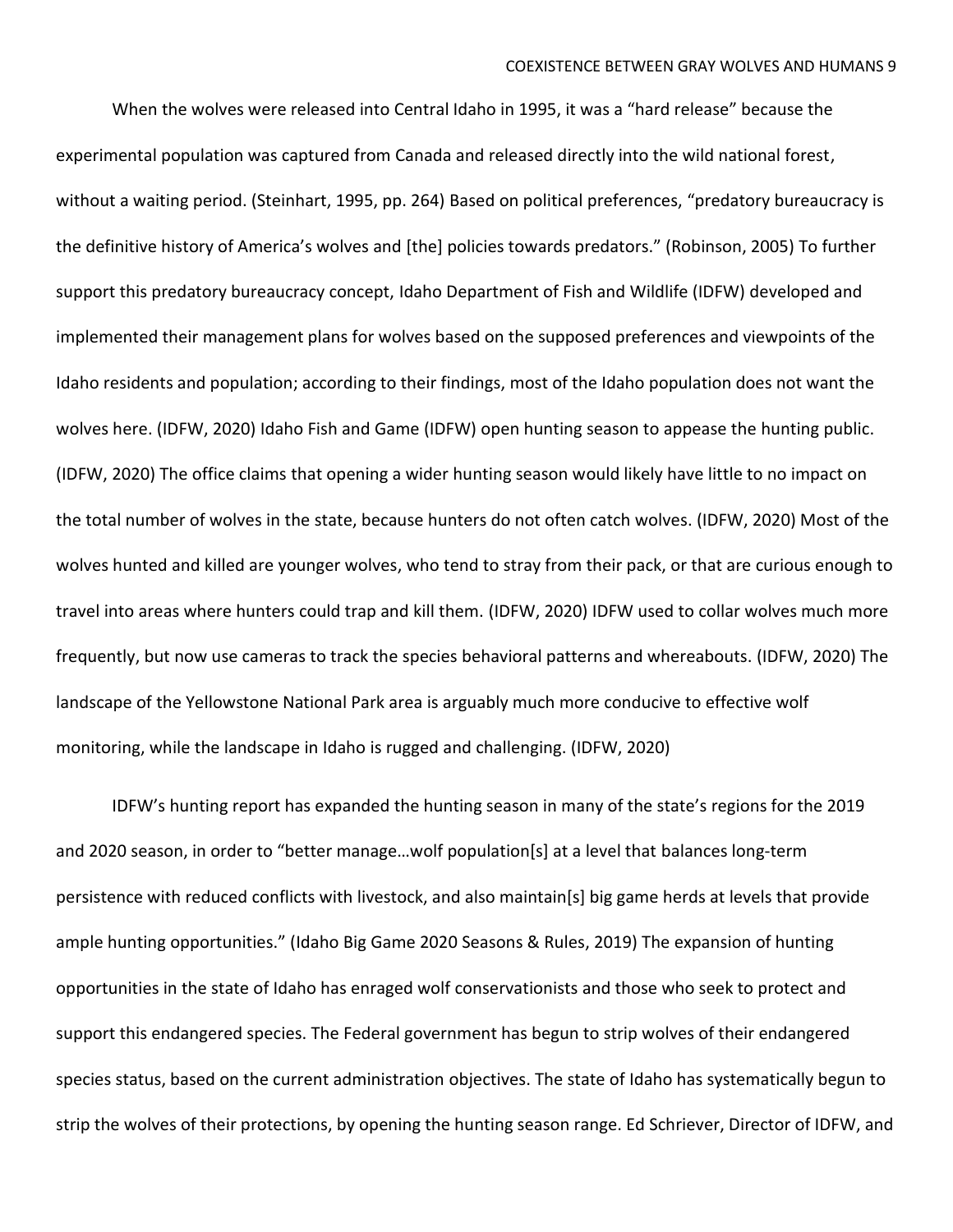the report suggests that Idaho's deer herds are "healthy and abundant" and hunting activity is a family tradition that goes back generations. (Idaho Big Game 2020 Seasons & Rules, 2019) Consequently, IDFW wants to continue to provide the opportunities for hunting, fishing and trapping families and people to enjoy their sport and continue to obtain big game food. Unfortunately, big game hunting also includes trophy hunting, which damages the prey populations and reduces the apex predator populations, unnecessarily. Their report findings indicate that the population of elk are in "good shape", and near "historic levels" in some cases. (Idaho Big Game 2020 Seasons & Rules, 2019) The statewide harvest amounts have exceeded "20,000 animals for five straight years", which "has happened only once before". (Idaho Big Game 2020 Seasons & Rules, 2019) The rules and plans focus on improving relationships with private landowners, livestock owners and reducing "crop depredation caused by deer and elk on private lands." (Idaho Big Game 2020 Seasons & Rules, 2019) According to IDFW's findings, the expanded hunting season in Idaho is meant to maintain longer-term persistence of the wolf populations, with a healthy prey population available for hunters to harvest; the actual results of the rules are currently unknown and may be much more destructive to the species than the department acknowledges.

### International Wolf Plans

Poland implemented a human dimensions study in 2019 across 6 regions where wolves were present continuously or where they were recently reintroduced, focused mostly on rural resident's perspectives and foresters. (Gosling, Bojarska, Gula, and Kuehn, 2019) The study obtained 292 responses from rural residents, and 325 respondents from foresters. (Gosling et. al., 2019) The findings found that most of the responses were either neutral or positive, with respect to wolf protection and recovery. (Gosling et. al., 2019) The responses varied across regions with differing historical populations and current populations of wolves. In regions where wolves were recently reintroduced, there was more favor for protecting them, than in regions where they had already existed for years and depredated on livestock. (Gosling et. al., 2019) The harm to livestock is a major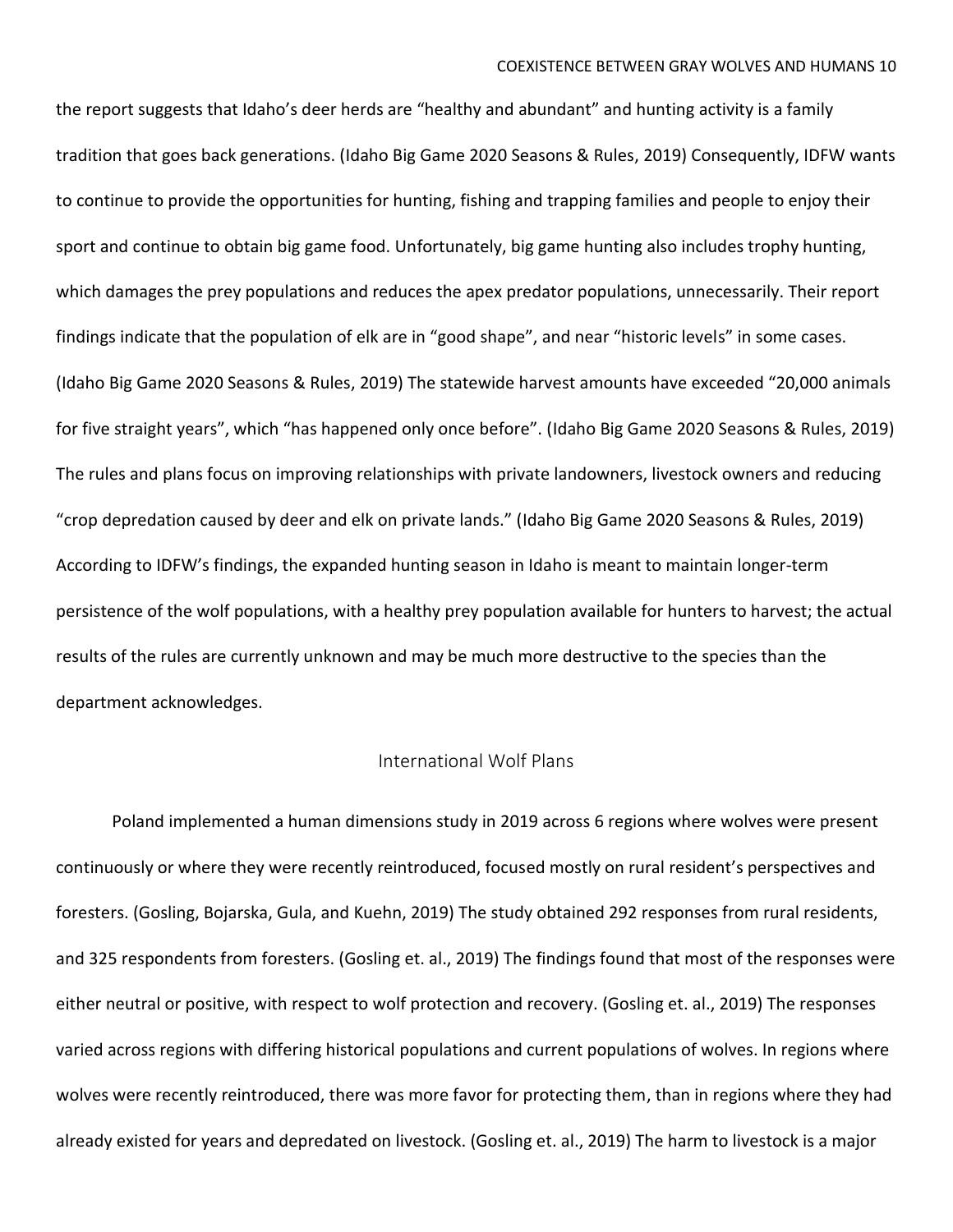contributing factor to implementing wolf management plans and has a large impact on the outcome. (Gosling et. al., 2019) Foresters tended to have more negative attitudes towards wolves across all the regions than the rural residents, who required more education on the wolf dilemma to fully understand the benefits of ongoing wolf conservation. (Gosling et. al., 2019)

France exterminated their wolf populations in the early 1930's. (Skogen, Mauz and Krange, 2009) Wolves naturally began reentering the country over the mountains from Italy, amongst controversial speculation and challenges. These canines have reestablished themselves in the Alps, and compensation is paid through the Berne Convention for livestock damage. (Skogen et. al., 2009) Portugal arguably has a stable wolf population between roughly 200 to 300 individuals, with the species receiving country protections and ranchers receiving compensation for livestock loss. (Eggermann et. al., 2011) Spain's wolf population is estimated to be around 2,000 to 3,000, with compensation offered to ranchers for livestock loss. Wolves in Spain are a game species that has expanded into Madrid, Avila, Guadalajara and Salamanca. (Musiani, 2009) Italy has an estimated stable population of about 600 to 700 wolves, that receive country protections; (Boitani, 1992) their wolf populations have increased from about "100 in the early 1970's to about 300 at present and have made their way around Rome from population reservoirs in southern mountains to areas of higher human densities north of Rome." (Bangs, 1994) India has found a way for wolves and humans to coexist, with minimal management established on the populations. Wolves remain in a secure habitat during the day, and at night, they scavenge around human villages similar to coyotes, without posing a serious threat of attack. (Bangs, 1994) In many of these successful predator management programs, compensation for livestock loss and country protections are two of the main contributing factors to successful wolf stability, recovery and/or reintroduction.

Canada may arguably be one of the best places for wolves to exist. As of 1995, there were an estimated 50,000 wolves found in the wild. (Steinhart, 1995, pp. 156) Hunters take about 2,000 of the wild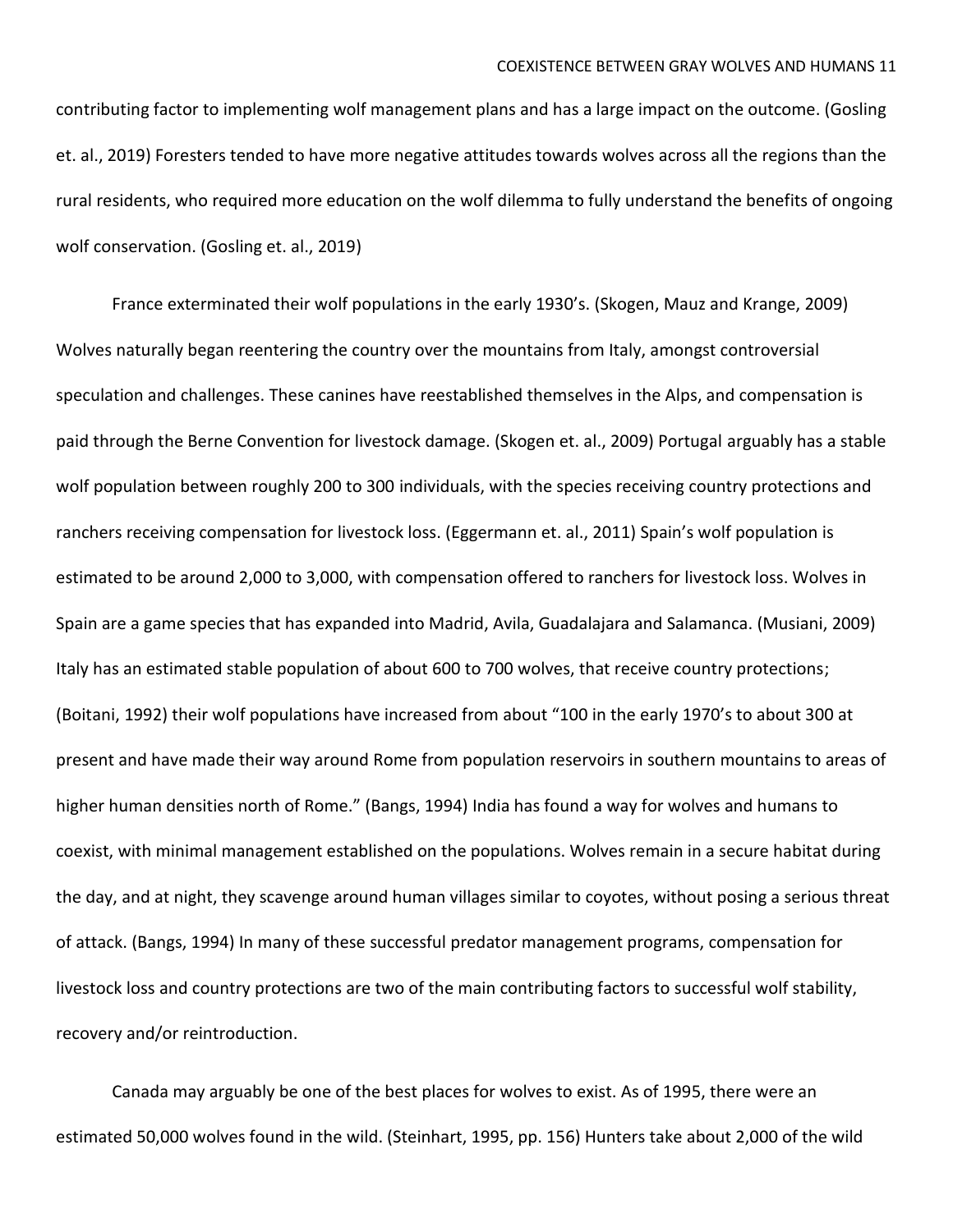wolves, while southern Alberta and British Columbia have the "highest harvest rates". (Steinhart, 1995, pp. 156) Despite open hunting seasons, and being protected on only about 2.7 percent of the wild land, the wolves survive on this landscape, potentially due to less human population encroaching on the land. The wolves have wild space to roam freely, without too much restraint. (Steinhart, 1995, pp. 156)

#### Wolf Monitoring

Monitoring activities in Yellowstone National Park often receive contributions through the "Rare Animal Observation System", for rangers and resource management personnel to report wolf observations, wolf tracks, and to capture wolf measurements. (Bangs, 1994) Biologists would spend "hundreds of hours surveying ungulate herds or locating radio-collared wildlife from aircraft. No reports of wolves in Yellowstone were collected between 1986 to 1993. A US Forest Service reported hearing wolves howling in 1993, but a survey flight conducted to locate them did not find any signs of wolves." (Bangs, 1994) Unfortunately, sightings were not found in the immediate years, prior to reintroduction of the species in 1995. (Bangs, 1994)

IDFW allows its residents and visitors to document sightings of wolves and observations with their office through a reporting tool found on their website; this assists them with the discovery of wolf presence.

#### **Conflict**

Hunters and private landowners view wolves as a threat to their game and form of productive existence. The wolves are either viewed as competition for the big game hunting season, because they are hunting the same prey species humans are harvesting, and/or they are viewed as a cause of livestock depredation; whether the evidence suggests it or not. Defenders of Wildlife have found that wolf depredation could account for "less than 1% of livestock loss in the Northern Rockies." (Defenders of Wildlife, n.d.) Humans perception of gray wolves has also been influenced by mythological connotations and negative "Big Bad Wolf" media attention given to the animal; to the point where people have learned to fear and hate the species, and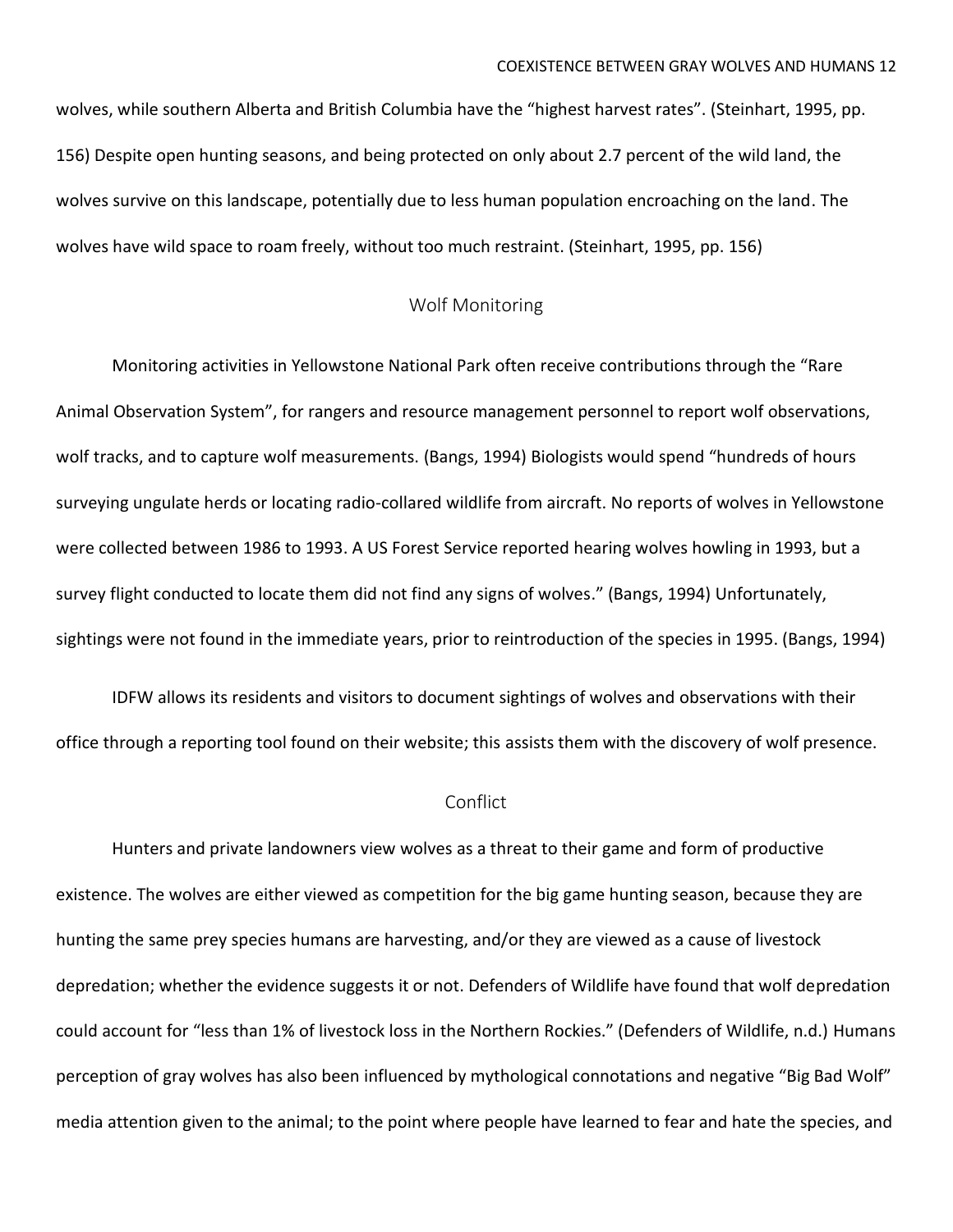support the diminishment of their population numbers. (Skogen, 2009) Unwarranted disdain has led to the management and regulation of wolves based on human preferences for land and game, and not necessarily on the healthiest outcome for the wolf populations.

Actual reports of human deaths by wolf attacks, however, are few and far between, if not completely non-existent. A wolf attack was reported in 1985, based on a 1915 sled dog team of scientist's experience in Canada's Northwestern Territories. (Bangs, 1994) The female wolf attacked the lead sled dog, and then the scientists that came outside trying to ward it off. The wolf had arguably been defending itself, and understandably attacked in the manner it did, to protect itself from the assault it was receiving from the people. "It's no surprising that the wolf 'screwed its head round' and bit Jenness, for most wild carnivores will try to bite when grasped by the back of the next in order to escape." (Bangs, 1994) In this case, the wolf attacked in self-defense, and did not kill the dogs or the men; the men killed the wolf.

Other cases were reported of wolves attacking troublesome dogs, or people wearing clothing that smelled of prey animals that wolves hunt. In a 1978 experience on Ellesmere Island in the High Arctic, six wolves came towards a team of scientists that tried to ward them off; the wolves continued to approach them. In this region, the wolves do not have much experience with humans, so this was a unique encounter. The scientists were unsure of the wolves' purpose in this interaction, as they are not persecuted by humans in this area, and they are generally neutral to humans. (Bangs, 1994) The relevance seems to suggest that wolves in regions that have minimal human interaction, are generally curious of human species, and neutral towards them. In other cases, wolves with liters of pups nearby harassed people who came into their territory, because their young were close by; a natural response for any animal. (Bangs, 1994) A camper who shone a light on a wolf was bitten, because the light temporarily scared the animal. (Bangs, 1994) While these experiences suggest that wolves could attack if they are threatened, which is a natural response for any species, "…the fact that no one was seriously injured" was the main takeaway of these encounters. (Bangs, 1994)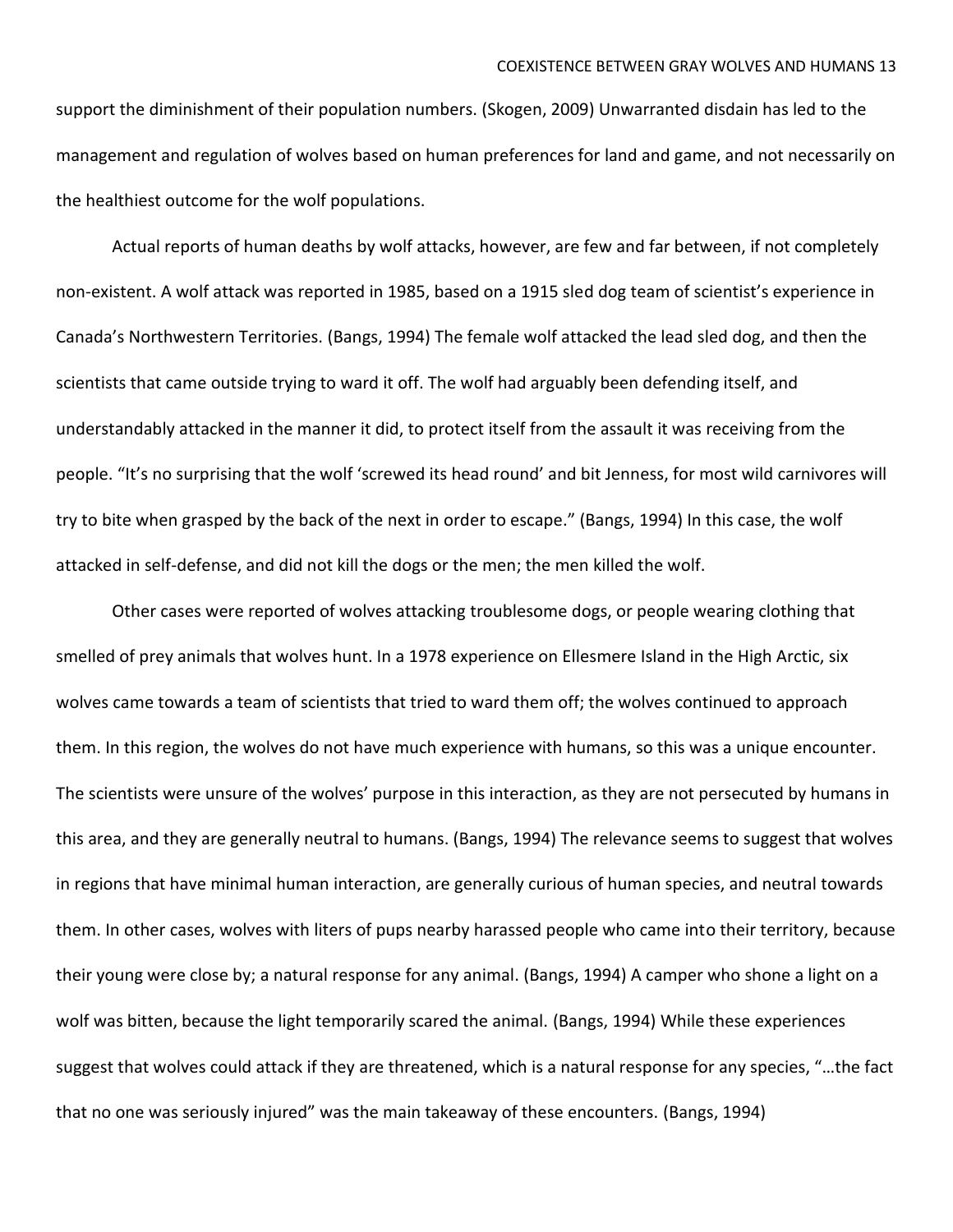The findings suggest that if a wolf were to really attack a human as they do with prey they hunt-to-kill, the result would be instantaneous and deadly. (Bangs, 1994) Graduate students and scientists studying wolves in the wild have been known to be attacked, because the researcher is intruding on the species habitat range and bothering the wolves. Wolves killing children who stray off into the fields have been reported, but mostly in India. The attack on researchers is due to healthy wolves reacting to perceived threatening situations where they would rather be left alone, and the killing of children or "child lifting" has been the result of irresponsibility on the child and parents part. (Bangs, 1994) Reports suggest that nobody could grab a wolf "by the neck or throat if it lunged the way it does at prey." (Bangs, 1994) The attacks that have occurred by healthy wolves in the wild have been related to wolves reacting to threatening and/or harassing situations.

The statistics on wolf attacks by tame wolves and wolf dogs in captivity, and wolves in the wild, need to be distinguished between each other, because mixing this data would provide for unreliable results on wolf behavior. If wolves mostly attack because they are being threatened, harassed and/or they are defending themselves, then this would differ between wolves that kill merely to kill, as humans do. Wolf attacks by sick wolves with rabies and healthy wolves also need to be distinguished between each other. The findings suggest that unless the wolf is a tame captive wolf, a wolf dog, or a wolf with a sickness, the wild species will rarely if ever attack humans for reasons other than self-defense; if the healthy wild wolves are mixed with the tame captive, wolf dogs, and rabid wolves, then the data will not be accurate. Findings for healthy wolves in the wild claim that "there is too much evidence that North American wolves are not dangerous to humans." (Bangs, 1994)

Instead of being violent, reports of wolf and human interactions in the high arctic, where wolves are not persecuted by humans and the encounters are rare, often find the canines to be friendly and playful with humans. (Bangs, 1994) Wolves are the ancestors of domesticated dogs. In one case, an ornithologist picked up a wolf pup and carried it back to his tent, with the mother wolf following in his footsteps the entire way; the mother slept outside the researchers tent until he released the pup. (Bangs, 1994) In another case, a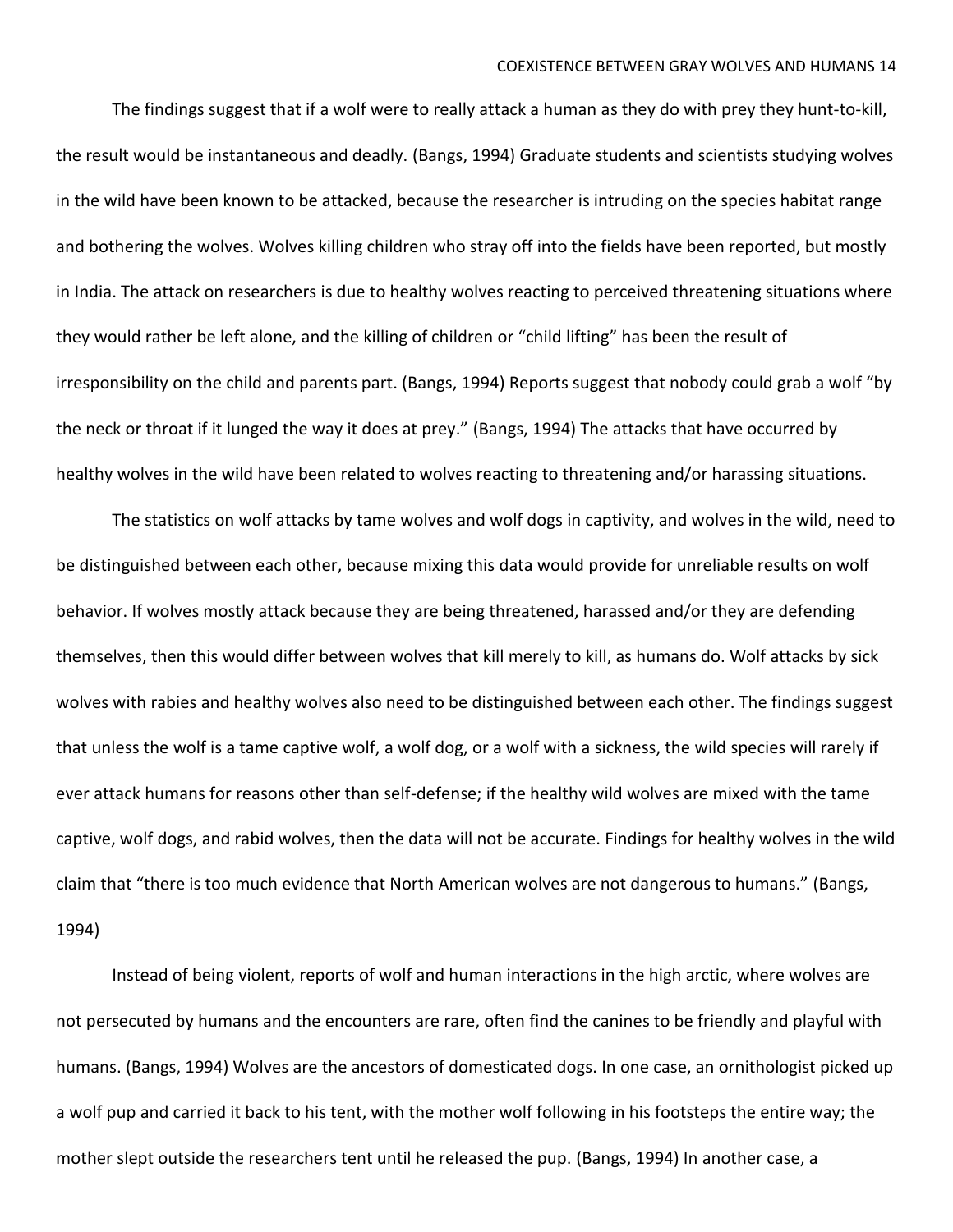researcher in the high arctic had 7 wolves around him as he studied their den, with the pups playing with his equipment in a non-destructive manner; the mother and pups howled within a few feet as he took notes. (Bangs, 1994) The researcher would take video footage of the wolves, with the pups toddling up to him in a playful way, while the mother watched. (Bangs, 1994) The most dramatic experience of tolerance for this researcher was when the wolves killed a "musk-ok calf in front of him and his companion" and ate it right in front of them without being disturbed by the human presence. (Bangs, 1994) The wolves accepted these researchers, and never threatened them. (Bangs, 1994) At one point when the pups were two and three, the mother wolf became bothered or annoyed by the presence of the human but did not attack; she merely moved her family's location. (Bangs, 1994) The report suggests that wolves could attack humans if threatened, but they could also be personable, friendly, and responsive to relocation and adaption measures, when necessary. (Bangs, 1994) However, the conclusion is that the rare possibility of attack should not impede upon long-term protection and reestablishment. (Bangs, 1994)

#### Perception

Perception abilities vary between the human species and wolf species. Studies have been conducted to determine whether humans are themselves, domesticated animals. (Steinhart, 1996, pp. 139) Humankind has been fighting against the "dark, the formless, the terrible, the old chaos" (Steinhart, 1996, pp. 93) concept of wilderness and wildness<sup>9</sup> for generations, in its constant pursuit towards civilization<sup>10</sup>. The more civilized humankind becomes, the more detached it becomes from its wild ancestors from which it evolved. (Steinhart, 1996) Due to our evolved forms of perception, both species rely on difference senses to derive their truth about the world. Wolves rely more on their sense of smell, which is much more developed and sensational

<sup>9</sup> Wildness: "the character of being uncultivated, undomesticated, or inhospitable." (Dictionary.com, 2020)

<sup>&</sup>quot;Today, the howl reminds us that our past is deep rooted in wildness…It epitomizes the wilderness we have fought so successfully to conquer and now must fight to save." (Steinhart, 1995)

<sup>&</sup>lt;sup>10</sup> Civilization: "an advanced state of human society, in which a high level of culture, science, industry, and government has been reached." (Dictionary.com, 2020)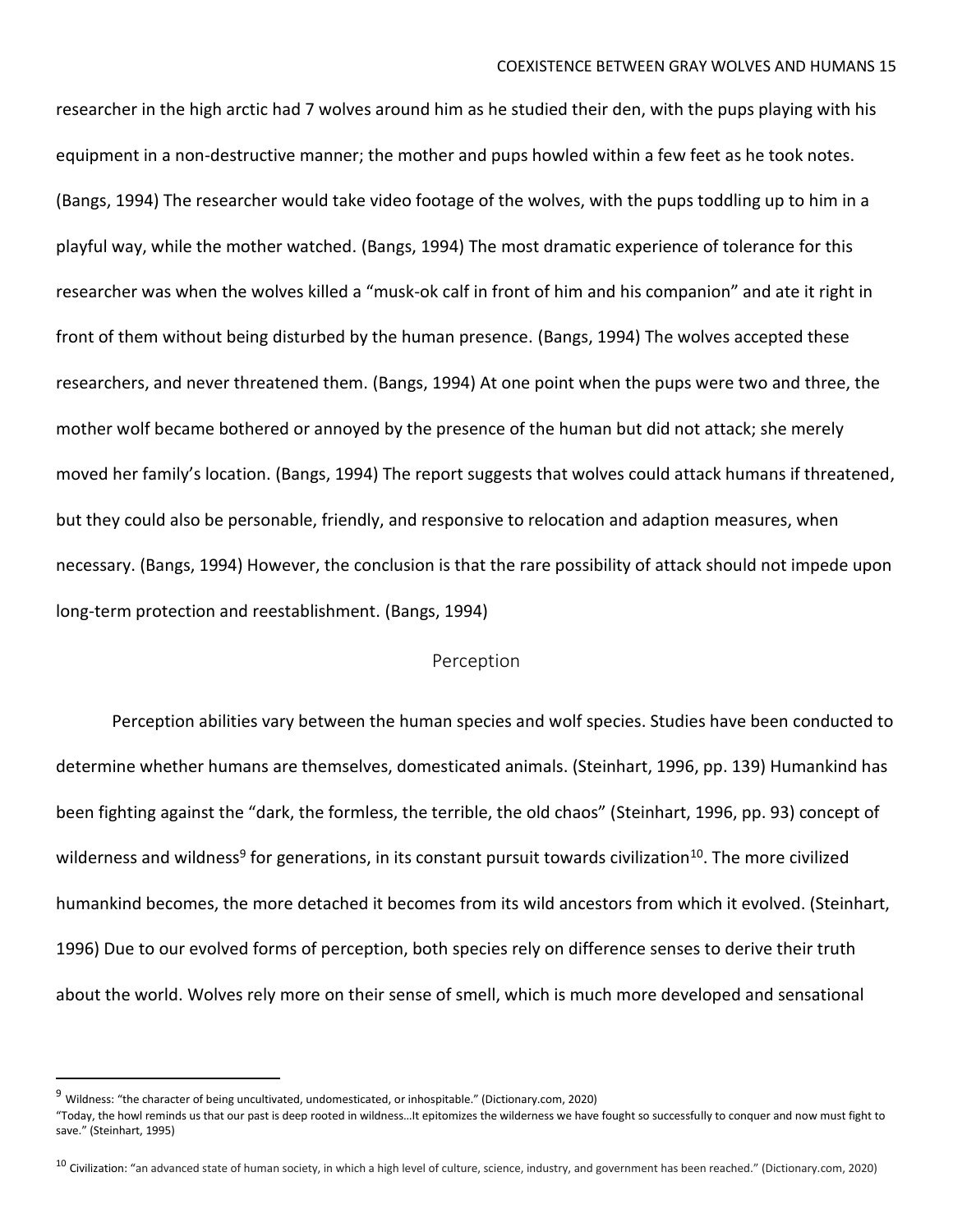than the human's ability. Humans rely more on their sense of sight, often denying the smells associated with what they see, at a much more developed sensory level than a wolf's ability to view the color spectrum. (Steinhart, 1996) Humans ability to deny its existence, and remove itself from nature, is one of the many reasons why they have betrayed wolves. (Steinhart, 1996) Wolves are often viewed by humans as the epitome of what they have spent years civilizing themselves away from; this includes the canines many characteristics, from their howl, to the pack hierarchical structure, to their hunting abilities, to their ability to perceive the world around them. (Steinhart, 1996) Domestication<sup>11</sup> of the wolf has led to an infantile version of the adult wolf. (Steinhart, 1996) Domesticated dogs are often viewed as infants, while the wolf is considered the full adult. (Steinhart, 1996) Various studies on the differences between dogs and wolves have found that intelligence<sup>12</sup> excels in these animals, in different forms. (Steinhart, 1996) A dog is more adapted to a human environment, and therefore better at learning training tasks. (Steinhart, 1996) A wolf, on the other hand, is not as capable of following rudimentary tasks, as they are of practicing problem solving skills. (Steinhart, 1996) A wolf can perceptively utilize mechanical skills, by recognizing unnatural objects and occurrences within the habitat. (Steinhart, 1996) For example, they may view a fallen tree on a boulder, and know to stay away from it because it could mean trouble. (Steinhart, 1996) A dog, on the other hand, cannot perceive this type of risk, and may view the tree as a play device, and crawl over it, despite the inherent risks involved. (Steinhart, 1996) Dogs have adapted to a human environment. A wolf has adapted to a wild environment.

Humans intelligence is focused on objects created by humans. (Steinhart, 1996) For example, human's minds are focused on cars, clothes, or television, which represent an altered and unnatural reality they have created in a calculated manner (Steinhart, 1996) Wolves view the world with twists, turns, and connected

 $11$  Domestication: "Frank explains, selects for infantile qualities such as docility and dependence, and turns animals into infantile forms of their wild ancestors, since the infantile form is more trainable than the adult form." (Steinhart, 1996, pp. 131)

<sup>&</sup>lt;sup>12</sup> Intelligence: "the capacity to adapt to changes in one's environment...depends on the environment one is in. There really is a qualitative difference between the natural environment and the human environment." (Steinhart, 1996, pp. 130)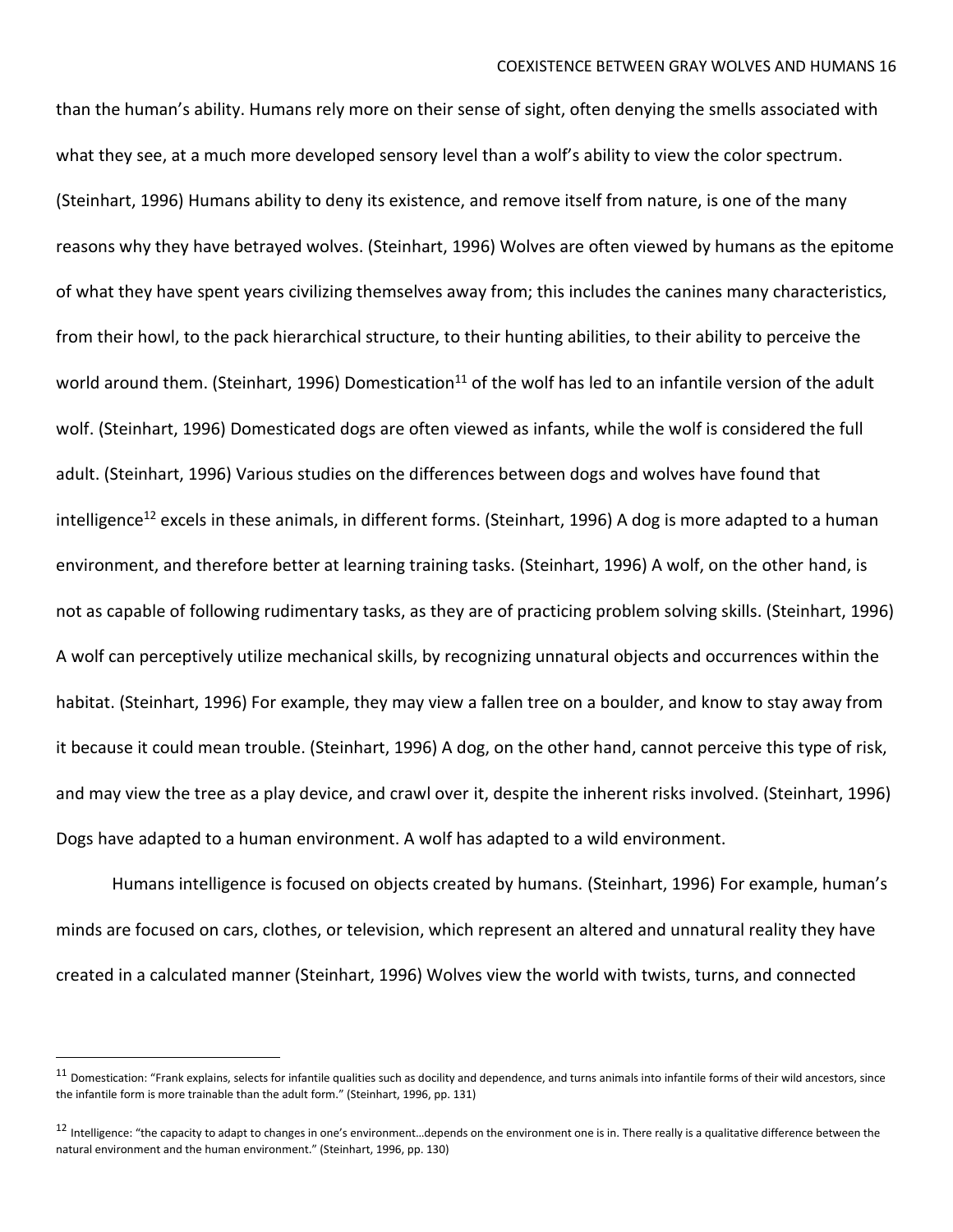natural processes that keep it alive. Wolves rely more on the sensory perceptions, while humans rely more on their calculated perceptions. (Steinhart, 1996) Humans are detached from the natural world, in varying degrees, while wolves are detached from the human world, in varying degrees. (Steinhart, 1996) The difference in perceptive abilities between wolves and humans challenges them to find a place of coexistence.

The concept of perspective inspired the methodological process for this research project. If humans had encroached on wolf habitat, could wolves learn to adapt to human's entry? Could human's compromise, and learn to live with wild wolves? Based on studies, if a dog could adapt to a human environment by perceiving the world around them through the lens of a human created world, then could a wolf do the same? Or would a wolf be the model of wildness, and continue to be associated with the old naturalistic world that humankind has been civilizing itself away from? The end goal of civilization has many consequences associated with it. While humans may view it as a humanistic achievement, its long-term sustainability possibilities may be much more limited, if humans continue to evolve on land that is inherently wild. Is civilization a long-term sustainability solution? Perception is important when creating a long-term sustainability plan.

#### Coexistence

Gray wolves were persecuted by humans until 1967, when they were placed on the endangered species list and when recovery plans were implemented, in 1974. (Bangs, 1994) Prior to these years, humans took over their habitat, and replaced the wolves that once existed throughout the United States, wherever big prey animals were found. (Bangs, 1994) Human predators replaced wild predators. Domesticated livestock prey replaced wild prey. Wolves experienced accidental death and poaching closer to where urban populations existed, and where roads were developed. (Bangs, 1994) Wolves began to demonstrate an intelligence and ability to adapt and persist, through human development. (Bangs, 1994)

The recovery plans have been most successful in regions where legal protections were established to protect their numbers, non-lethal deterrence strategies were implemented (Stone, Breck, Timberlake,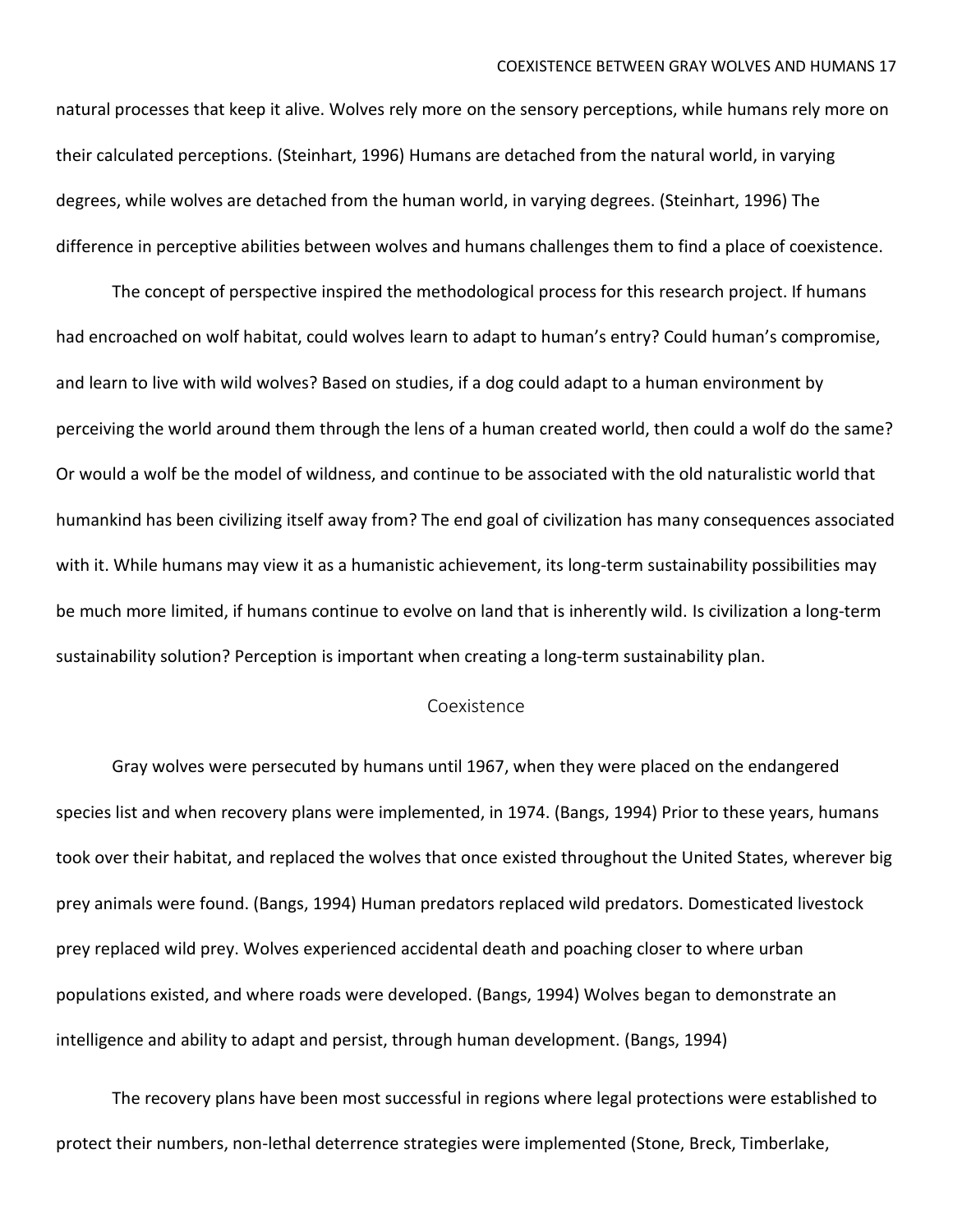Haswell, Najera, Bean & Thornhill, 2017), and where human development has been minimized in wolf recovery areas. (Bangs, 1994) According to these findings, the ability for wolves and humans to coexist with each other, is dependent upon their ability to avoid each other's habitats. Where humans exist, wolves tend to receive secondary consideration, in favor of protecting the human rights that have encroached on wolf habitat. (Bangs, 1994) The findings for these statements are recognized in the Reintroduction of Gray Wolves to Yellowstone National Park and Central Idaho final report:

So long as full or partial protection is granted wolves and prey remains adequate, the only habitat or human-use restrictions that seem necessary are those on activities that actually destroy wolf or prey habitat or that clearly hinder wolf dispersal. Hindrances would be (1) extensive corridors of open areas of high human settlement or use and (2) extensive livestock-raising areas. (Bangs, 1994)

Coexistence of gray wolves and humans depends on either human's decision to implement population control plans on their species, to minimize the spread of their numbers onto gray wolf habitat, or the revision of their practices, with legal ramifications, for wolf depredation. Ongoing education is necessary to explain to the public why coexistence of humans and wolves is necessary, for ecological balance and the protection of both human and wolf species long-term. Education could consider successful wolf population plans established in other countries, including Europe, Asia and India.

Non-lethal deterrence strategies are necessary for achieving coexistence. Multiple studies have been conducted to determine how effective these strategies are as a response to wolf depredation on livestock. In a study conducted over a 7-year period, that compared livestock protected areas to livestock enclosures that were not protected by non-lethal deterrence measures (Stone et al., 2017), researchers found that "sheep depredation losses to wolves were 3.5 times higher in the Nonprotected Area (NPA) than in the Protected Area (PA)." (Stone et. al., 2017) Wolves were not controlled with lethal measures in the PA area and sheep depredation in this region were attributed to wolves in "just 0.02% of the total number of sheep present, the lowest loss rate among sheep-grazing areas in wolf range statewide" (Stone et. al., 2017). The outcome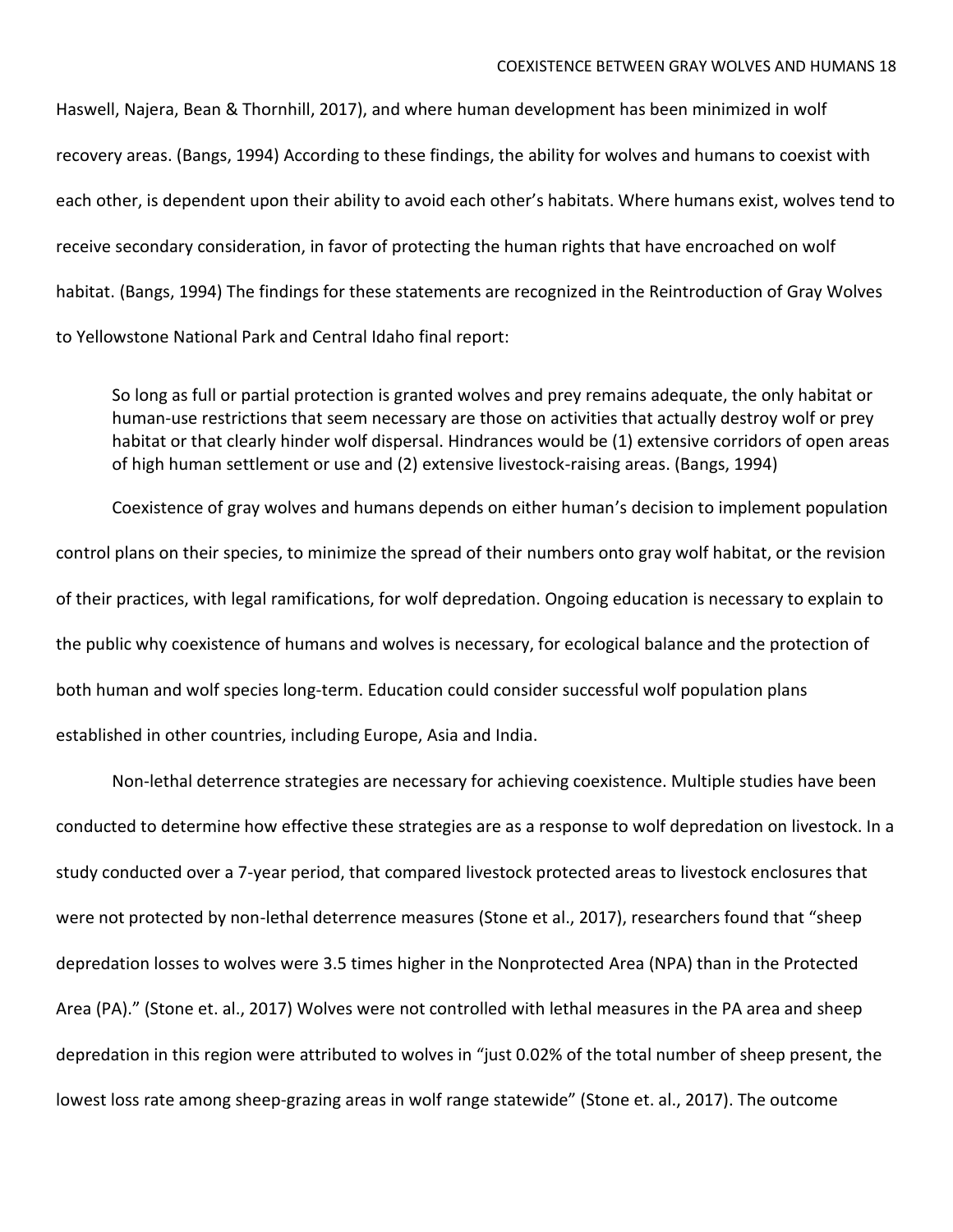indicated that utilizing non-lethal control methods would help reduce livestock depredation caused by wolves. (Stone et. al., 2017)

For a humane approach to wolf management, there are various non-lethal deterrence methods available. Humane wolf management options include: "Foxlights, Turbofladry, range riders, wind dancers, carcass removal and use of multiple livestock guardian dogs…". (Tilseth, 2020) Humans being present is a deterrence. When ranchers manage their livestock with a careful watch, multiple staff, and dogs to monitor and patrol the livestock enclosures, they could minimize livestock depredation; wolves tend to stay away from areas where humans are present. (Niemeyer, 2016) When ranchers practice predator and livestock protection simultaneously, promoting their organizational practices as "predator friendly", they build relations with the authorities and minimize both livestock and predator loss. (Niemeyer, 2016) When ranchers keep their livestock away from enclosures that overlap into known predator territory, cooperate with authorities by going elsewhere, and bring their livestock into safe enclosures before it gets too dark, they minimize loss. (Niemeyer, 2016) Lava Lake Land and Livestock in Idaho was known for being "predator friendly" for years. (Niemeyer, 2016) On various occasions, they would relocate their livestock when they received notice that the area they planned to move their livestock to, was near a known wolf pack. (Niemeyer, 2016) The Phantom Hill pack, a rare all-black pack of wolves, were well known for years, frequently causing ranchers to relocate their livestock, before the last collared female named "Judith" 218.994 was shot by a hunter, and brought into a check station. (Niemeyer, 2016)

In order to restore wolves to the lower Rockies and Pacific Northwest, non-lethal management strategies needed to be developed as a response to the ranchers concerns about reintroduction. (Tilseth, 2020) Achieving a compromise was necessary to get multiple partners and organizations working together, for the reintroduction of gray wolves into Yellowstone National Park and Central Idaho, in 1995. Classifying the species as non-essential experimental wolves gave the U.S. Fish and Wildlife, the federal agency of the U.S.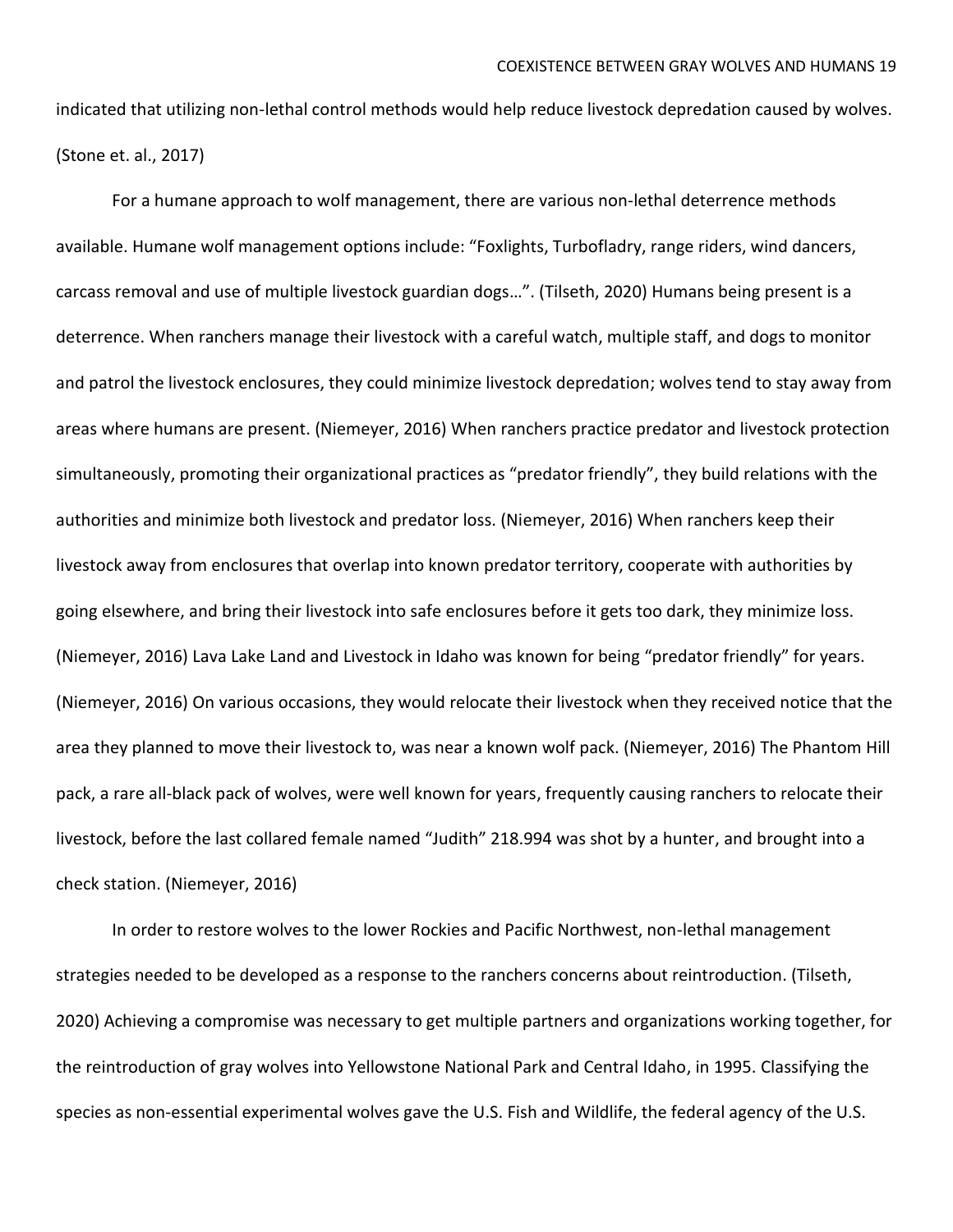government, within the U.S. Department of the Interior, the legal right to manage the wolves reintroduced. (Niemeyer, 2016)

### Idaho Federal Recovery Plan [1995]

Federal regulations have established the gray wolf as an endangered species, due to the loss of their population numbers in comparison to their historic range. Management of the wolves has been largely left to the states to effectively determine strategies that would work for the state and its resident citizens, while also meeting the Federal regulations for wolf protection. IDFW claims their policies regarding wolves represents the views of the state residents, and their perspective, opinions, and requests for wolf management. (IDFW, 2020) While the Director may not agree that predation of livestock is the fault of the wolves, their management plans are established to meet the greater needs of the population they serve. (IDFW, 2020)

Public Hearings in Idaho have been conducted over the years, to gather feedback from the public on their perspective of wolves in the state. The Summary of Public Comments on the Draft Environmental Impact Statement for the Reintroduction of Gray Wolves to Yellowstone National Park and Central Idaho, dated December 19, 2007, obtained from Boise State University's Albertson's Library archives, indicates that the state responded to hearing responses they received from the public, when selecting methods for managing the wolves that were reintroduced into their state. (SPC, 2007) These public hearings were in direct response to the 1991 Draft Environmental Impact Statement (DEIS) that Congress directed to the U.S. Fish and Wildlife service, in consultation with the National Park Service and Forest Service, to prepare, covering five alternatives for how to manage the wolves in the state of Idaho. (SPC, 2007) The public comment period ran from July 1, 1993 to October 15, 1993. (SPC, 2007) Over 160,000 individuals, organizations and government agencies responded in this hearing, with over 12,000 letters, resolutions, hearing testimonies and 52 petitions. (SPC, 2007) "This degree of response from the public is very likely one of the largest for any proposed Federal action in our country to date and indicates the strong interest people have in the management of wolves." (SPC,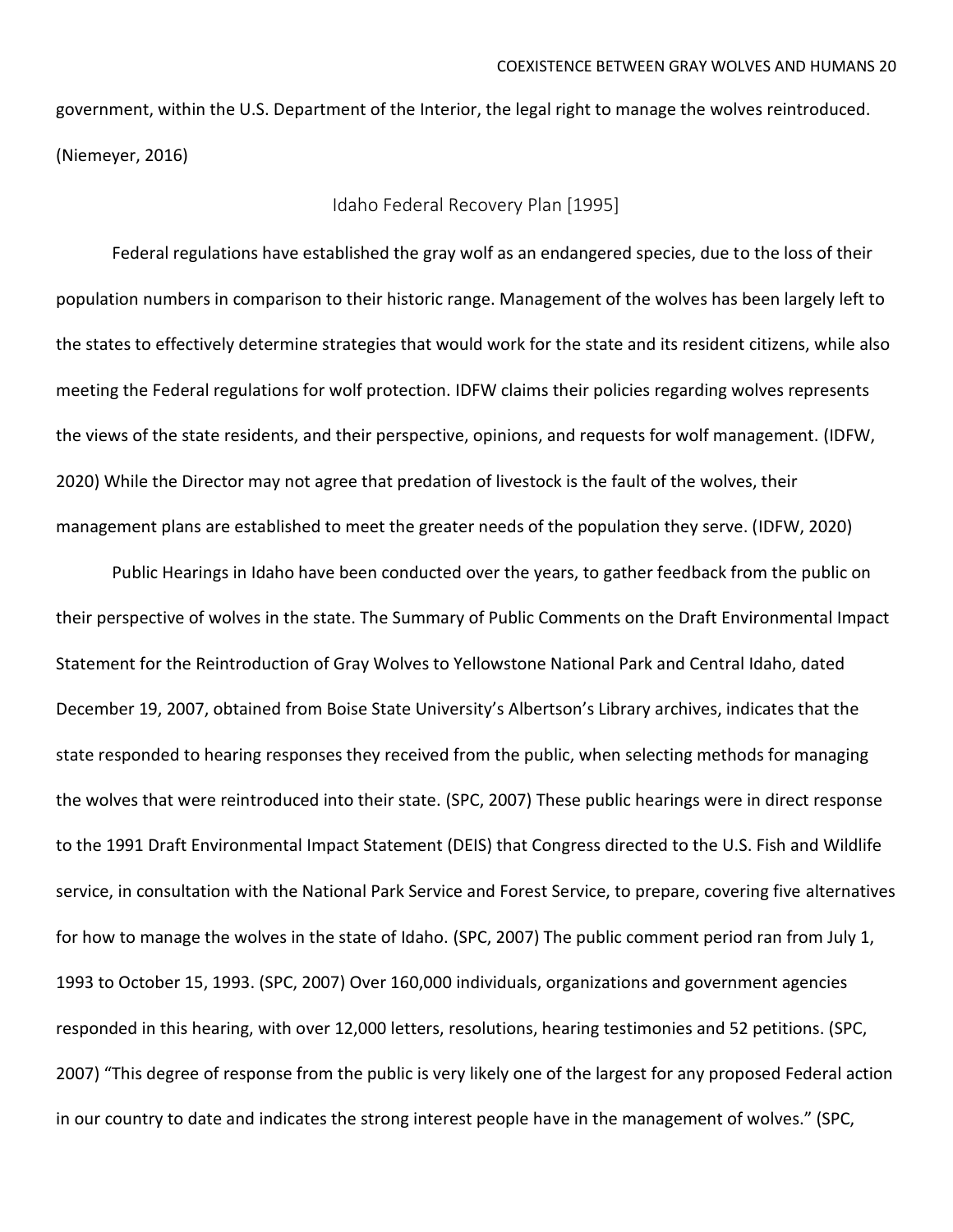2007) Many different issues were raised regarding these animals, with all the comments taken into consideration. (SPC, 2007)

Five alternatives were recognized for management of the wolves, with the biggest issues surrounding: Big Game, Hunting Harvest, Domestic Animal Depredation, Land-Use Restrictions, Visitor Use, and Local Economies. (SPC, 2007) The five alternatives included: 1) Reintroduction of Experimental Populations (FWS proposal), 2) Natural Recovery, 3) No Wolf, 4) A Wolf Management Committee, and 5) Reintroduction of Nonexperimental Wolves. (SPC, 2007)

Alternative 1 would introduce the wolves into Central Idaho and Yellowstone National Park, "unless a wolf population (two wild breeding pairs, raising at least two young for the previous two years in an area) had been documented by October 1994," (SPC, 2007) which they had not discovered. Under this strategy, the wolves would be managed by FWS, with ongoing monitoring activity. Wolves could be killed or moved under this strategy, if they were the cause of livestock (cattle, sheep, horses and mules only) depredation, or if there was considered excessive predation on ungulate populations in the wild. (SPC, 2007) These over amounts would be determined by the department. There would be no Federal Compensation program under this plan. Toxicants would be prohibited from killing the wolves under this alternative, based on Animal Damage Control (ADC) policies and the Environmental Protection Agency (EPA) regulations, prohibiting these methods of killing the populations. (SPC, 2007) Wolves were estimated to recover by 2002 under this strategy.

Alternative 2 would mean no management of the wolves, with a natural recovery process allowed. No purposeful wolf reintroduction would be carried out, and the state would allow for the wolves to naturally reestablish themselves over time. (SPC, 2007) Wolves could move back into their historic range habitat in the northern Rocky Mountains and be allowed to remain there if not too much depredation of livestock or ungulate populations occurred. (SPC, 2007) There would be no Federal Compensation program, while a private fund would exist. (SPC, 2007) Wolves would not be controlled if conflicts arose, which they would, with livestock or domesticated animal attacks. (SPC, 2007) Any big game killing that interfered with recovery efforts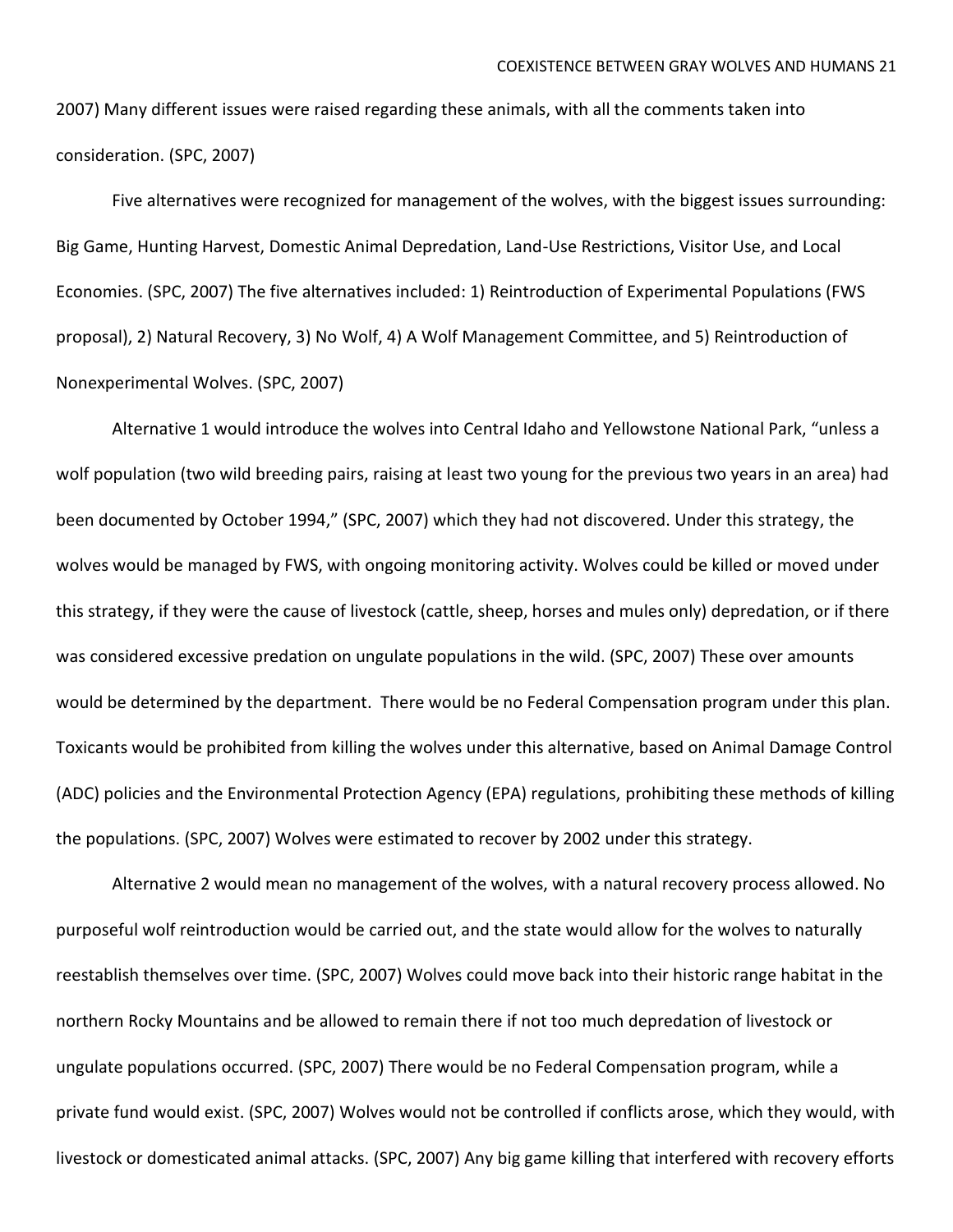would result in land-use restrictions, while there would already be some land-use restrictions where wolf dens were located, in order to protect their habitat. (SPC, 2007) Road restrictions would result, where drivers would be limited in their ability to access certain areas, due to wolves located in those protected regions. (SPC, 2007) Livestock grazing would also be restricted on certain land, deemed to contain wolves in proximity. (SPC, 2007) Recovery and reestablishment of wolves, under this strategy, would take longer (estimated recovery would not be reached until 2012 in central Idaho), but it would be a natural recovery solution. (SPC, 2007)

Alternative 3 would involve complete extermination of the wolves, through any means possible. (SPC, 2007) There would be no endangered species protection placed on them, at the state or Federal level. (SPC, 2007) There would be no restriction on killing the wolves, nor a restriction on the method to exterminate them. (SPC, 2007) Poachers could use Animal Damage Control methods to remove the populations as they saw fit, and there would be no recovery in Idaho. (SPC, 2007) This method was utilized during the eradication era of wolf management, in the late 1800's and early 1900's. (SPC, 2007)

Alternative 4 would involve management of the wolves, with State, Tribal, and Federal Agency compensation for livestock predation. (SPC, 2007) Congress would amend the ESA or pass legislation that would change the current status of the wolves, from endangered species, to being classified as "special statemanaged nonessential, experimental populations". (SPC, 2007) There would be few land-use restrictions in this strategy, and killing the wolves for attacking livestock, would be permissible. (SPC, 2007) Gray wolves would be estimated to recover in Idaho around 2015, based on this strategy. (SPC, 2007) They would also be managed as Big Game animals, based on the state regulations for big game hunting. (SPC, 2007). Recovery of the wolves in Idaho would take much longer to recover than in Alternative 1, but not as long as in Alternative 2. (SPC, 2007)

Finally, Alternative 5 would permit reintroduction of the wolves into Central Idaho by FWS, until 10 breeding pairs were established, without being designated as an "experimental population." (SPC, 2007) Wolf recovery would be a major priority, land-use restrictions would be implemented to focus on wolf recovery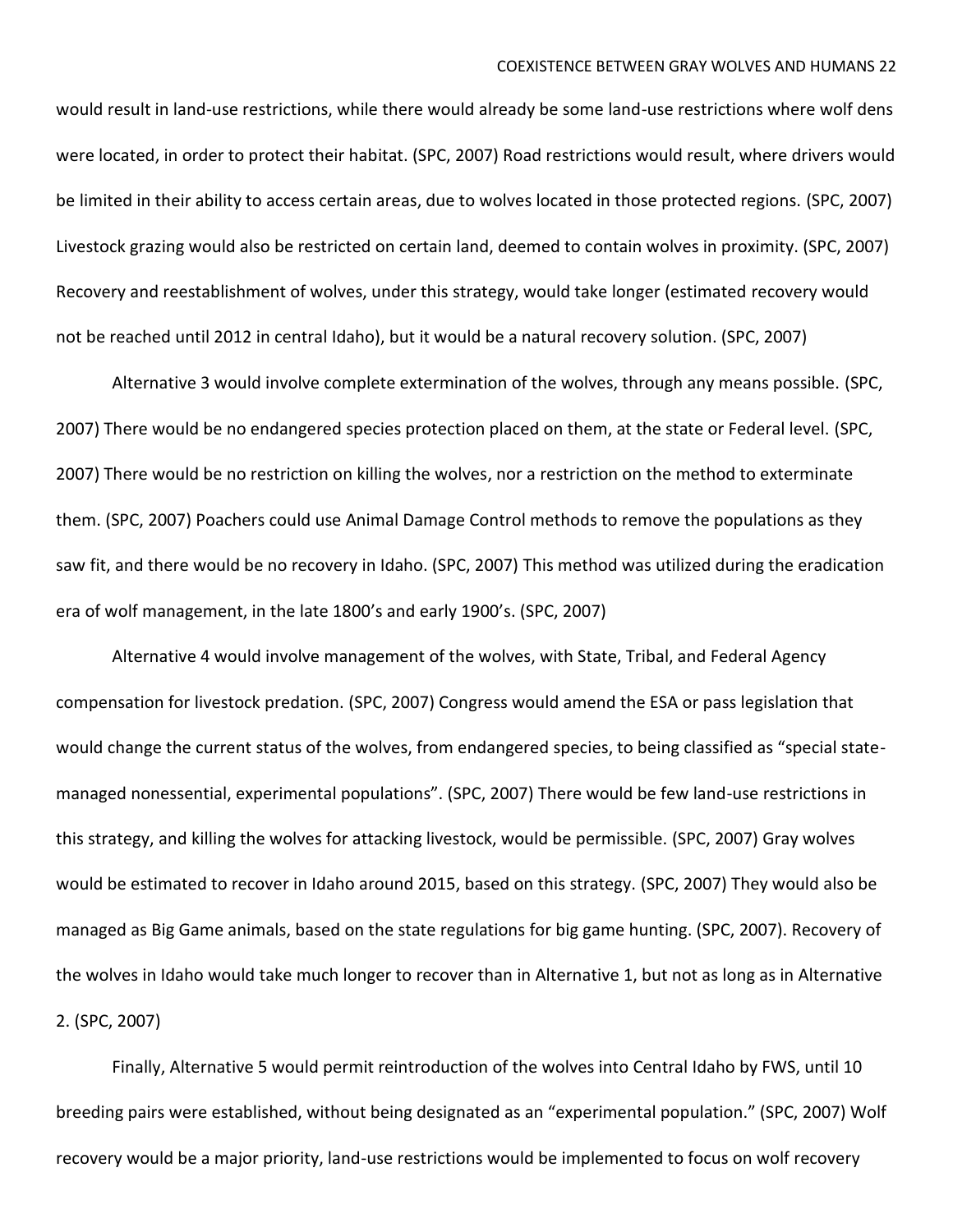(including road closures, grazing allotments, and protection of key wolf habitats), and these priorities would be promoted and established. (SPC, 2007) If wolves depredated on livestock or ungulate populations, no state management would occur. (SPC, 2007) If wolves continued to attack livestock, then they would be moved. (SPC, 2007) Compensation for livestock loss would be available from existing private programs, with no Federal compensation. (SPC, 2007) Wolf habitat would be protected, and wolves ability to obtain food through abundant prey, would not be minimized; in other words, there would be enough food for them to eat. (SPC, 2007) Under this strategy, they would likely recover by 2000. (SPC, 2007) This would be the fastest recovery strategy for the gray wolves.

U.S. Fish and Wildlife Service (FWS) selected alternative 1, with a focus on reestablishing an experimental population of wolves into Yellowstone and Central Idaho. The condition for release was that at least 2 naturally occurring wolf packs needed to be identified in those regions, prior to the experimental populations being released. (Bangs, 1994) This alternative allowed management of the wolves by government agencies and the public, in case they depredated on livestock, and impacted ungulate populations too significantly for human comfort levels. (Bangs, 1994) Land use restrictions would not exist once at least 6 packs were established. (Bangs, 1994) This alternative would allow for wolf recovery by 2002, with at least "10 breeding pairs, about 100 wolves", for at least 3 consecutive years. (Bangs, 1994)

This plan recognized that an estimated percentage of cattle, sheep and ungulates would be killed by wolves each year. (Bangs, 1994) The reintroduction would not affect hunter harvest of male ungulates, but could "reduce hunter harvests of female elk, deer, and moose for some herds." (Bangs, 1994) Bighorn sheep, mountain goats and antelope populations would not be affected, because the wolves would not be predicted to hunt these animals. (Bangs, 1994) Visitor use to view the wolves for recreational activity and park purposes would increase funding into the state parks system, estimated about \$23,000,000, while the existence of the wolves would be estimated to be about "8,300,000 a year". (Bangs, 1994) The findings also estimated that "a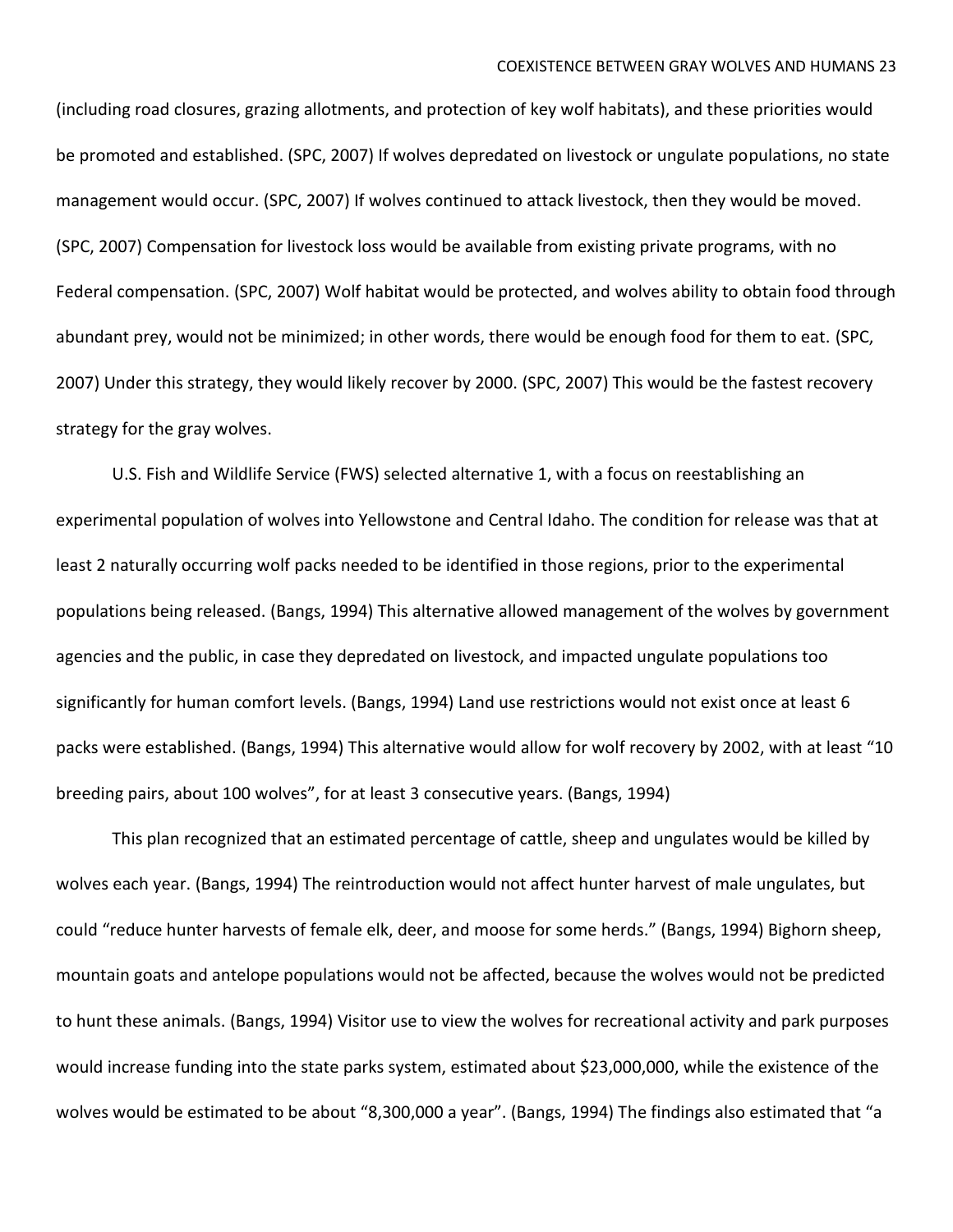recovered wolf population may reduce populations of elk 5% - 30%, deer 3% - 19%, moose 7% - 13%, and bison up to 15%." (Bangs, 1994)

In Central Idaho, the recovered wolf population was predicted to kill a certain number of cattle, sheep and ungulates each year. (Bangs, 1994) Those numbers were estimated at approximately 1-17 cattle, 32-92 sheep and 1,650 ungulates. (Bangs, 1994) Additionally, in Idaho, the findings found that "a recovered wolf population" would not impact hunter harvest of deer, moose, bighorn sheep, or mountain goats, or impact the ungulate populations that significantly in Central Idaho. (Bangs, 1994) The predator existence would not cause any road restrictions, or limitations on public or private land, and revenue would be brought in for visitor purposes. (Bangs, 1994) There would be financial losses, hunter losses, and livestock losses. (Bangs, 1994) However, the benefits for reintroduction would be considered more favorable than the losses. (Bangs, 1994)

#### Idaho State Response Plan [2002]

A few years after the reintroduction plan was established for Central Idaho by the federal government, the State of Idaho prepared a plan in response to the reintroduction. The goal of their revised plan was to ensure the "long-term survival of the wolves in Idaho, while minimizing wolf-human conflicts that result when wolves and people live in the same vicinity." (Idaho LWOC, 2002) For the state of Idaho, human perception of wolves differed dramatically from human perception of wolves in other states, in favor of wolf protection and conservation. Even though ranchers could install fladry fencing as a deterrent to wolf depredation on livestock in their communities and on their private land, as a compromise and solution to the lethal take of wolves, many Idaho residents were still unwilling to accept these creatures in their nearby vicinity, whether they depredated on livestock or not; this is based on findings from The Wolf River Project. (Stone, 2020) The Wood River Wolf Project presented a webinar discussion on non-lethal deterrent strategies for managing wolves in the state of Idaho, on April 30, 2020, in Zoom virtual webinar format. The discussion represented how the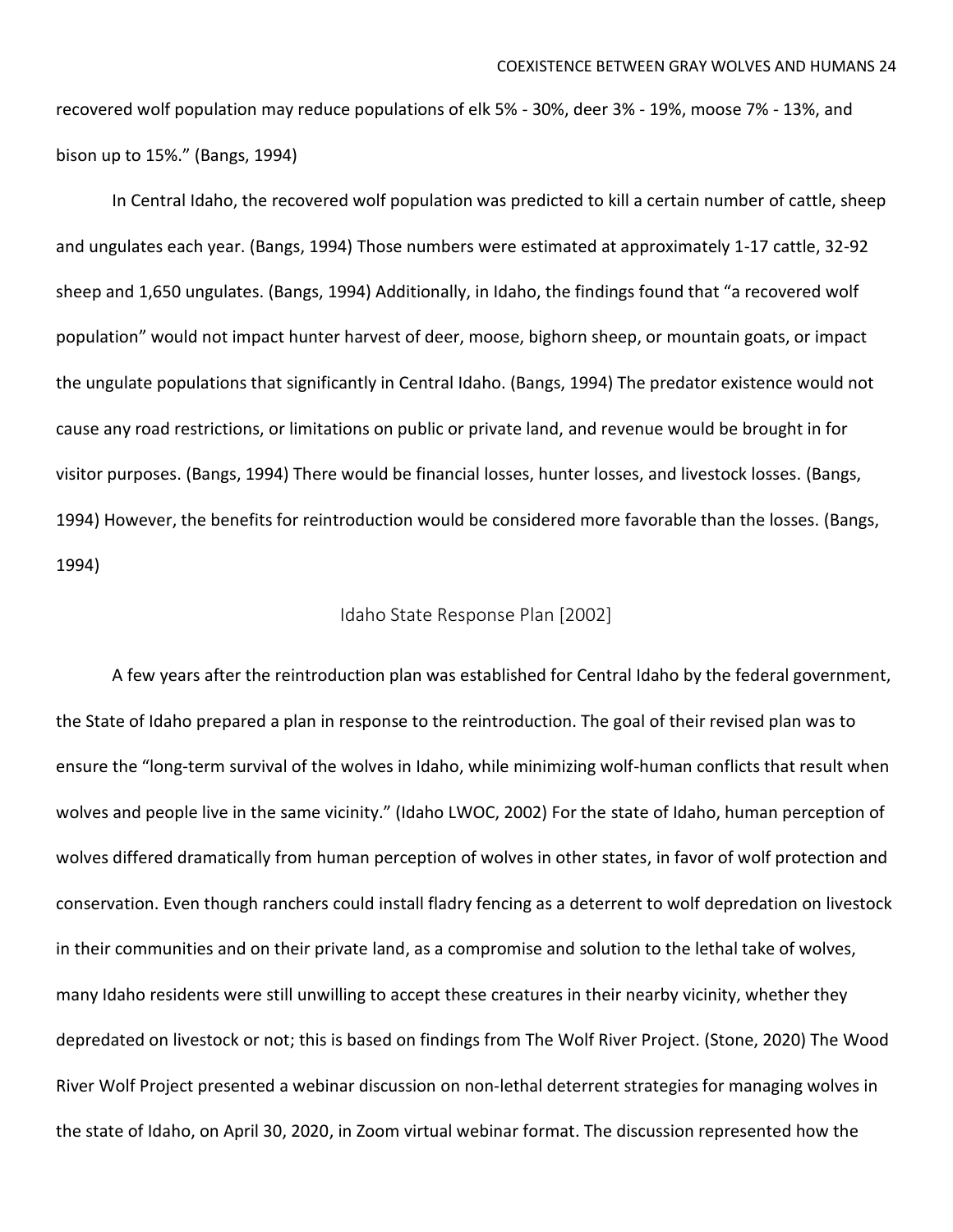state of Idaho is one of the most challenging states and locations in the United States, if not the world, to advocate and practice wolf conservation, because the state is full of many sheep ranchers and herders who are intolerant of this apex predator. (Stone, 2020)

The state of Idaho challenged the federal reintroduction plan by referencing the Constitutional rights provided to citizens, under Article 1, Section 1, stating: "All men are by nature free and equal, and have certain inalienable rights, among which are enjoying and defending life and liberty; acquiring, possessing and protecting property; pursuing happiness and securing safety." (Idaho LWOC, 2002) The state of Idaho asked the federal government on record, to remove the wolves from the state, by delisting them from their endangered status, and maintaining the position of the 2001 House Joint Memorial No. 5. (Idaho LWOC, 2002)

Under the state of Idaho's plans, the state would maintain a much stronger management plan for gray wolves within their boundaries, classifying them as big game animals, rather than endangered species. (Idaho LWOC, 2002) Under the state's plan: 1) The IDFW Manager could manage wolves through the department, 2) Tribes in Idaho could manage wolf populations, 3) The wolves classification would change from endangered to big game, "furbearer, or special classification of predator that provides for controlled take after delisting, at the discretion of the Idaho Fish and Game Commission," (Idaho LWOC, 2002), 4) The wolves would be regulated and monitored, while maintaining actual wolf population numbers would be deemed unrealistic in the state of Idaho. As the regulators claimed, if "wolves…expand their range without causing unacceptable conflict, they will be allowed to do so" (Idaho LWOC, 2002), 5) There would be variable monitoring mechanisms for obtaining total wolf numbers, 6) Wolf Depredation Management would be controlled through the U.S. Department of Agriculture, as well as IDFW, where increasing numbers of wolves would be removed more aggressively, based on humans right to protect their person and property, on private, state and federal lands (Idaho LWOC, 2002), 7) Education would be continuously provided to emphasize wolf biology, management and conservation, with the state of Idaho deeming a balanced view of the "societal impacts of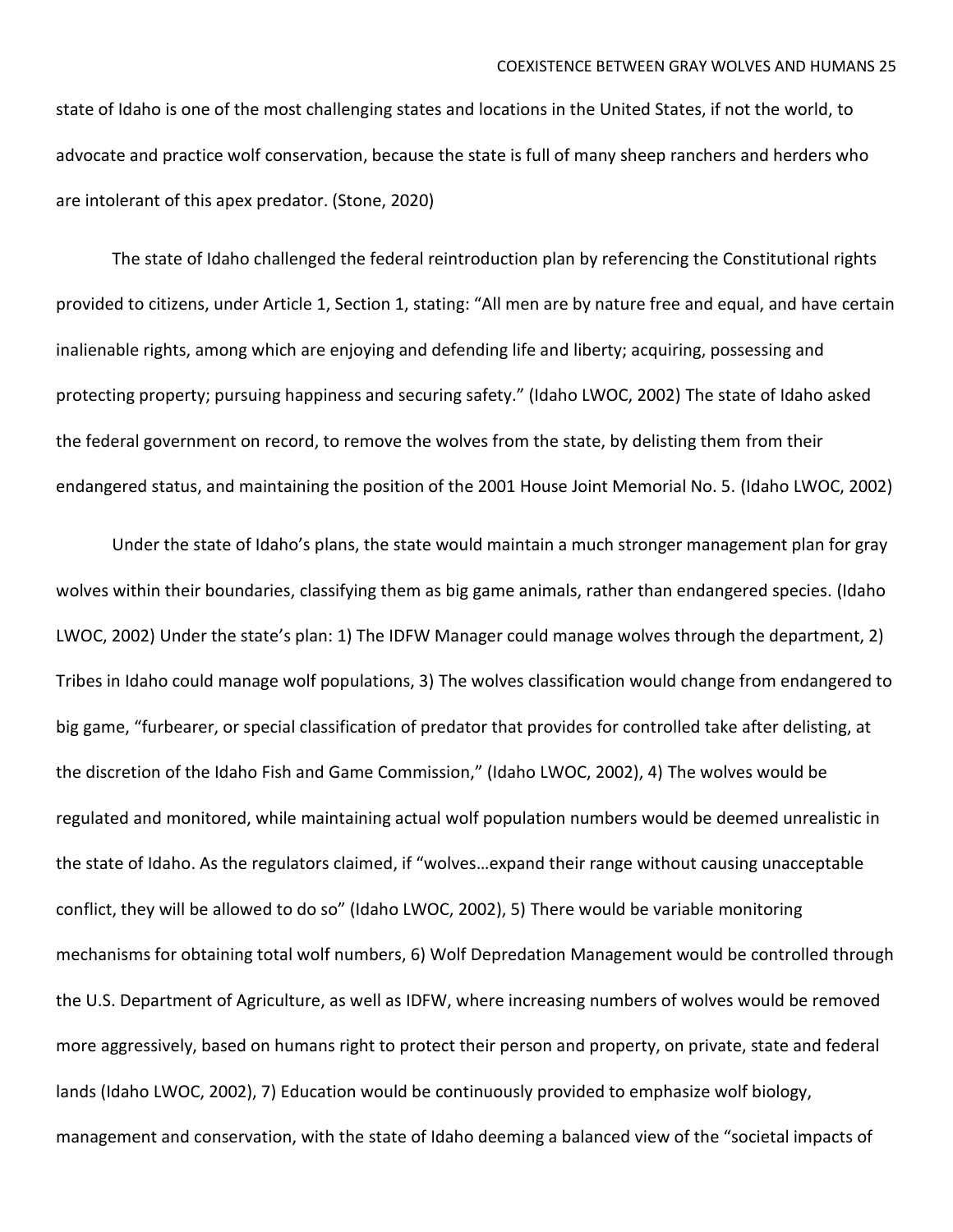wolf reintroduction" (Idaho LWOC, 2002), and 8) Funding would rely on Federal funding for establishment, since the plan recognizes that the animal is "of national significance", even though they fail to recognize it as an endangered species. (Idaho LWOC, 2002)

When the federal government handed over management of wolves in Idaho to the state, the authorities began implementing the response plan aggressively. (Niemeyer, 2016) Many state officials were infuriated that wolves had been reintroduced into their state and upset with the federal government for daring to perform the recovery. (Niemeyer, 2016) Regardless, enough wolves had established themselves, by the time the reins were turned over. (Niemeyer, 2016)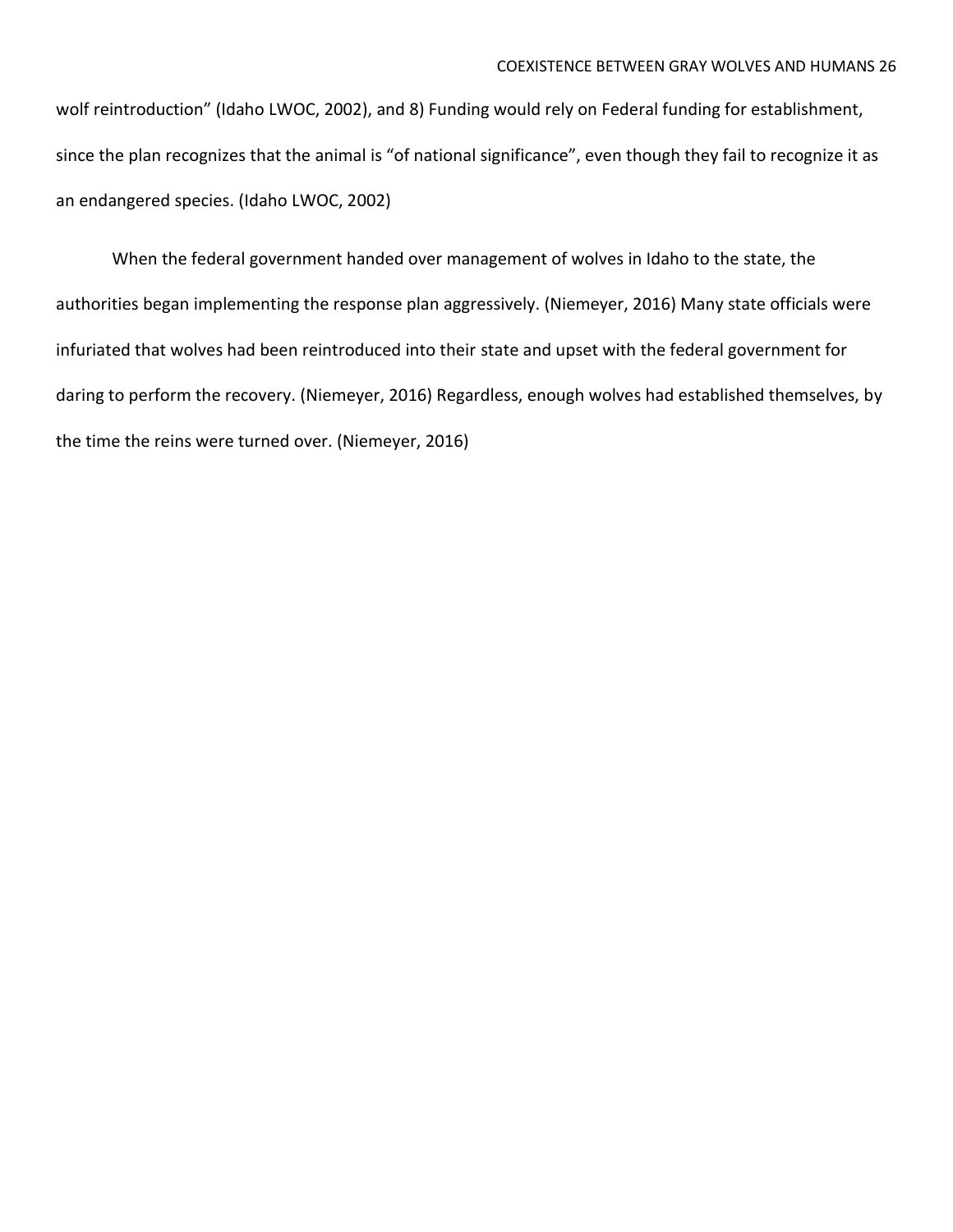## Methods

*This section has been removed based on IRB restrictions. If you would like the full results, you can view them on academia.edu:* 

*[https://www.academia.edu/43300164/Coexistence\\_Between\\_Gray\\_Wolves\\_and\\_Humans\\_A\\_Long-](https://www.academia.edu/43300164/Coexistence_Between_Gray_Wolves_and_Humans_A_Long-Term_Sustainability_Study)[Term\\_Sustainability\\_Study](https://www.academia.edu/43300164/Coexistence_Between_Gray_Wolves_and_Humans_A_Long-Term_Sustainability_Study)*

## Informational Interviews

*This section has been removed based on IRB restrictions. If you would like the full results, you can view them on academia.edu:* 

*[https://www.academia.edu/43300164/Coexistence\\_Between\\_Gray\\_Wolves\\_and\\_Humans\\_A\\_Long-](https://www.academia.edu/43300164/Coexistence_Between_Gray_Wolves_and_Humans_A_Long-Term_Sustainability_Study)[Term\\_Sustainability\\_Study](https://www.academia.edu/43300164/Coexistence_Between_Gray_Wolves_and_Humans_A_Long-Term_Sustainability_Study)*

## *Limitations*

This section has been removed based on IRB restrictions. If you would like the full results, you can view them on *academia.edu: [https://www.academia.edu/43300164/Coexistence\\_Between\\_Gray\\_Wolves\\_and\\_Humans\\_A\\_Long-](https://www.academia.edu/43300164/Coexistence_Between_Gray_Wolves_and_Humans_A_Long-Term_Sustainability_Study)[Term\\_Sustainability\\_Study](https://www.academia.edu/43300164/Coexistence_Between_Gray_Wolves_and_Humans_A_Long-Term_Sustainability_Study)*

## Map Analysis

*This section has been removed based on IRB restrictions. If you would like the full results, you can view them on academia.edu:* 

*[https://www.academia.edu/43300164/Coexistence\\_Between\\_Gray\\_Wolves\\_and\\_Humans\\_A\\_Long-](https://www.academia.edu/43300164/Coexistence_Between_Gray_Wolves_and_Humans_A_Long-Term_Sustainability_Study)[Term\\_Sustainability\\_Study](https://www.academia.edu/43300164/Coexistence_Between_Gray_Wolves_and_Humans_A_Long-Term_Sustainability_Study)*

Qualtrics Survey Analysis

*This section has been removed based on IRB restrictions. If you would like the full results, you can view them on academia.edu:* 

*[https://www.academia.edu/43300164/Coexistence\\_Between\\_Gray\\_Wolves\\_and\\_Humans\\_A\\_Long-](https://www.academia.edu/43300164/Coexistence_Between_Gray_Wolves_and_Humans_A_Long-Term_Sustainability_Study)[Term\\_Sustainability\\_Study](https://www.academia.edu/43300164/Coexistence_Between_Gray_Wolves_and_Humans_A_Long-Term_Sustainability_Study)*

## Outline

*This section has been removed based on IRB restrictions. If you would like the full results, you can view them on academia.edu:* 

*[https://www.academia.edu/43300164/Coexistence\\_Between\\_Gray\\_Wolves\\_and\\_Humans\\_A\\_Long-](https://www.academia.edu/43300164/Coexistence_Between_Gray_Wolves_and_Humans_A_Long-Term_Sustainability_Study)[Term\\_Sustainability\\_Study](https://www.academia.edu/43300164/Coexistence_Between_Gray_Wolves_and_Humans_A_Long-Term_Sustainability_Study)*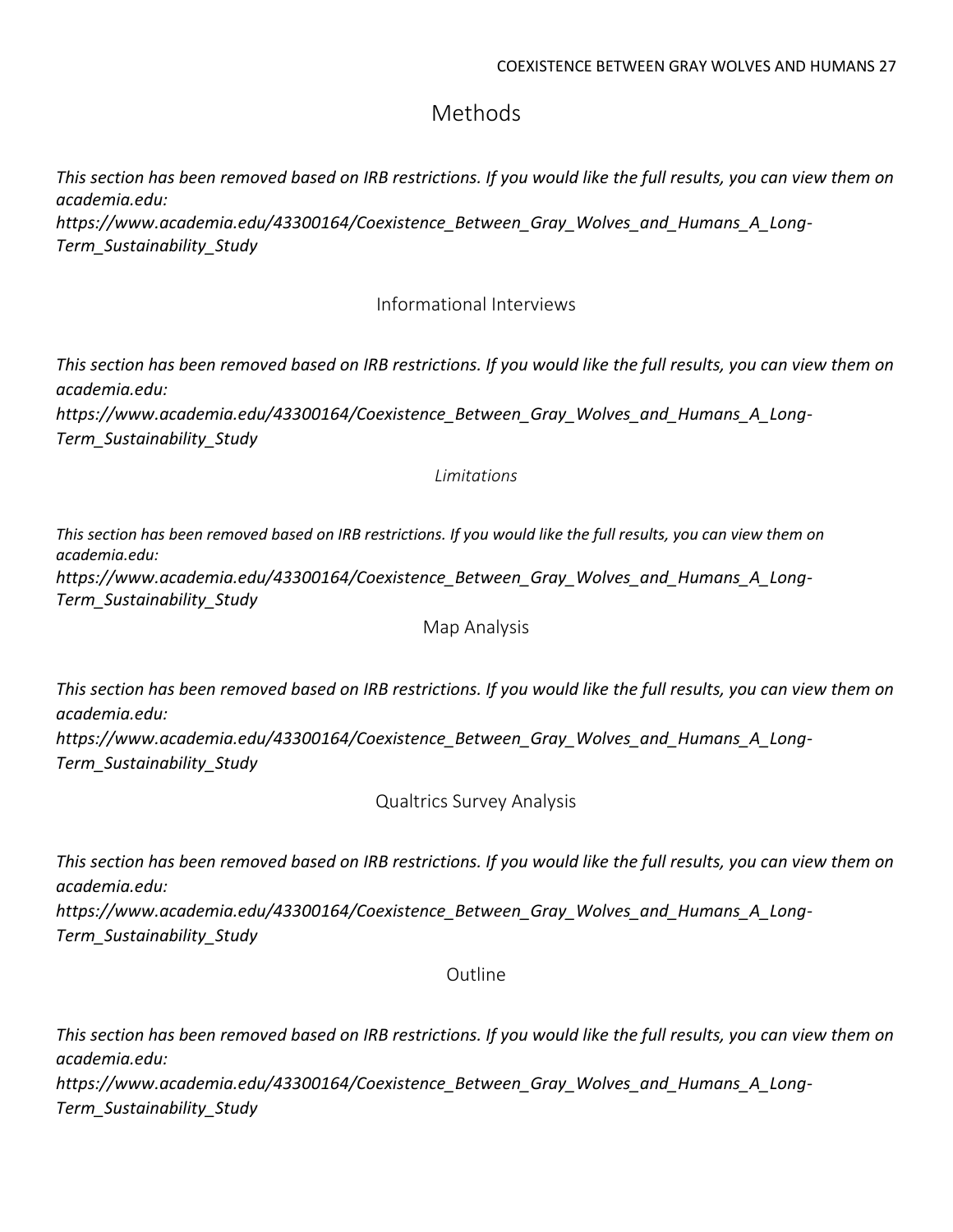ArcGIS Online Hosted Layer Published Map

*This section has been removed based on IRB restrictions. If you would like the full results, you can view them on academia.edu:* 

*[https://www.academia.edu/43300164/Coexistence\\_Between\\_Gray\\_Wolves\\_and\\_Humans\\_A\\_Long-](https://www.academia.edu/43300164/Coexistence_Between_Gray_Wolves_and_Humans_A_Long-Term_Sustainability_Study)[Term\\_Sustainability\\_Study](https://www.academia.edu/43300164/Coexistence_Between_Gray_Wolves_and_Humans_A_Long-Term_Sustainability_Study)*

*Attribute Table*

*This section has been removed based on IRB restrictions. If you would like the full results, you can view them on academia.edu:* 

*[https://www.academia.edu/43300164/Coexistence\\_Between\\_Gray\\_Wolves\\_and\\_Humans\\_A\\_Long-](https://www.academia.edu/43300164/Coexistence_Between_Gray_Wolves_and_Humans_A_Long-Term_Sustainability_Study)[Term\\_Sustainability\\_Study](https://www.academia.edu/43300164/Coexistence_Between_Gray_Wolves_and_Humans_A_Long-Term_Sustainability_Study)*

*Photos and Video Clips*

*This section has been removed based on IRB restrictions. If you would like the full results, you can view them on academia.edu: [https://www.academia.edu/43300164/Coexistence\\_Between\\_Gray\\_Wolves\\_and\\_Humans\\_A\\_Long-](https://www.academia.edu/43300164/Coexistence_Between_Gray_Wolves_and_Humans_A_Long-Term_Sustainability_Study)*

*[Term\\_Sustainability\\_Study](https://www.academia.edu/43300164/Coexistence_Between_Gray_Wolves_and_Humans_A_Long-Term_Sustainability_Study)*

Arc Story Map

*This section has been removed based on IRB restrictions. If you would like the full results, you can view them on academia.edu:* 

*[https://www.academia.edu/43300164/Coexistence\\_Between\\_Gray\\_Wolves\\_and\\_Humans\\_A\\_Long-](https://www.academia.edu/43300164/Coexistence_Between_Gray_Wolves_and_Humans_A_Long-Term_Sustainability_Study)[Term\\_Sustainability\\_Study](https://www.academia.edu/43300164/Coexistence_Between_Gray_Wolves_and_Humans_A_Long-Term_Sustainability_Study)*

Fieldwork

Fieldwork data collected during the last week of winter quarter 2020, and spring 2020 included site visits to locations outside of the Boise, Idaho area where wolves could be found in the wild. On the relocation drive from Aliso Viejo, CA to Boise, ID during the second week of the winter quarter 2020, the researcher thought she viewed a black lone wolf close to the border of Nevada and Oregon, at about 1:05pm. This creature leapt over some cattle fences and entered the enclosure where three cattle were grazing about a quarter of a mile ahead. The location was in Malheur County, Oregon, along the 95 freeway, after leaving Humboldt County, Nevada. McDermitt is the closest city to where the lone wolf was viewed.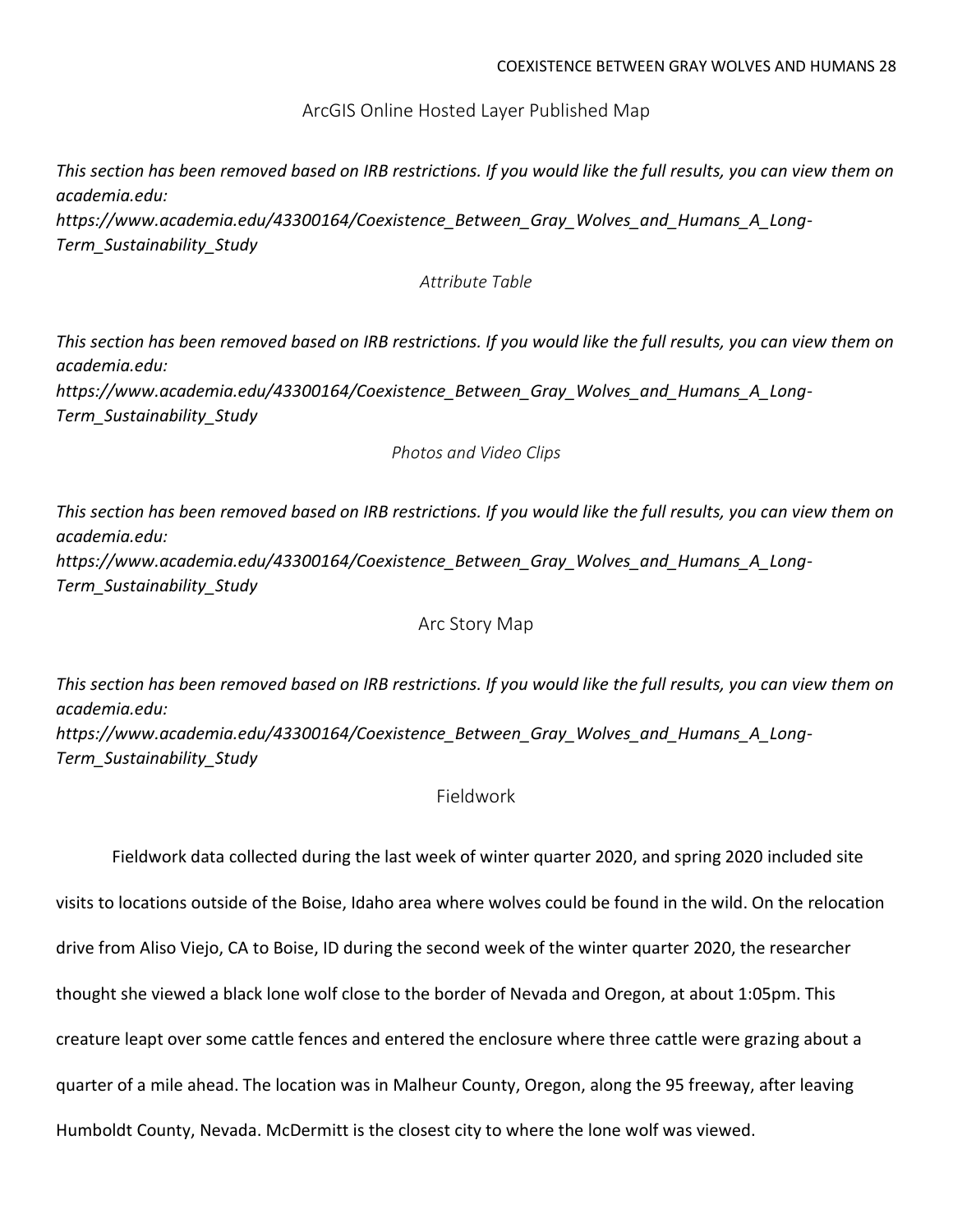Since studies indicate that wolves have a low tendency to attack visitors entering their territory, some fieldwork was conducted in the winter 2020 and spring 2020 to marginally confirm this theory, after obtaining an Idaho Parks recreational permit, in the winter 2020. The mode of observation was hiking through wolf prone areas. The first hike was a guided tour through Yellowstone National Park, in March 2020. The second hike was a solitary walk, through the Boise National Forest in Idaho City, in May 2020. Both hikes included observation for wolf scat, listening for wolf howls, and looking for wolf tracks.

One site location for wolves was obtained at N 44.34693' W110.49763 in Yellowstone National Park, during the first hike tour experience on March 15, 2020; this is the lower basin area where a wolf pack was identified by visitors and the tour guide, the day prior. This place is next to Grand Loop Road, alongside the Nez Perce Creek, overlooking the open space area. The land in Yellowstone is volcanic, with about 90 percent of the park above intensive thermal activity. (SCTBCA, 2020)

Outings for wild gray wolves was restricted based on novel coronavirus covid-19 state restrictions, during the spring of 2020. (Idaho covid-19, 2020) The second hike occurred when phase 1 stay-at-home restrictions were lifted from the state. On May 11, 2020, the researcher made a trip to Idaho City to take a short hike through Pine Creek trail, for observational purposes. The goal was to put fear of predators into perspective, along a remote mountain trail in the Boise National Forest. A source indicated that wolves could be found in this location. Another source indicated they had seen wolves near Lucky Peak dam, along the road leading to the trail, in the winter. The hike included a review of the land, to observe whether any tracks, or remnants were around that could indicate wolf behavior and activity. If a sighting of wolf activity were identified, the researcher could report the findings to IDFW, to incorporate into their database from citizen observation. The fencing at the base of the trailhead was also observed. There were not any obvious signs of wolf activity. Again, the purpose of this observational walk was to view the trail system and the forest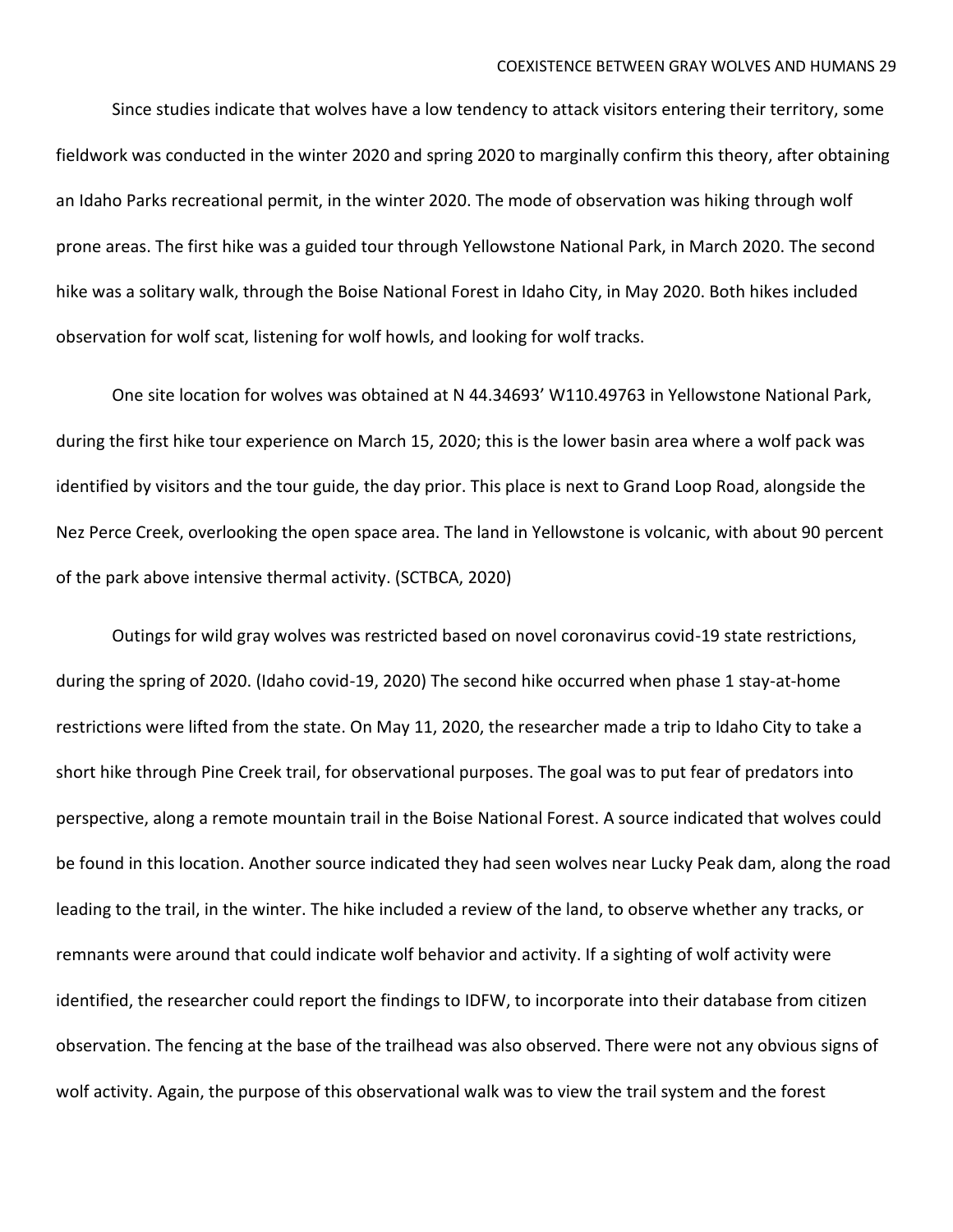characteristics, while searching for signs of wolf presence; the objective was to put fear of predators into perspective.

Based on the data and information collected from a wildlife professionals memoir account of the reintroduction of wolves into Central Idaho, and his experience in the field trapping and managing these predators, any potential fear of wolf attack was mitigated, during this trail walk experience, on May 11, 2020. The wildlife professional's findings indicated that: "wolves [had] killed only two people in the last 100 years in North America: a woman in Alaska who was jogging along a remote road, and a man who was hiking in Saskatchewan. There are few deaths attributed to wolves that the numbers barely register with state or federal agencies or health departments." (Niemeyer, 2016)

The overall purpose of the fieldwork was to utilize the lessons learned about gray wolves and apply the background to potential encounters in the wild. There were no expectations that wolves would be viewed in any of these experiences. Any observation of wild wolves would help identify place and location of this rare species and allow the researcher to learn more about this elusive animal.

The Idaho community is aware that gray wolves exist in the wild landscape of their state, based on reports that are published by wildlife management agencies and nonprofits. Actual observation by a researcher of wolf tracks, wolf scat, wolf howls, and/or actual wolf packs contributes to location-based information for these rare species, in Idaho. The goal is to confirm that gray wolves exist in the wild in Idaho, based on observation obtained through citizen outings. The researcher's inability to view a wolf during this short time frame, without tracking devices to locate the species, did not and does not imply that the canines do not exist in the wilderness of Idaho.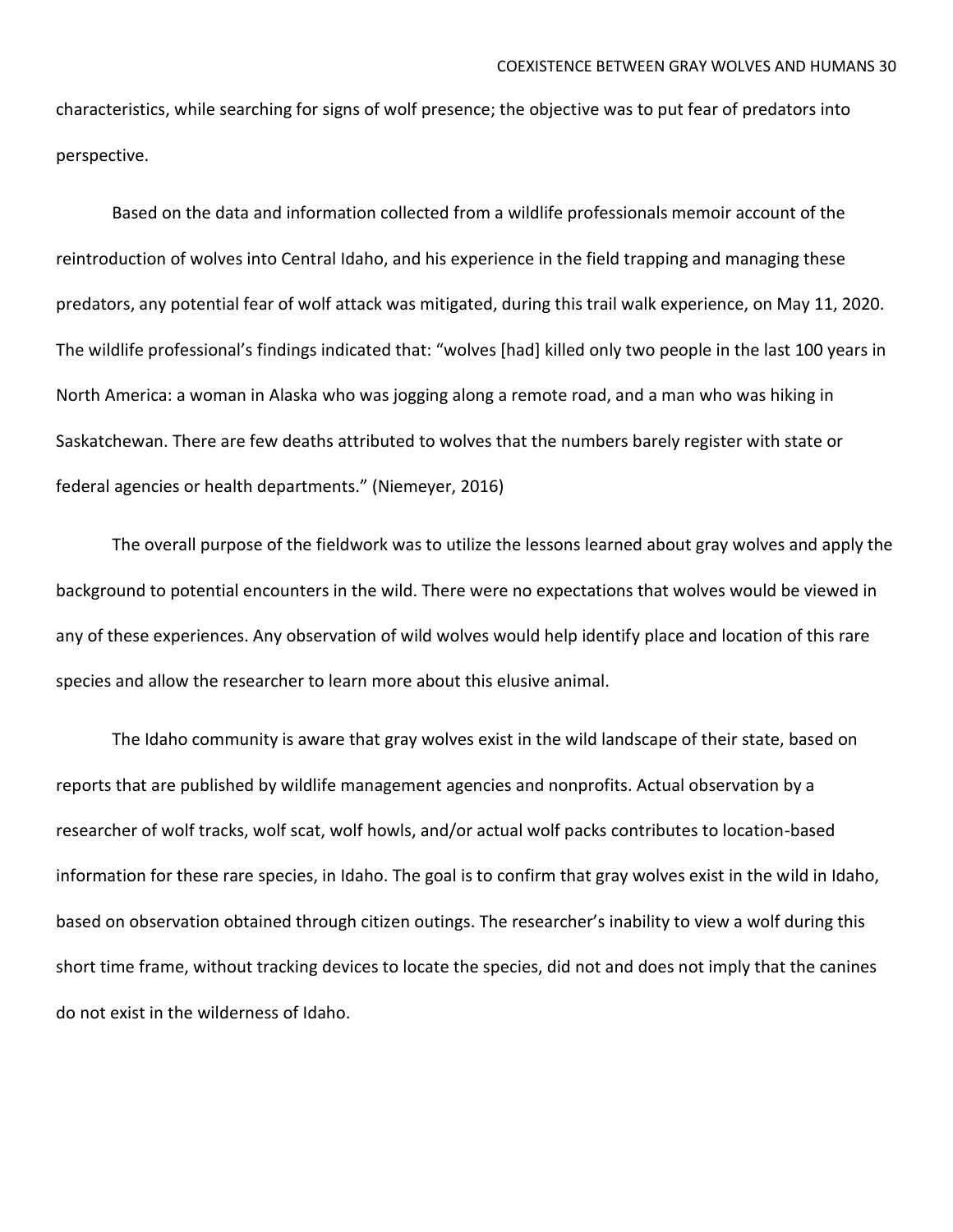## Gray Wolf Long-Term Sustainability Plan 2020 Essential

Idaho's federal gray wolf sustainability plan was established in 1994 for Yellowstone National Park and Central Idaho. Idaho's state plan was developed in 2002 in response to the federal plan. A future conservation plan is now being proposed, that will incorporate many of the decisions of Alternative 1's Reintroduction of Experimental Populations (FWS proposal) with additional specifications not already outlined, as an ongoing recovery plan for gray wolves in the State of Idaho. This sustainability plan is also influenced by the results found in the methodology section of this paper. The difference is that the reintroduced wolves and wolves already living in Idaho, would be classified as essential species, rather than as an experimental population, clarified in alterative 5 of the Idaho Federal Recovery Plan. As essential species, wolves would be protected under the endangered species act.

Based on research conducted surrounding this apex predator, it is clear that with more education and knowledge surrounding the issue, a majority of the population in the state of Idaho could be in favor of considering a long-term sustainability plan, focused on maintaining healthy populations of gray wolves in the state.

This section has been removed based on IRB restrictions. If you would like the full results, you can view them on *academia.edu: [https://www.academia.edu/43300164/Coexistence\\_Between\\_Gray\\_Wolves\\_and\\_Humans\\_A\\_Long-](https://www.academia.edu/43300164/Coexistence_Between_Gray_Wolves_and_Humans_A_Long-Term_Sustainability_Study)[Term\\_Sustainability\\_Study](https://www.academia.edu/43300164/Coexistence_Between_Gray_Wolves_and_Humans_A_Long-Term_Sustainability_Study)*

> New Proposed Plan [2020] *Ranchers*

While some of the previously mentioned plan objectives would be considered, there would be some revisions to the already established Alternative 1 Plan. While it would be permissible for the ranchers and hunters to kill wolves if they attack their livestock, the ranchers would need to provide valid evidence that the wolf was responsible for the depredation of their livestock. The permissibility to kill a wolf is based primarily on the need to maintain reasonable relations with the ranchers, and allow them another outlet, other than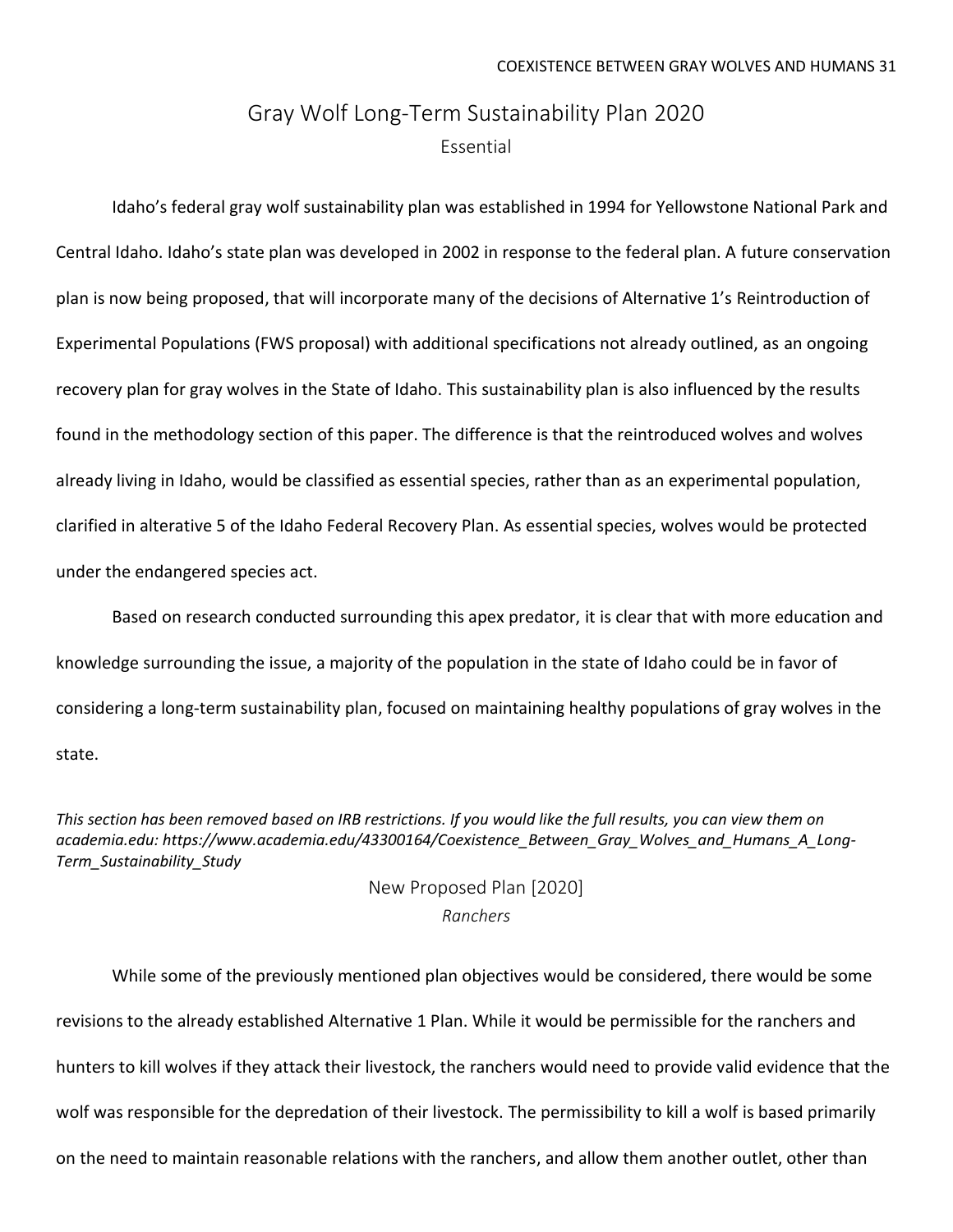monetary compensation, for their traumatic loss; it is not implemented for the benefit of wolves. When investigated and audited for a kill, ranchers would be required to provide this evidence, after each take. If they fail to provide valid evidence, then a fine would be issued based on the individual monetary value of the wolf killed. Ranchers would need to apply for a hunting license and meet all state and federal regulations permitting them to kill an animal.

Hunting and killing wolves for excessive predation on ungulate populations would still be permissible. When investigated and audited for a kill, the hunters would be required to provide evidence that the wolves were responsible for the excessive predation on ungulate populations. If the findings indicated that humans were responsible for the excessive depredation of ungulate populations, not the wolves, or that disease (CWD or similarly related) caused by excessive livestock grazing, for example, was the actual cause of the death, then harvest<sup>13</sup> of the wolves would not be justified, and a large fine would be implemented on the human killer, not limited to the total amount each individual wolf is worth in its protected area. Since it is estimated that the value of wolves existence is about \$8,400,000 a year in Central Idaho, this amount would be divided by the estimated total number of wolves in the State of Idaho, in order to determine the individual value of one of the apex predators. This number would be revised yearly, based on the total value of the wolves in existence in the state that year. The individual value of the wolves could not be drastically altered each year. The deciding agency or department would then select the level of financial responsibility to place on the hunters and/or ranchers, found guilty of poaching a wolf that was not at fault for depredation of their livestock, or excessive depredation of ungulate populations.

#### *IDFW Management*

IDFW would no longer be responsible for managing the gray wolf population numbers, through lethal operations. They would be responsible for issuing permits to ranchers and hunters, enforcing protection

<sup>13</sup> Harvest: "catch or kill (animals) for human consumption or use." (Dictionary.com, 2020)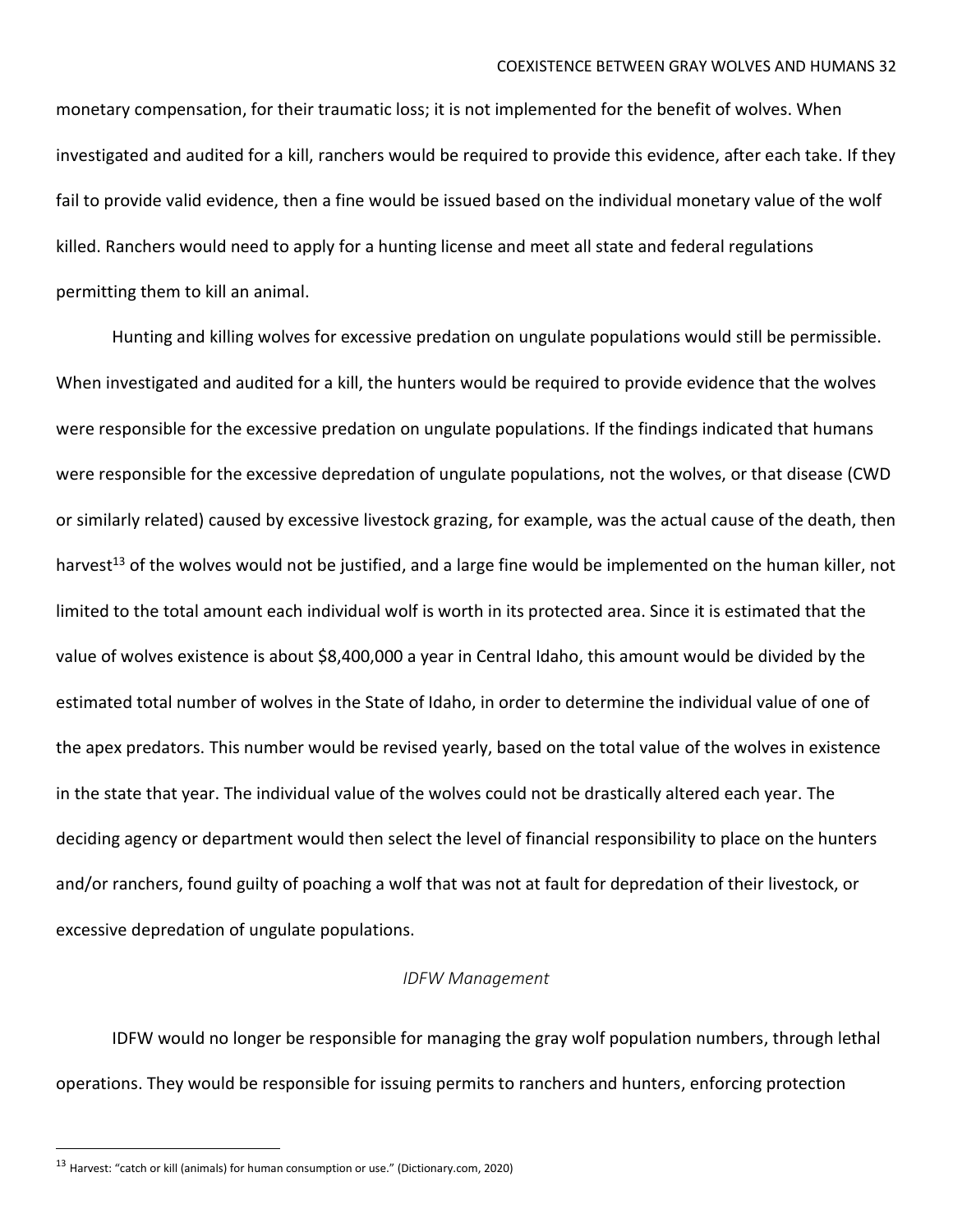measures for the endangered species, and monitoring the total number of wolves in the state. The system already in place for citizens to report their observations of wild wolves to the department would still be in effect, and could be found at this website: [https://idfg.idaho.gov/species/observations/add#speciesid-19117.](https://idfg.idaho.gov/species/observations/add#speciesid-19117) The department would be responsible for finding strategies for coexistence of gray wolves and humans, through non-lethal control methods.

IDFW management could include relocation of wolves who were found guilty of excessive predation on livestock or ungulate populations. Ranchers who contact authorities regarding perceived livestock depredation could receive a monetary reward, on a case-by-case basis determined by the department, for identifying the wolf depredation, and avoiding lethal take of the predator as a response. Lethal take of wolves through any means possible, including: shooting, poisoning, trapping, snaring and other methods of control by ranchers, would be discouraged and penalized, if they were found guilty of engaging in the practices in a revengeful manner, for wolf depredation on their livestock. Many ranchers are known to quickly blame livestock loss on wolves, without fairly assessing the situation. (Niemeyer, 2016) This continuous practice of blame without evidence, would not be acceptable by the authorities. Federal and state trappers in the State of Idaho and neighboring states who are legally permitted to provide this type of assistance, would be able to employ nonlethal capture strategies to relocate wolves, including with: trapping devices that cause minimal damage, such as McBride #7, darts that do not cause damage to the animal other than to sedate them, and non-excessive medication and vaccines, meant to calmly transport the animals to new locations and cure them of any diseases. (Niemeyer, 2016)

Management of wolves through capture methods would also be permitted by the department for routine collar replacement, non-lethal research purposes, reintroduction recovery efforts, and/or to administer veterinary measures that do not cause undue harm to the animal. Undue harm would include veterinary services that alter the animal through means other than neutering or spaying, and means that shorten the wolf's life expectancy, unnecessarily.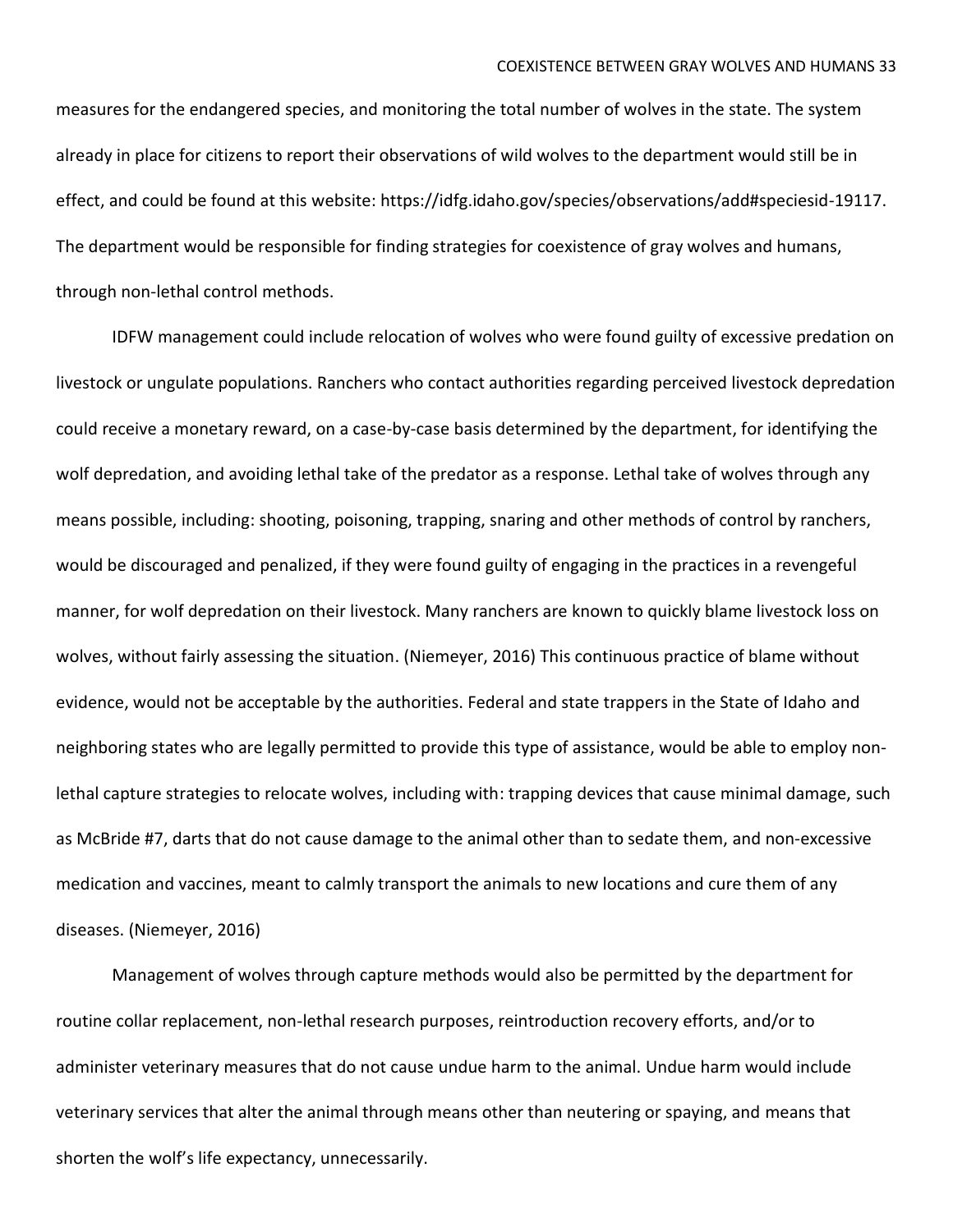Even if the removal of the state of Idaho's lethal wolf control measures would cause human conflict, the state residents would be required to adjust to the endangered species protection granted to gray wolves in the state. Idaho would have to manage human conflict to determine if wolf conflict occurs and determine the underlining reasons for the human conflict. If Idahoans challenging the protection regulations are doing so merely because they are intolerant of wolves, and do not want to implement deterrence strategies just because they do not like this apex predator, they would have to be managed through discussion and education, focused on the importance of the gray wolf in ecological systems. Studies have found that wolves could exist in a state of nature without humans. However, humans could not necessarily survive without wolves, because the loss of the apex predator would create an unnatural ecological imbalance that would eventually harm human health and future generations of people, through the trophic cascade scenario. (Estes et. al., 2011) Through education, these conflicted humans would be provided valid information on why the wolves are essential to the state, and their intolerance of the animal is unsubstantiated, bordering the lines of oppression, violence, assault on human long-term health and well-being, and destructive to planetary health pertaining to natural resources.

While constitutional rights under Article 1, Section 1, claim that men are free and equal, and have rights that protect their life, liberty, property, pursuit of happiness and safety, evidence would be provided in response to this statement, that demonstrates how the conflicted individual could deter wolves away from their property. Implementing deterrence strategies would maintain these individuals' constitutional rights, while also ensuring the rights of their neighbors and other United States citizens. Education would be provided on why singular individual rights could jeopardize the rights of thousands to millions of other people, based on the current generation and time-period we have now entered. The health and welfare of many could be adversely affected, by the intolerant destructive lethal wolf management actions, of a single individual. In response to the State of Idaho's 2002 plan, the health, well-being, and protection of thousands to millions of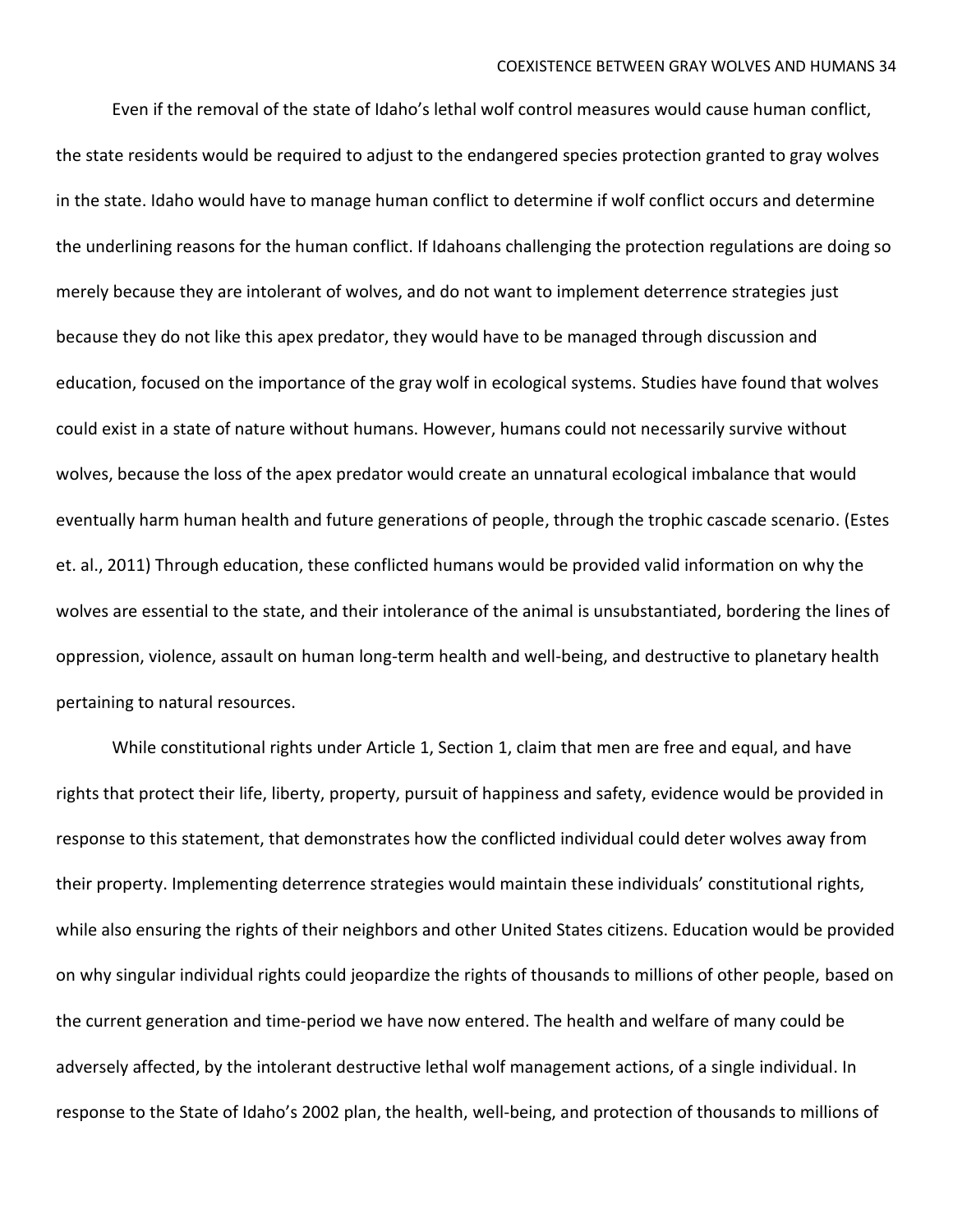other people's constitutional rights, would take precedence over the individual protection of one single individual.

This focus on the constitutional rights of many versus a few, is based on the current unpredictable, conflicted time-period the U.S. and the World have entered together, witnessing the spread of environmentally induced and heighted natural resource catastrophes, including but not limited to: covid-19, wildfires and climate change. (Vidal, 2020) There has been a disconnect between the health of human beings and the health of the environment over the years, paving the way for a new discipline known as planetary health. (Vidal, 2020) Planetary health bridges the connection between human health and planetary health. "Kate Jones, chair of ecology and biodiversity at UCL, calls emerging animal-borne infectious diseases an 'increasing and very significant threat to global health, security, and economies.'" (Vidal, 2020) In order to curb the spread of infectious diseases potentially caused by human destructive activities on the environment, thereby affecting human health, it is necessary to consider the constitutional rights of the majority, over the individual, when it comes to enforcing endangered species protections.

#### *Hunters*

Gray wolves would continue to maintain their endangered species status and be protected under federal and state laws. For hunters, it would not be permissible to kill wolves without valid reason for the action. Valid reasons for killing one of these protected predators would be: 1) If the wolf was threatening the well-being of a person and it was clear that killing the predator was the only recourse, 2) If the wolf was diseased or injured, and killing the wolf would be more humane than continuing its suffering, and 3) If the wolf was excessively depredating on livestock and/or ungulate populations, and it was not actually eating the prey animal it killed; valid evidence for this activity would need to be provided and documented. If ranchers or hunters kill a wolf, they would be required to document the take with state and federal authorities, with evidence provided for reason of the kill. If found guilty of averting the law, the ranchers or hunters would be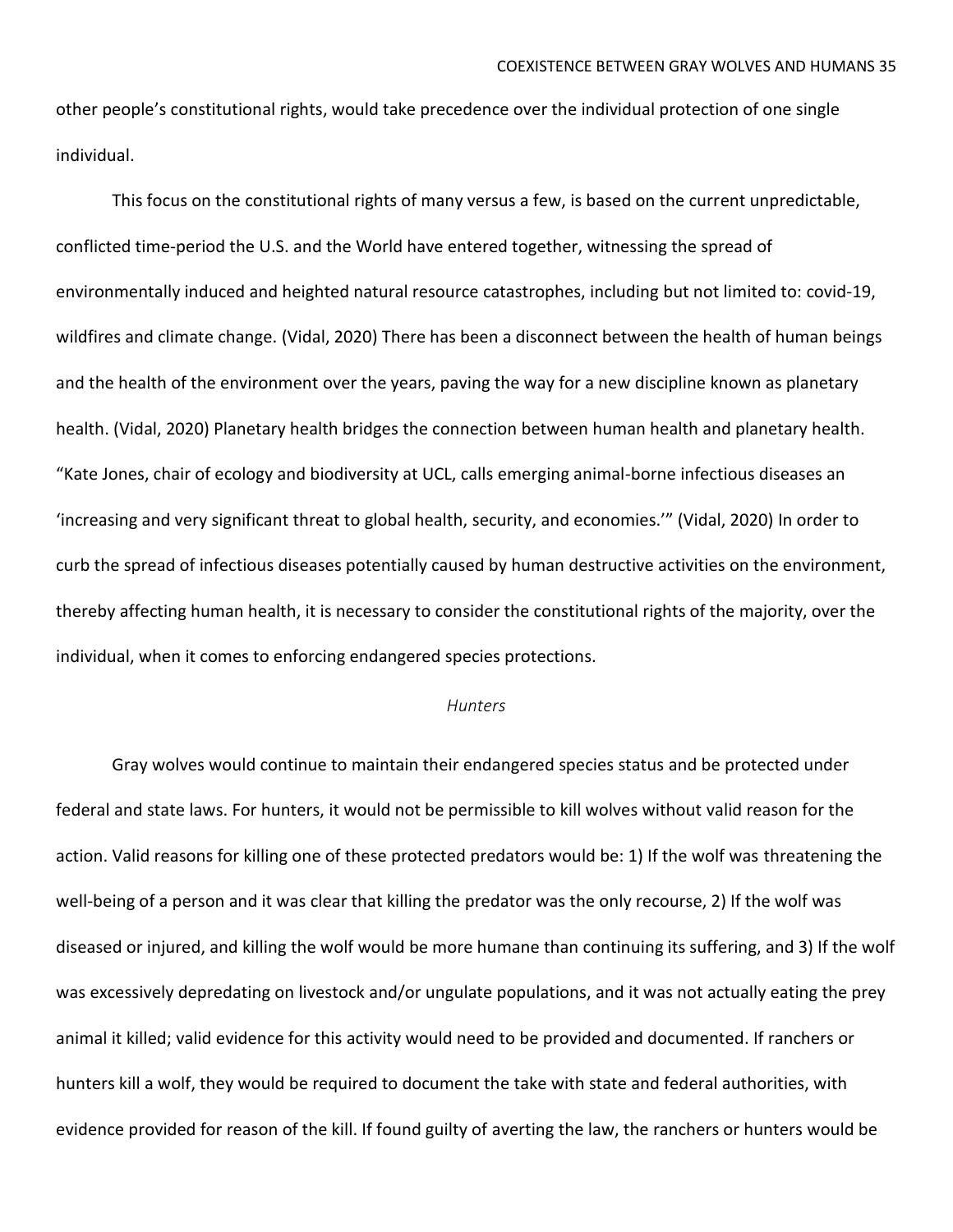fined, and potentially sentenced to imprisonment. Each of these reasons for killing wolves would be strongly discouraged, by offering tax incentives at the end of the year for individuals who do not kill a wolf, but instead utilize deterrence and preventative non-lethal strategies.

Trophy hunting of gray wolves, including but not limited to: aerial gunning, poison controls, trapping/snares and land-and-shoot is prohibited. Hunters and ranchers would find themselves facing fines, and imprisonment, for hunting gray wolves for sport. Shooting and killing a wolf based merely on the assumption that they caused depredation, or unsubstantiated fear that their presence is a disturbance, would be illegal reasons to kill a wolf. Harassing a gray wolf by locating it in its wild state of existence, and then disturbing it by throwing items at it, getting too close to its dens, cornering it, and/or preventing it from escaping, would be punishable by fines and possible imprisonment, depending on the severity of the harassment. On a case-by-case basis, the media could become involved.

#### *Compensation for Loss*

There would be federal and state compensation programs for livestock depredation loss caused by wolves. Compensation from existing private funding sources would also still be permissible. The government would focus on educating the ranchers on how to effectively manage their land, through non-lethal wolf deterrence strategies.

#### *Deterrence*

The ranchers would be required to establish safer fencing around their land, whether that means through building higher fences that wolves cannot jump over or setting aside a portion of their livestock each year to be considered predator food. The ranchers would be compensated by the government to set aside select cattle or other livestock for the wolves to eat, to deter them away from their more economically beneficial producing cattle and livestock. This practice of feeding the predators would establish a balance between the ranchers and wolves and would allow both livestock management and natural predation to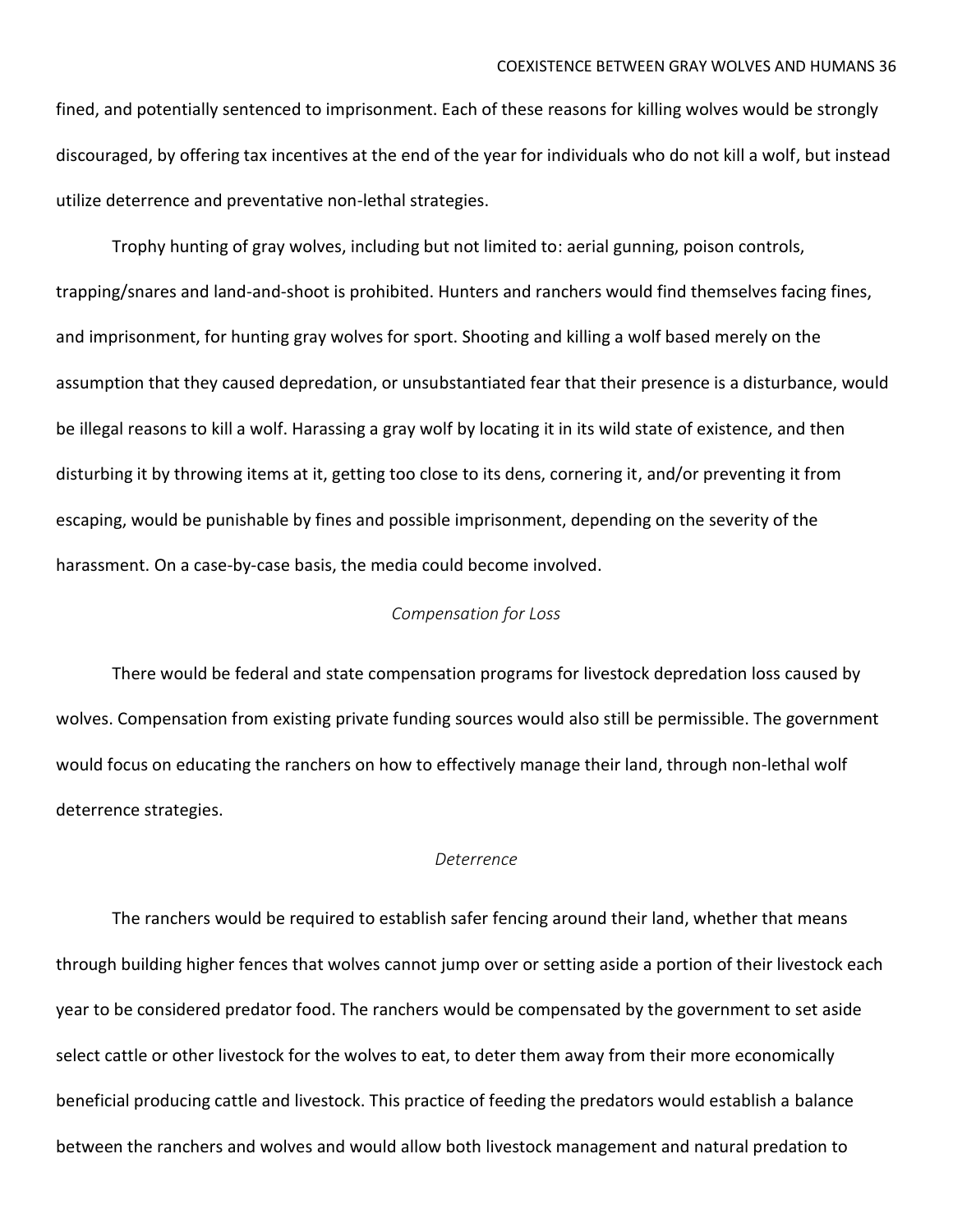occur, in order to maintain as healthy an ecosystem as possible, along with meeting the demands placed on ranchers for economic livestock production. Since the practice of slaughtering livestock for economic gain could be considered as violent and unnatural as a wolf excessively killing livestock or ungulate populations, the ranchers would be educated on their tendency to behave similarly to the wolves they are accusing of violent and inhumane depredation. A compromise could then be reached, through education and understanding of the consequences of both species' actions.

Ranchers would be required to practice non-lethal strategies for wolf management, if they do not want to feed the predators. There are a variety of non-lethal deterrence methods that have been effective. (Stone, et. al, 2017) Ranchers could focus on establishing safer fencing around their land, by incorporating fladry around their livestock enclosures. (NY Conservation Center, 2020) Government compensation could be offered if the ranchers need to replace their current fencing with this recommended deterrence, and/or the challenges to employ the fencing would create an additional financial strain; it is understood that there is a known higher capital cost associated with this deterrence tool. (Primm & Robinson, n.d.) Education could be offered voluntarily free of charge, for workers who require additional assistance with installing and utilizing this fencing strategy. Fladry is a line of cordage, with red flags that are draped along the fencing. Field experiments have found that this fence could be effective for up to 60 days, to deter wolves away from pastures. (Primm & Robinson, n.d.) When combined with a sufficient electrical current as "Turbo Fladry", the fencing is much more effective in longer-term deterrence, to keep wolves away from sensitive livestock enclosures. (Primm & Robinson, n.d.) If ranchers are concerned that the implementation of fladry fencing would indicate their preference for gray wolf protection, then they could be educated to understand that their employment of this required fencing does not automatically indicate their preference for gray wolf conservation efforts; the implementation strategy is merely a required installation for healthier and safer livestock protection practices.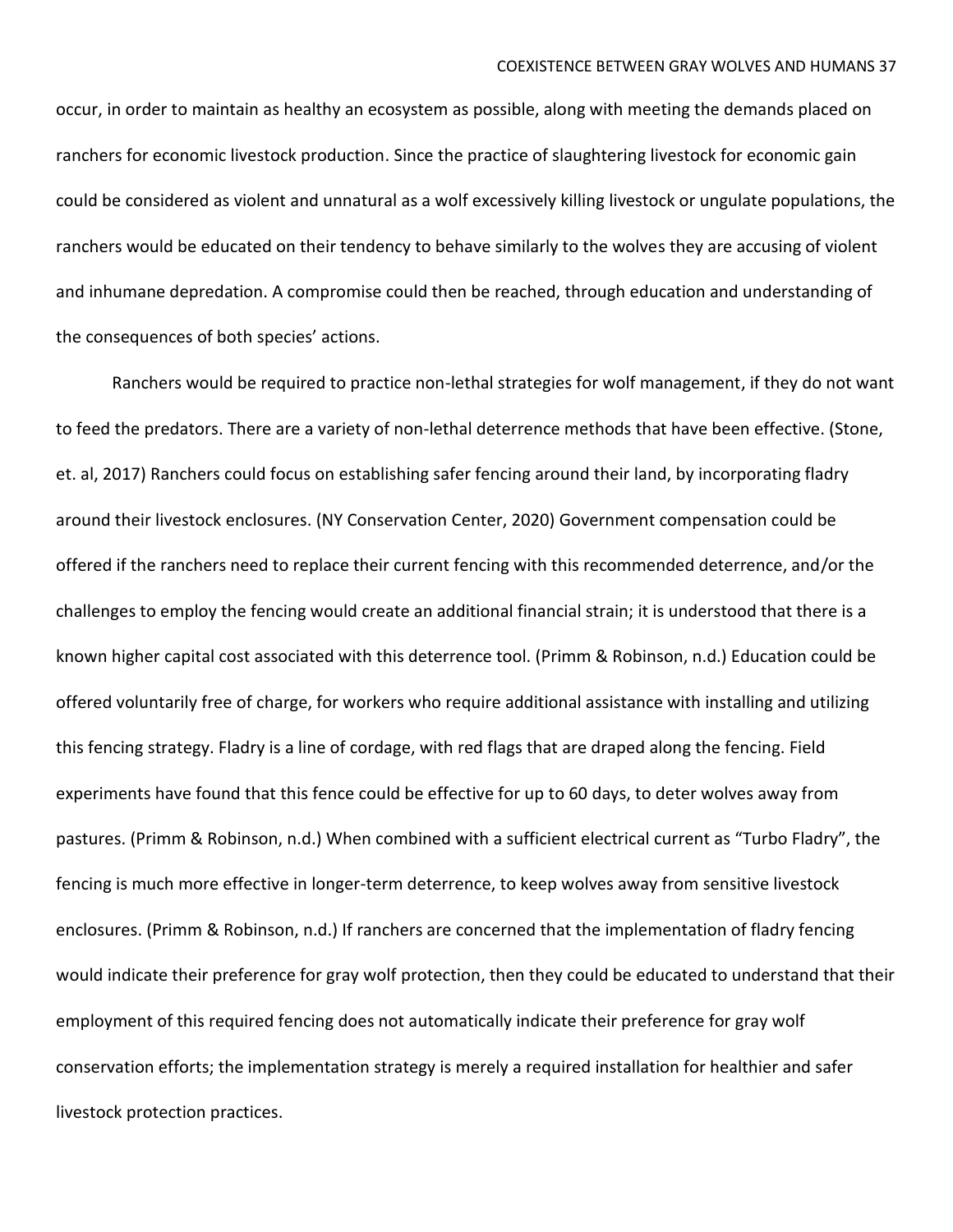#### *Rationale*

Ranchers have encroached on wolf habitat, so they would be responsible for ensuring that their practices do not excessively interfere with the natural ecosystem balance, requiring apex predators. If it is found that ranchers are contributing unnecessarily to climate change and additional unnecessary ecological destruction, then they would be required to pay added fines for their destructive practices. Continued education would be required by ranchers, so that they are made aware of the natural imbalance consequences of their slaughtering actions on the ecosystem, and agricultural production on the land. The consequences for not engaging in long-term sustainability practices, including feeding the predators, or implementation of deterrence mechanisms, would result in fines being issued, based on the total value of the landowner's assets, and their income; similar to an income-driven repayment plan.

### *Human Population Control*

While the concept of human population control on growth is a contentious issue, implementing this objective would allow wolf recovery to be more successful in the United States. Since findings suggest that wolf recovery is more successful in deeply wooded areas, with minimal human interference and habitat areas with less road and urban development, it is clear that humans need to minimize their extensive increase in population numbers in the U.S. and abroad, in order to compromise with wolf recovery and other species recovery plans. (National Congress on Optimum Population and Environment, 1971) Studies have been conducted to determine people's perception of the human population growth problem. (Meffe, 1994) The U.S. could look to previously established population control methods utilized in other countries that have implemented population control policies, including China's "one child per family", Pakistan's "2.1 births", Russia, and/or Korea or begin to implement their own. (The Wilson Quarterly, 1996) "'We fail to mandate economic sanity,' writes Garrett Hardin, 'because our brains are addled by compassion,'" a concept he argues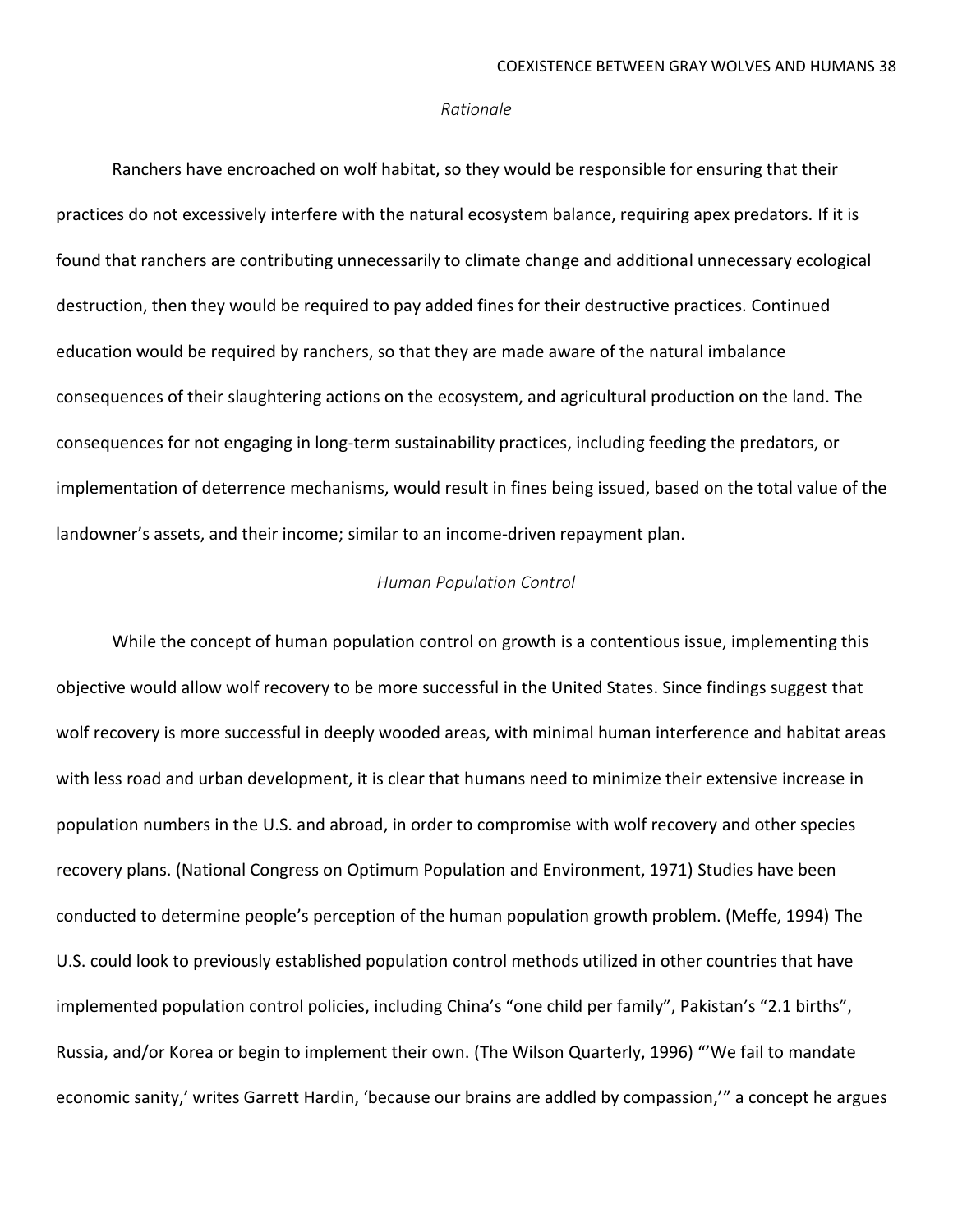is challenging our natural resources to their capacity, placing us all on lifeboats that do not have enough room to save the entire sinking human population. (Hardin, 1995)

A population control method that could be experimented with could be to designate people in different categories, based on their family sizes. The first category of people would be considered "givers" if they choose to have no kids, or 1 child. They would be considered "givers" because they would be giving up their ability to have 2 or more children, thereby reducing population size because 0 and 1 is less than the total number of 2 parents needed to produce a child. They could even receive monetary awards as tax right offs at the end of the year from the government, for being in this category. The second category would be considered "stabilizers", or parents who have 2 children, to equal the total number of 2 parents needed to produce a child. In vitro parents would be considered within each of these categories because even though one parent may not be present throughout the life of a child, the sperm or egg needed to produce the child still belonged to a live man, thereby requiring 2 people. The LGBT community would still be considered in these categories if they chose to have children through in vitro methods. The second parent whose sperm or egg was not utilized, would be responsible for paying for the child created by the in vitro parent, if the couple is legally wed, while the non-present parent would not be responsible. The third category would be considered "developers" because they would be the families having more than 2 children.

Similar to the way people are required to pay for excess baggage on an airplane, people with more than 2 children would be required to pay more for their increased number of children. While the first 2 children would be designated within the givers or stabilizers population, as evidence on their drivers licenses, id cards, social security cards and birth certificates, any child over the 2<sup>nd</sup> in a family would have the label "developers" on their drivers licenses, id cards, social security cards and birth certificates, indicating that their parents chose to pay more for them.

Parents with more than 2 children would understandably, or ideally, be parents with more money to pay for their additional expenses. They would have to pay more on their taxes each year, they would not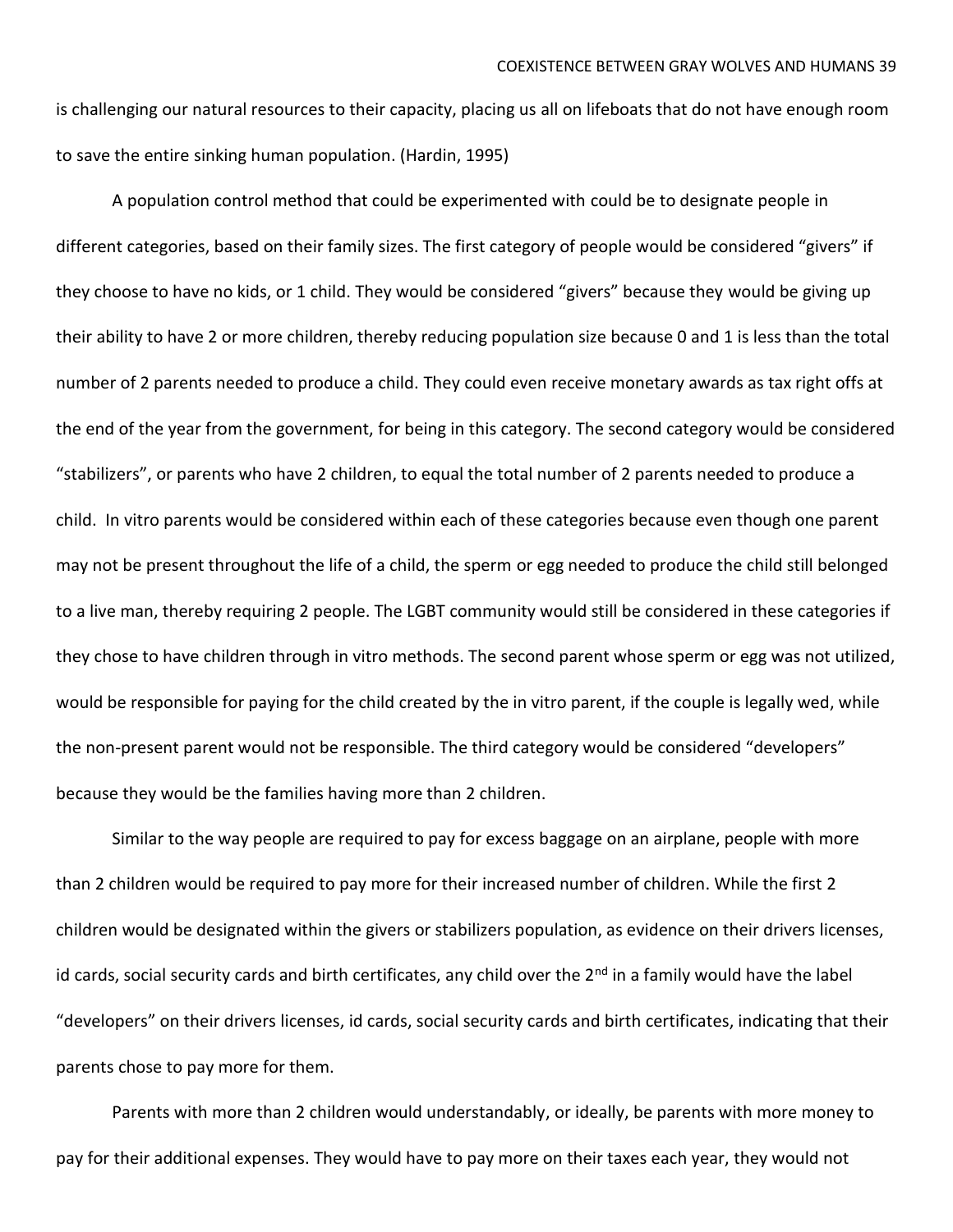receive write-offs for having more than 2 children, and they would have to pay an increased amount at any public facility they take their child to that requires payments. For example, hospital bills, parks, education, libraries, museums, and other publicly funded programs, would charge a higher fee depending on the status of the child. Parents would be responsible for paying the added fees until the child reaches 18 years of age. Private companies could choose whether they want to charge higher or not, on a voluntary basis.

These fees could be considered "excess" fees, to offset the challenges placed on the economy and natural environment, for increasing the population. The economy overall would change, from making money off of a growing population as a benefit, to making money from a growing population as a cost. Education for "developers" parents focused on explaining why creating excess numbers would be problematic for the economy and natural environment would be required at least every three years, for a total of six years, while their children are growing up. It would not be legal to discriminate against these "developer" children in comparison to the "givers" and "stabilizers", other than to designate them to establish proper fees. The children would not be responsible for their parent's choices. They would be required to pay if they continue the excess process with their own children.

Preventative, non-destructive birth control measures, a step above goodwill and voluntary constraints, would be preferred over disease outbreak birth control methods or fertility control practices at childbirth. (Hardin, 1995) Proponents of human population control could review abortion and fertility policies for more information if they are interested in this route. (Seminar of Human Fertility and Population Problems, 1963) The incentive program to discourage excessive birth would ideally, minimize the need to practice a medically induced birth control program, where children would be neutered in the same way a pet animal is. Disease virus outbreaks similar in nature to the coronavirus covid-19, would be considered a fatalistic and destructive approach to population control. The birth control program through disease outbreaks would be considered destructive, not preventative, since this form would occur after the population has already exceeded its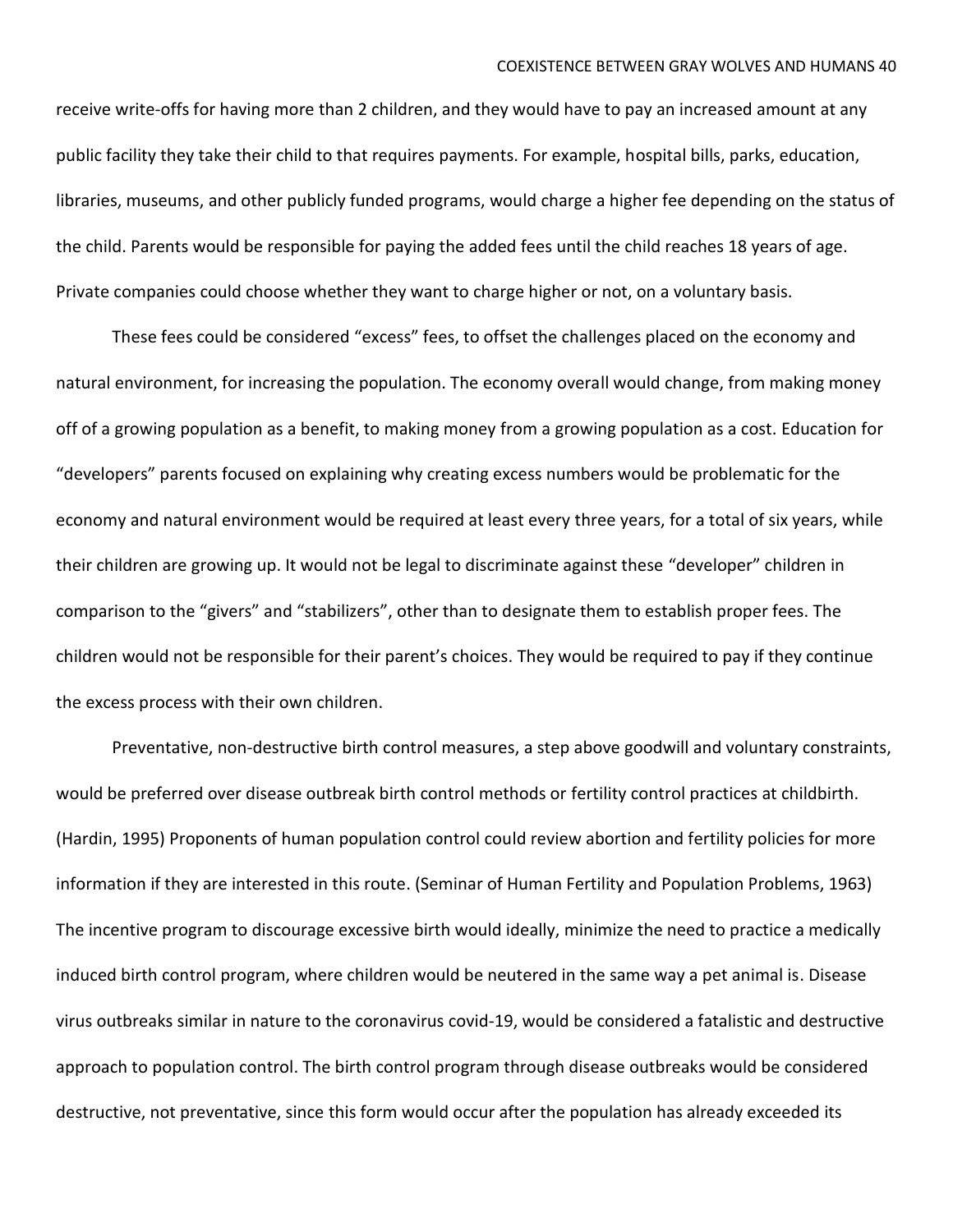intended growth numbers. A human population control policy that prevents the births is preferable to a method that controls the numbers after the impact.

#### *Goal*

The purpose for establishing these regulations would be to monitor the wolf populations, hunters, rancher's, and human growth activity, in order to ensure that a compromise is met, and the unnatural increase of livestock production, hunting depredation, and human population development, is not degrading the land to the point of dangerous fatalistic revolt within the panarchy<sup>14</sup> model. Essentially, the objective would be to minimize as many deaths as possible, of both human and wild animal species. The long-term sustainability plan would override current plans that preserve civilized human life, at the expense of wild animal life. If it is unclear why livestock and hunting depredation is destructive, then education would be offered to explain the dangerous unnatural imbalance of predator loss, affecting all human and animal species, in the long-term. Wild wolves' ability to completely stay away from humans, a strategy that would ensure their continued survival, is deemed an idealistic goal by many humans. Therefore, civilized humans have a responsibility to mitigate the influence of their development and activity on the wild, to achieve long-term sustainability. Again, through education, conflicted humans would be provided valid information on why the wolves are essential, and their intolerance of the animal is unsubstantiated, bordering the lines of oppression, violence, assault on human long-term health and well-being, and destructive to natural resources.

<sup>&</sup>lt;sup>14</sup> Panarchy: "the study of how economic growth and human development depend on ecosystems and institutions, and how they interact. It is an integrative framework, bringing together ecological, economic and social models of change and stability, to account for the complex interactions among both these different areas, and different scale levels." (Sustainable Scale Project, 2003)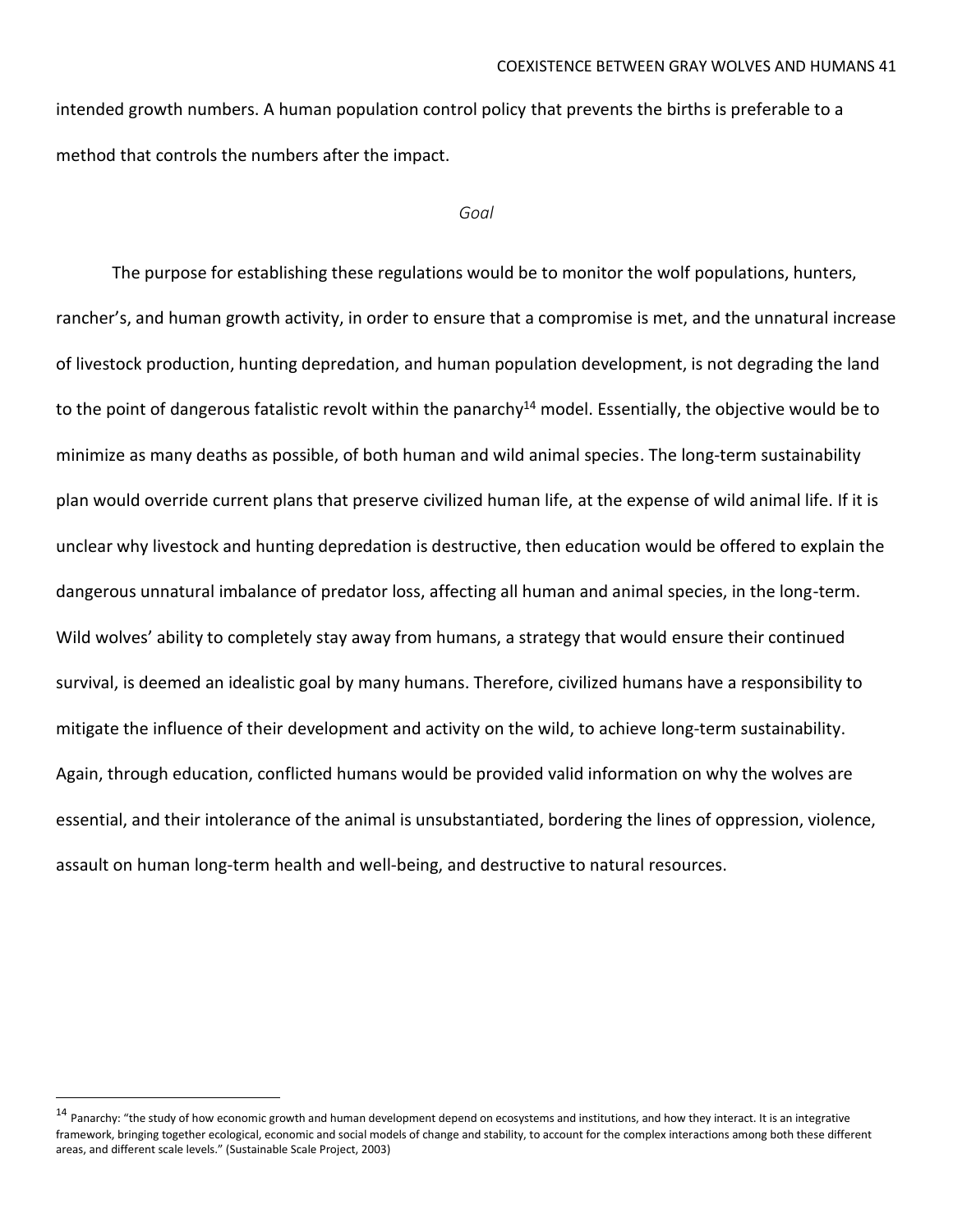## Conclusion

When we educate with a full understanding of a species and its ecological impact on the environment, human individuals could learn to understand the importance of preserving the historic landscape, and why conservation of a species is so important. Developing a long-term sustainability plan depends on: 1) The human species ability to compromise its own unchecked growth and development, in order to allow wild keystone species to live with the land, 2) The human species ability to change their perspectives on wild species, thereby allowing them to live peacefully, in an ecologically balanced manner, and 3) The human species ability to adapt to new norms, and implement protection strategies that ensure planetary health and human health, simultaneously. "Man may yet restore himself to health if he will learn to understand himself in relation to the world of nature in which he evolved", stated Montagu in Peter Steinhart's *The Company of Wolves*. Wolves require humans to consider data and science, while also simultaneously integrating thought and feeling, to practice protection and conservation strategies. (Steinhart, 1995)

Gray wolves' inherent value with the land, void of their influence from and for man, needs to be considered, while also understanding their keystone species status. The land may restore itself to health when humankind stops dangerously pushing the panarchy model into the revolt stage and allows nature to regulate itself through the natural process, without human interference. Mitigation and preventative strategies are preferable to lethal take, and destructive deterrence. Based on minimal fieldwork conducted, it is also clear that staying away from wild gray wolves is one of the best strategies to conserving their numbers and ensuring their survival. If wolves could learn to completely stay away from humans practicing lethal wolf strategies, this would also ensure their continued survival. When humans do not encroach on wolf habitat, wolves live. In order to curb the spread of infectious diseases potentially caused by human destructive activities on the environment, thereby affecting human health, it is necessary to consider the constitutional rights of the majority, over the individual, when it comes to enforcing endangered species protections on gray wolves, in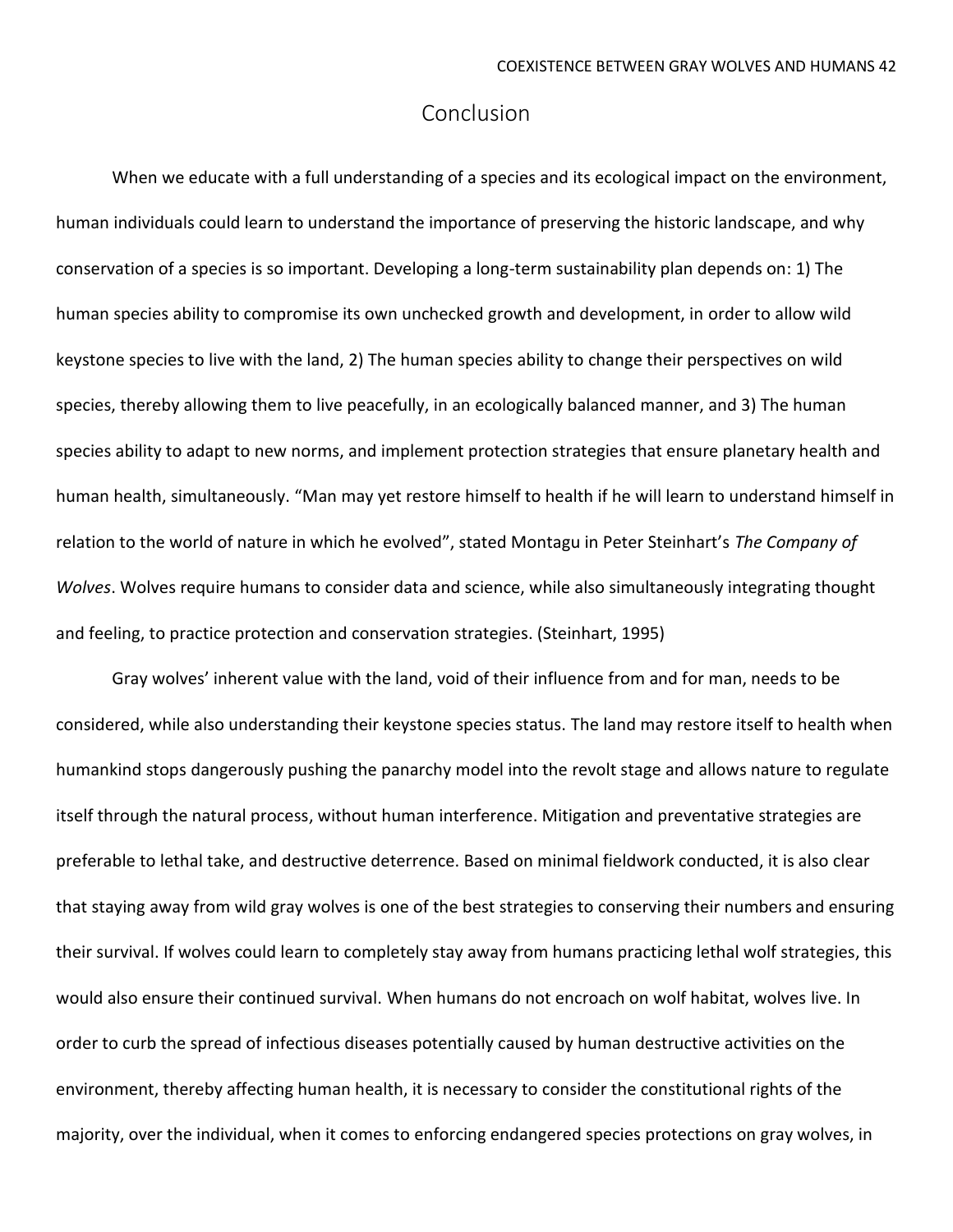the state of Idaho. Essentially, a long-term sustainability solution for the coexistence of gray wolves and humans depends on the human species decision to step back and allow the planet to re-balance itself.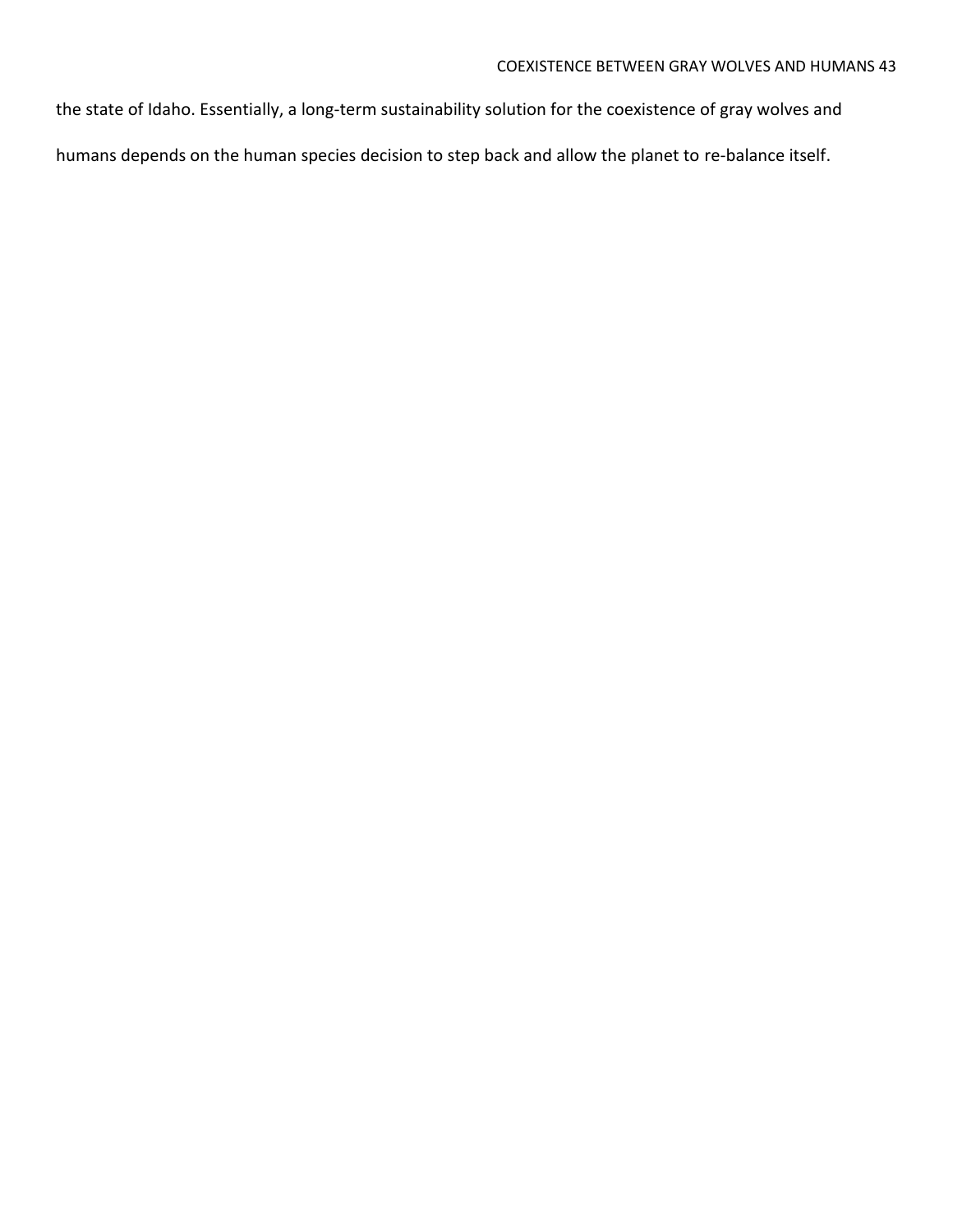## Reference

Aberdeen, Trudie. "Yin, R. K. (2009). Case Study Research: Design and Methods (4th Ed.). Thousand Oaks, CA: Sage." The Canadian Journal of Action Research, 2014.

https://journals.nipissingu.ca/index.php/cjar/article/view/73.

- Anderson, C. President of the Idaho Wolf Education and Research Center, in phone discussion with Karine Parry, Boise, ID January 28, 2020.
- "ArcMap." Publish to ArcGIS Online and ArcGIS Enterprise-Publish services | Documentation, n.d. https://desktop.arcgis.com/en/arcmap/latest/map/publish-map-services/publish-to-portals.htm.
- Bangs, Ed. (Bangs), and U.S. Fish Wildlife Service. Gray Wolf EIS. *The Reintroduction of Gray Wolves to Yellowstone National Park and Central Idaho: Final Environmental Impact Statement.* Helena, Mont.: U.S. Fish and Wildlife Service, Gray Wolf EIS, 1994. Retrieved from <https://search.library.oregonstate.edu/permalink/f/ueodtl/CP71114360520001451>

- Binns, Corey. "Yellowstone Wolves Reintroduce 'Ecology of Fear'." LiveScience. Purch, July 27, 2007. <https://www.livescience.com/4554-yellowstone-wolves-reintroduce-ecology-fear.html>
- Bloch, G., and P. Paquet. "WOLF (Canis Lupus) & RAVEN (Corvus Corax): The Co-Evolution of 'Team Players' and Their Living-Together in a Social-Mixed Group," 2011. [http://gaestebuch.hundefarm](http://gaestebuch.hundefarm/) eifel.de/pdf/WolfandRaven\_GuentherBloch\_PaulCPaquet\_2011.pdf.Boitani, L. 2013. *Wolf research and conservation in Italy.* Department of Animal and Human
- Boitani, Luigi. "Wolf Research and Conservation in Italy." *Biological Conservation* 61, no. 2 (1992): 125–32. [https://doi.org/10.1016/0006-3207\(92\)91102-x.](https://doi.org/10.1016/0006-3207(92)91102-x)
- Boitani, Luigi, Paul C. Paquet, and Marco Musiani. *A New Era for Wolves and People: Wolf Recovery, Human Attitudes and Policy*. Calgary: University of Calgary Press, 2009.
- Bone, Chris. "Gray Wolf Species Range WFL1." arcgis.com. International Union for Conservation of Nature, July 3, 2017. [https://www.arcgis.com/home/item.html?id=c354d86395084fcc978c18d1d3ec0079.](https://www.arcgis.com/home/item.html?id=c354d86395084fcc978c18d1d3ec0079) "CALIFORNIA'S KNOWN WOLVES – PAST AND PRESENT." CA Fish and Wildlife, July 2019.

[https://nrm.dfg.ca.gov/FileHandler.ashx?DocumentID=171101&inline.](https://nrm.dfg.ca.gov/FileHandler.ashx?DocumentID=171101&inline)

"Cambridge Dictionary: English Dictionary, Translations & Thesaurus." Cambridge Dictionary | English Dictionary, Translations & Thesaurus, n.d. [https://dictionary.cambridge.org/.](https://dictionary.cambridge.org/)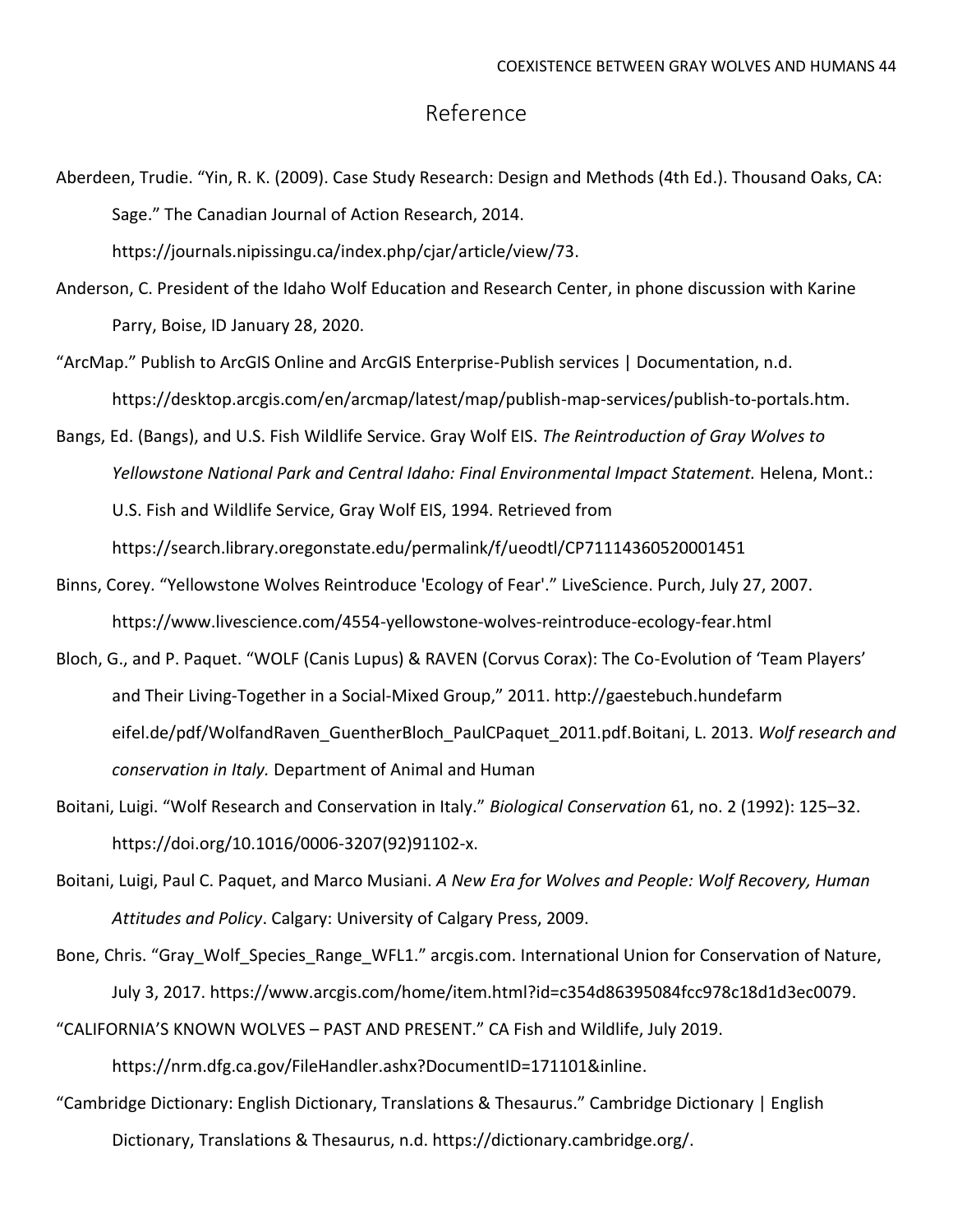"China's Slaughter of Innocents. (China's One-child-per-family Policy)." The Wilson Quarterly 20, no. 3 (1996):

135. Retrieved from

[https://search.library.oregonstate.edu/permalink/f/1g9lfhc/TN\\_gale\\_ofa18601136](https://search.library.oregonstate.edu/permalink/f/1g9lfhc/TN_gale_ofa18601136)

Clement-Davies, David. *The Sight*. New York: Firebird, 2007.

Clutterbuck, John. "Ethics: An Overview by Robin Attfield." *Philosophical Inquiry* 39, no. 2 (2015): 139–42. [https://doi.org/10.5840/philinquiry201539230.](https://doi.org/10.5840/philinquiry201539230)

Colorado Wolf and Wildlife Center. Wolf Feeding Informational Guided Tour, in-person discussion, Divide, CO. November 16, 2019.

"Common Raven: Life History." *All About Birds*, 2019.

[https://www.allaboutbirds.org/guide/common\\_raven/lifehistory](https://www.allaboutbirds.org/guide/common_raven/lifehistory)

- "Coronavirus Disease 2019 (COVID-19)." Centers for Disease Control and Prevention. Centers for Disease Control and Prevention, n.d.<https://www.cdc.gov/coronavirus/2019-ncov/index.html>
- "Definition of Trophic Cascade: New Word Suggestion: Collins Dictionary." Definition of trophic cascade | New Word Suggestion | Collins Dictionary, n.d.

https://www.collinsdictionary.com/us/submission/17998/trophic cascade.

Donovan, Ronan. "Is the Gray Wolf Still Endangered? Depends Who You Ask." National Geographic, March 21, 2019. [https://www.nationalgeographic.com/animals/2019/03/gray-wolves-endangered-species](https://www.nationalgeographic.com/animals/2019/03/gray-wolves-endangered-species-united-states/)[united-states/.](https://www.nationalgeographic.com/animals/2019/03/gray-wolves-endangered-species-united-states/)

Eggermann, Julia, Gonçalo Ferrão Da Costa, Ana M. Guerra, Wolfgang H. Kirchner, and Francisco Petrucci-Fonseca. "Presence of Iberian Wolf (Canis Lupus Signatus) in Relation to Land Cover, Livestock and Human Influence in Portugal." *Mammalian Biology* 76, no. 2 (2011): 217–21. [https://doi.org/10.1016/j.mambio.2010.10.010.](https://doi.org/10.1016/j.mambio.2010.10.010)

Esri. "World Topographic" [basemap]. Scale Not Given. "World Topographic Map". May 17, 2020. Esri, HERE, Garmin, Intermap, increment P Corp., GEBCO, USGS, FAO, NPS, NRCAN, GeoBase, IGN, Kadaster NL, Ordnance Survey, Esri Japan, METI, Esri China (Hong Kong), ©, Open StreetMap contributors, and the GIS User Community

https://services.arcgisonline.com/ArcGIS/rest/services/World\_Topo\_Map/Mapserver

Estes, James A., John Terborgh, Justin S. Brashares, Mary E. Power, Joel Berger, William J. Bond, Stephen R. Carpenter, et al. "Trophic Downgrading of Planet Earth." *Science* 333, no. 6040 (2011): 301–6.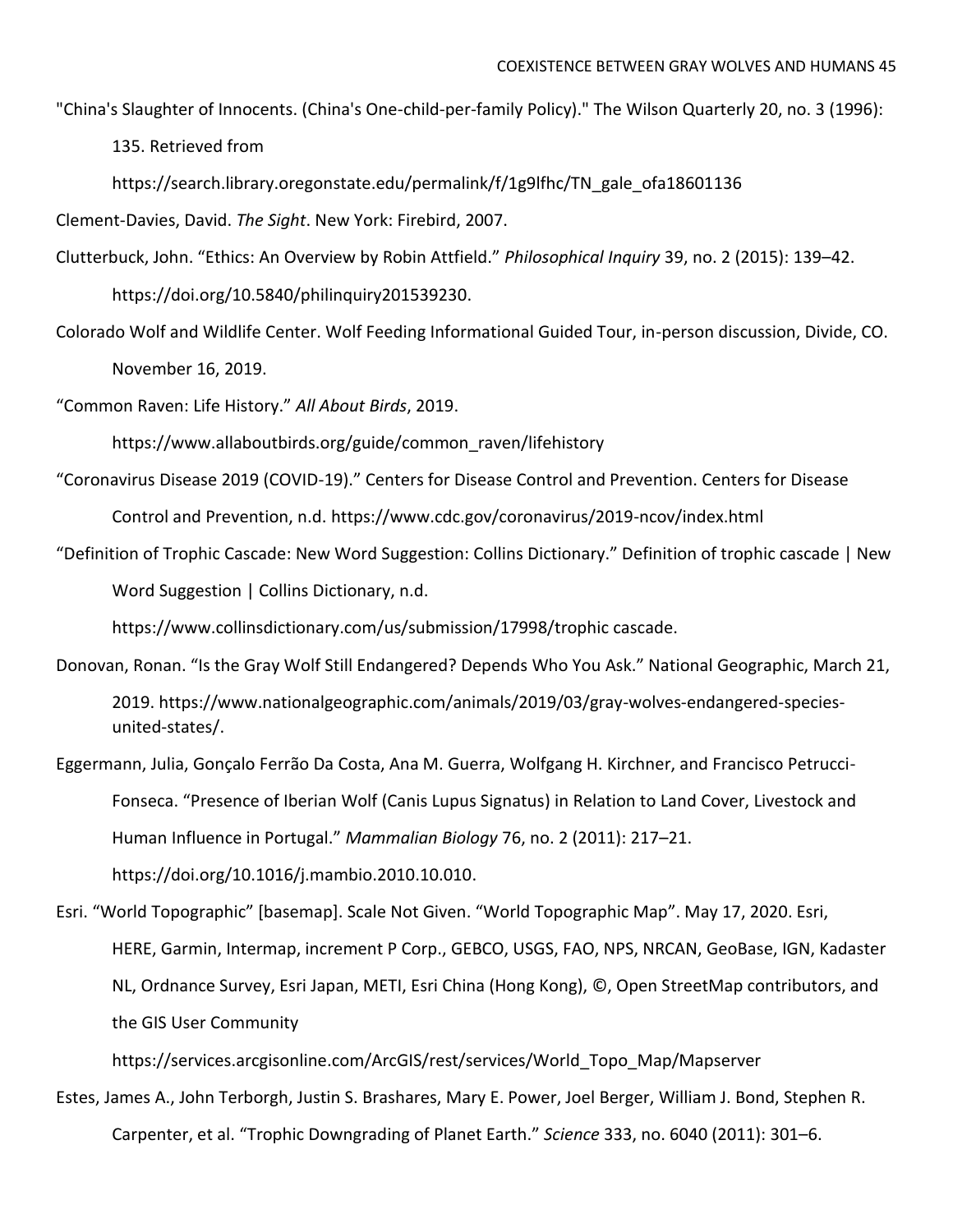[https://doi.org/10.1126/science.1205106.](https://doi.org/10.1126/science.1205106)

- Frost, Jim, Renu, Daren, Kevin Oser, Josh, Teryn Lee, Arun Singh, et al. "How To Interpret R-Squared in Regression Analysis." Statistics By Jim, May 30, 2019. [https://statisticsbyjim.com/regression/interpret](https://statisticsbyjim.com/regression/interpret-)r-squared-regression/.
- Gable, Thomas D., Steve K. Windels, John G. Bruggink, and Austin T. Homkes. "Where and How Wolves (Canis Lupus) Kill Beavers (Castor Canadensis)." *Plos One* 11, no. 12 (2016). [https://doi.org/10.1371/journal.pone.0165537.](https://doi.org/10.1371/journal.pone.0165537)
- "'Getting It Right for Wolves, for the Earth' By Robert Goldman." The Wolf Preservation Blog, February 25, 2011. [https://wolfpreservation.wordpress.com/2011/02/25/getting-it-right-for-wolves-for-the-earth](https://wolfpreservation.wordpress.com/2011/02/25/getting-it-right-for-wolves-for-the-earth-)by-robert-goldman/.

"Gray Wolf." Defenders of Wildlife, n.d. [https://defenders.org/gray-wolf/fact-vs-fiction.](https://defenders.org/gray-wolf/fact-vs-fiction)

Greep, Roy Orval, and American Academy of Arts Sciences. *Human Fertility and Population Problems: Proceedings of the Seminar Sponsored by the American Academy of Arts and Sciences*. Cambridge, Mass: Schenkman, 1963.

Grizzly Wolf and Discovery Center. Unguided tour viewing wolf cages, in person discussion.

March 14, 2020.

- Hanley, Zoë L., Hilary S. Cooley, Benjamin T. Maletzke, and Robert B. Wielgus. "Forecasting Cattle Depredation Risk by Recolonizing Gray Wolves." *Wildlife Biology* 2018, no. 1 (2018). [https://doi.org/10.2981/wlb.00419.](https://doi.org/10.2981/wlb.00419)
- Hardin, Garrett. *Living within Limits Ecology, Economics, and Population Taboos*. New York: Oxford University Press, 1995.

Hinrichs, N. "Population, Environment, and People." *McGraw-Hill*, 1971.

[https://doi.org/https://search.library.oregonstate.edu/permalink/f/ueodtl/CP71107786390001451.](https://doi.org/https:/search.library.oregonstate.edu/permalink/f/ueodtl/CP71107786390001451)

IdahoCOVID19. "Information about Novel Coronavirus (COVID-19)," June 6, 2020.

[https://coronavirus.idaho.gov/.](https://coronavirus.idaho.gov/)

Idaho Big Game 2020 Seasons & Rules, 2nd Edition. 2020. Retrieved from

<https://idfg.idaho.gov/sites/default/files/seasons-rules-big-game-2019-2020-v2.pdf>

IDFW Interview about 4:15pm at the Idaho Headquarters Officer. February 6, 2020.

"International Film Festival" (Virtual). Takaya: Lone Wolf. 2020, April 23. Retrieved from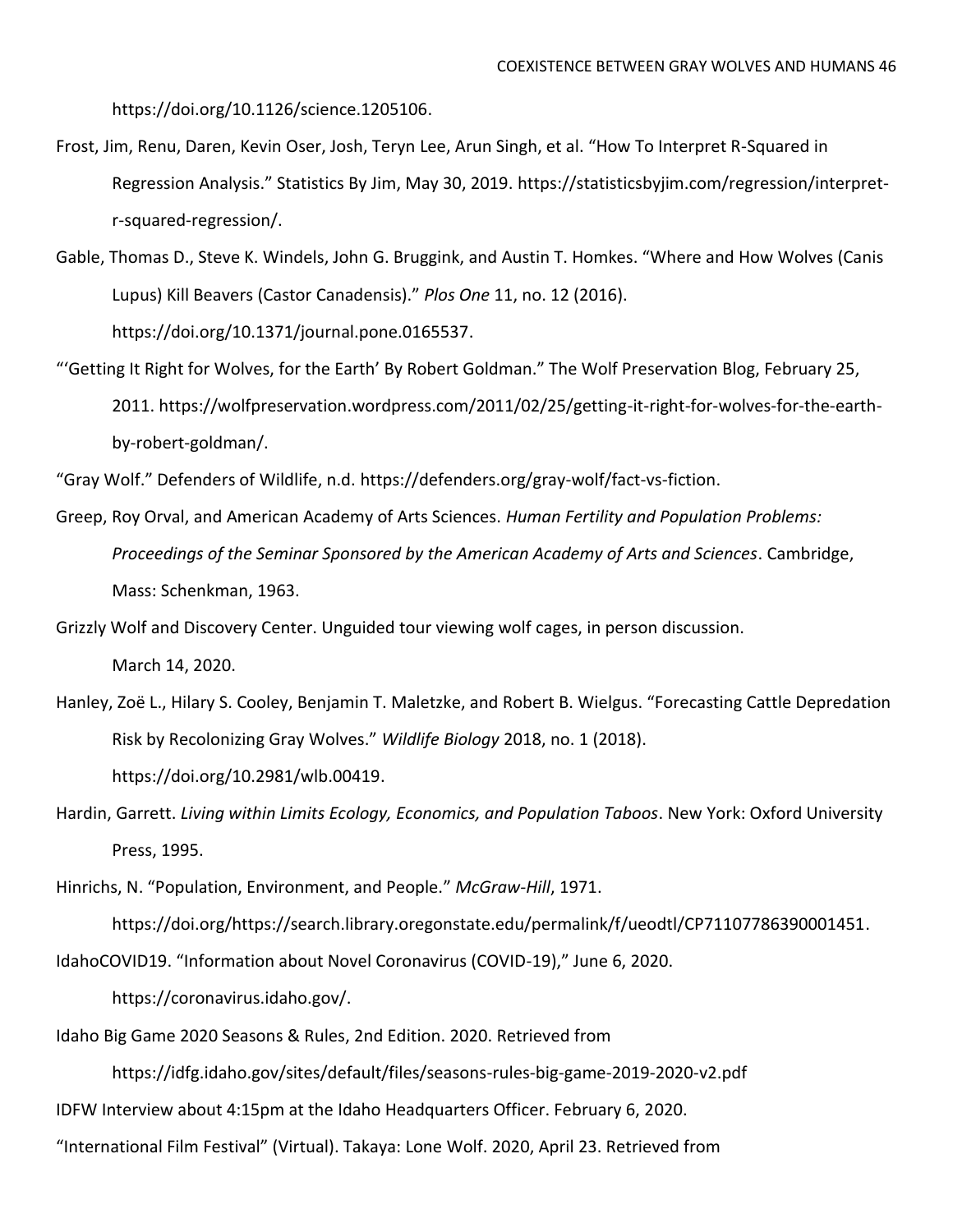<https://www.facebook.com/events/223823968854556/>

<https://www.facebook.com/takayalonewolf/>

<https://takayalonewolf.com/>

- Kaczensky, Petra, Robert D. Hayes, and Christoph Promberger. "Effect of Raven Corvus Corax Scavenging on the Kill Rates of Wolf Canis Lupus Packs." Wildlife Biology. Nordic Board for Wildlife Research, June 1, 2005.<https://bioone.org/journals/Wildlife-Biology/volume-11/issue-2/0909-> 6396(2005)11[101:EORCCS]2.0.CO;2/Effect-of-raven-Corvus-corax-scavenging-on-the-killrates/10.2981/0909-6396(2005)11[101:EORCCS]2.0.CO;2.full.
- Kareiva, Peter M., and Marvier, Michelle. *Conservation Science: Balancing the Needs of People and Nature*. Second ed. New York, NY: W.H. Freeman, Macmillan Learning, 2017.
- "Keystone Species." Dictionary.com. Dictionary.com, n.d. [https://www.dictionary.com/browse/keystone](https://www.dictionary.com/browse/keystone-)species. <https://search.library.oregonstate.edu/permalink/f/ueodtl/CP71244526750001451>
- Meffe, Gary K. "Human Population Control: The Missing Awareness." *Conservation Biology* 8, no. 1 (n.d.): 310– 13. [https://doi.org/https://doi.org/10.1046/j.1523-1739.1994.08010310.x.](https://doi.org/https:/doi.org/10.1046/j.1523-1739.1994.08010310.x)

Niemeyer, Carter. *Wolf Land*. BottleFly Press, 2016.

NY Conservation Center, Non-lethal strategies for wolf management webinar. 2020, April 30.

Oregon State University. "Reintroduction of Wolves Tied to Return of Tall Willows in Yellowstone National Park." *Science X*, *Phys.org*, Phys.org, 28 May 2020

<https://phys.org/news/2020-05-reintroduction-wolves-tied-tall-willows.html>

"Oxford Languages: The Home of Language Data." 2020. <https://languages.oup.com/>

Primm, Steve, et al. *ELECTRIFIED FLADRY for DETERRENCE OF GRAY WOLVES (Canis Lupus) An Evolving Manual of Best Practices*. People and Carnivores, 2018, Electrified Fladry for Deterrence of Gray Wolves (Canis Lupus) An Evolving Manual of Best Practices.

Ripple William J, et al. "Trophic Cascades among Wolves, Elk and Aspen on Yellowstone National Park's Northern Range." *Biological Conservation*, Elsevier, 2 Oct. 2001, [www.sciencedirect.com/science/article/abs/pii/S0006320701001070.](http://www.sciencedirect.com/science/article/abs/pii/S0006320701001070)

Robinson, Michael J. *Predatory Bureaucracy: The Extermination of Wolves and the Transformation of the West*. Boulder, Colo.: University Press of Colorado, 2005.

<https://search.library.oregonstate.edu/permalink/f/ueodtl/CP71140194830001451>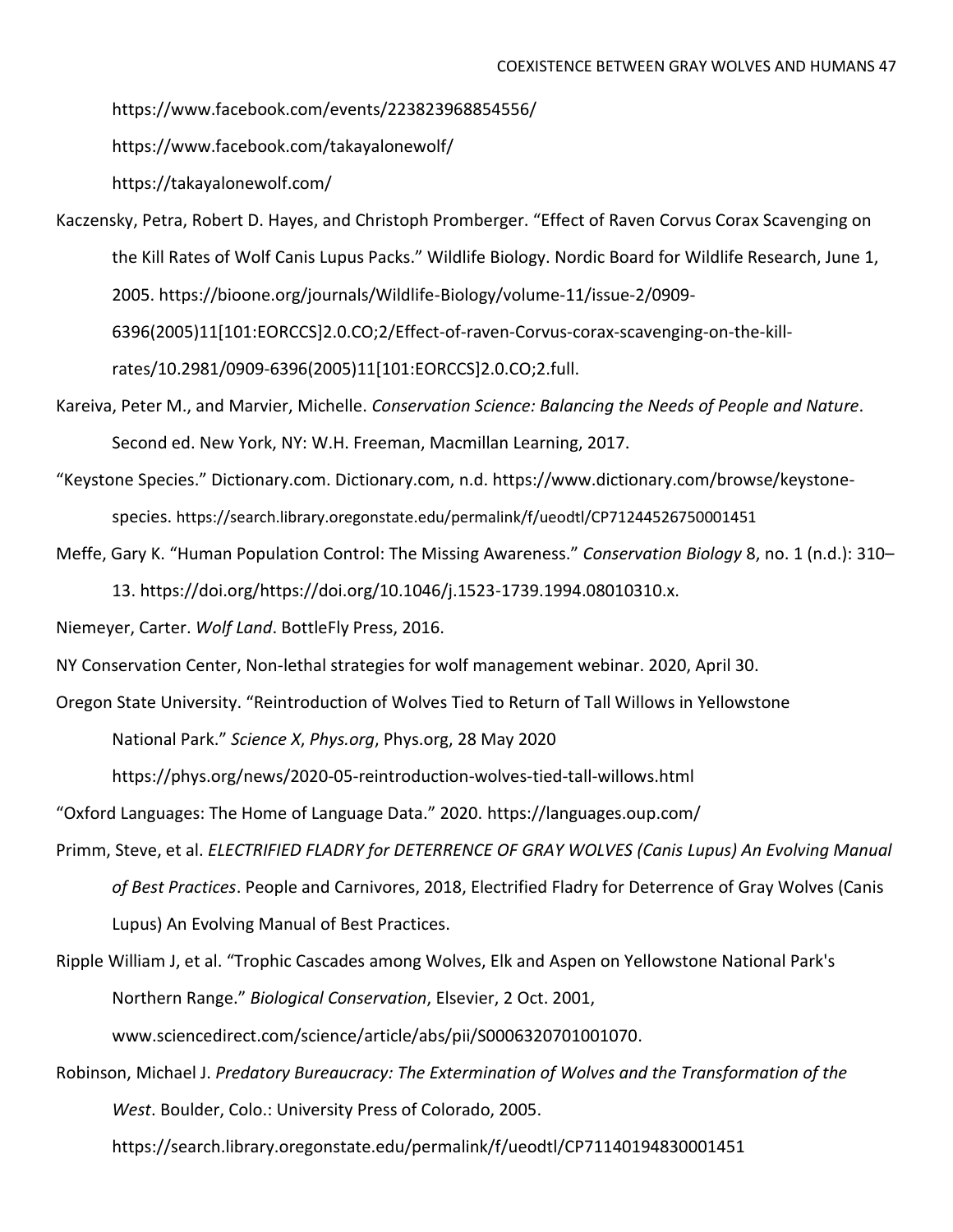- Safina, Carl. "What Do Animals Think?" *All You Need to Know about Everything That Matters*, The Week, 18 Sept. 2015, theweek.com/articles/577618/what-animals-think.
- Sargeant, Glen A., Duane C. Weber, and Daniel E. Roddy. "Implications of Chronic Wasting Disease, Cougar Predation, and Reduced Recruitment for Elk Management." *Journal of Wildlife Management* 75, no. 1 (2011): 171-77.

[https://search.library.oregonstate.edu/permalink/f/1g9lfhc/TN\\_bioone10.1002/jwmg.27](https://search.library.oregonstate.edu/permalink/f/1g9lfhc/TN_bioone10.1002/jwmg.27)

- Saunders, Kezia. "Will the Wolves Win? (endangered Species)." *Earth Focus One Planet-One Community*, no. 36 (2009): 8. [https://search.library.oregonstate.edu/permalink/f/1g9lfhc/TN\\_gale\\_ofa216411930](https://search.library.oregonstate.edu/permalink/f/1g9lfhc/TN_gale_ofa216411930)
- Selva, N., B. Jędrzejewska, W. Jędrzejewski, and A. Wajrak. "Factors Affecting Carcass Use by a Guild of Scavengers in European Temperate Woodland." *Canadian Journal of Zoology* 83, no. 12 (2005): 1590- 601. [https://search.library.oregonstate.edu/permalink/f/1g9lfhc/TN\\_nrc10.1139/z05-158](https://search.library.oregonstate.edu/permalink/f/1g9lfhc/TN_nrc10.1139/z05-158)
- Sharpe, Virginia A., Norton, Bryan G, and Donnelley, Strachan. *Wolves and Human Communities: Biology, Politics, and Ethics*. Washington, D.C.: Island Press, 2001.

<https://search.library.oregonstate.edu/permalink/f/ueodtl/CP71163121030001451>

- Skogen, Ketil. "Who's Afraid of the Big, Bad Wolf? Young People's Responses to the Conflicts Over Large Carnivores in Eastern Norway\*." Wiley Online Library. John Wiley & Sons, Ltd, October 22, 2009. [https://onlinelibrary.wiley.com/doi/abs/10.1111/j.1549-0831.2001.tb00064.x.](https://onlinelibrary.wiley.com/doi/abs/10.1111/j.1549-0831.2001.tb00064.x)
- Skogen, Ketil, Isabelle Mauz, and Olve Krange. "Cry Wolf!: Narratives of Wolf Recovery in France and Norway\*." Wiley Online Library. John Wiley & Sons, Ltd, October 22, 2009. [https://onlinelibrary.wiley.com/doi/abs/10.1526/003601108783575916.](https://onlinelibrary.wiley.com/doi/abs/10.1526/003601108783575916)
- Snow Coach Tours Back Country Adventures (SCTBCA). Informational Interview with guide in Yellowstone National Park, Wyoming. March 15, 2020
- Stahler, Daniel, Bernd Heinrich, and Douglas Smith. "Common Ravens, Corvus Corax, Preferentially Associate with Grey Wolves, Canis Lupus, as a Foraging Strategy in Winter." Animal Behaviour. Academic Press, September 19, 2002.

[https://www.sciencedirect.com/science/article/abs/pii/S0003347202930472?via=ihub.](https://www.sciencedirect.com/science/article/abs/pii/S0003347202930472?via=ihub)

Stahler, Smith Daniel R., Debra S., and Douglas W. "Foraging and Feeding Ecology of the Gray Wolf ( Canis Lupus): Lessons from Yellowstone National Park, Wyoming, USA." OUP Academic. Oxford University Press, July 1, 2006. https://academic.oup.com/jn/article/136/7/1923S/4664711.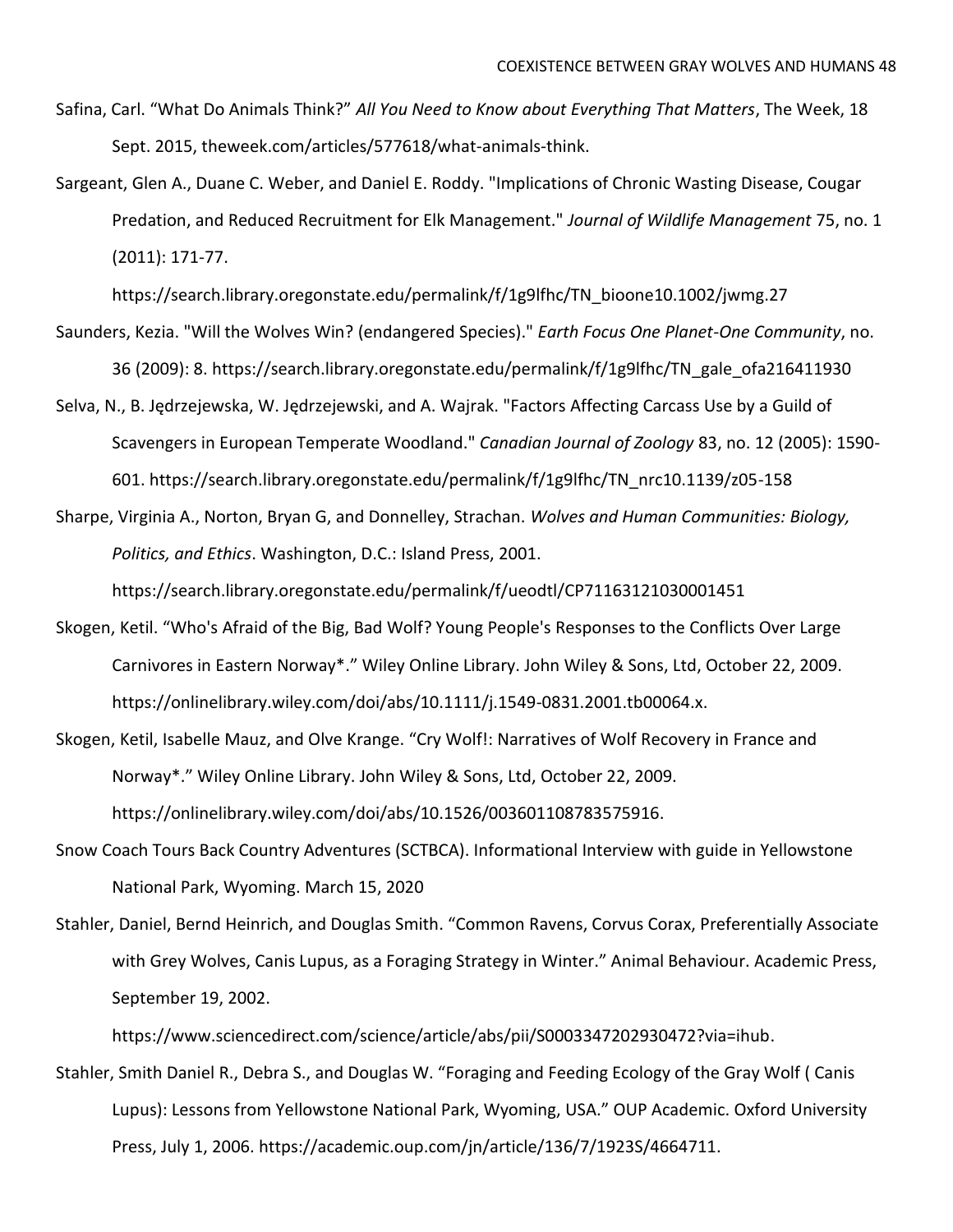Steinhart, Peter. *The Company of Wolves*. New York: Vintage Books, 1996.

Stephanie. "Sig(2-Tailed): Interpreting Results." Statistics How To, June 25, 2018.

[https://www.statisticshowto.com/sig2-tailed-interpreting-results/.](https://www.statisticshowto.com/sig2-tailed-interpreting-results/)

- Stone, Suzanne A., Timberlake, Jesse, Haswell, Peter M., Najera, Fernando, Brian S., Thornhill, and Daniel J. "Adaptive Use of Nonlethal Strategies for Minimizing Wolf–Sheep Conflict in Idaho." OUP Academic, Volume 98, Issue 1. Oxford University Press, February 2, 2017. https://doi.org/10.1093/jmammal/gyw188.
- Tilseth, R.. Facebook Live Talk Show 'Stories of People & Wolves' Next Guest is Suzanne Asha Stone. *Wolves of Douglas County News: News Media & Films.* May 19, 2020. Retrieved from [https://wolvesofdouglascountywisconsin.com/2020/05/19/facebook-live-talk-show-stories-of-people](https://wolvesofdouglascountywisconsin.com/2020/05/19/facebook-live-talk-show-stories-of-people-wolves-next-guest-is-suzanne-asha-stone/)[wolves-next-guest-is-suzanne-asha-stone/](https://wolvesofdouglascountywisconsin.com/2020/05/19/facebook-live-talk-show-stories-of-people-wolves-next-guest-is-suzanne-asha-stone/)
- The American Fisheries and Wildlife Society Joint Conference in Reno, NV, interview with Gregg Webber. 2019.
- "The Shasta Pack." Wolves in California, January 1, 2016. [https://californiawolves.wordpress.com/west-coast](https://californiawolves.wordpress.com/west-coast-)wolves/california/the-shasta-pack/.

"The Sustainable Scale Project." Panarchy. Santa-Barbara Family Foundation, 2003.

- <http://www.sustainablescale.org/conceptualframework/Understandingscale/measuringscale/panarchy> .aspx.
- US Fish and Wildlife. Endangered and Threatened Wildlife and Plants; Removing the Gray Wolf (Canis lupus).

*Federal Register The Daily Journal of the United States Government.* Retrieved from

[https://www.federalregister.gov/documents/2019/03/15/2019-04420/endangered-and-threatened](https://www.federalregister.gov/documents/2019/03/15/2019-04420/endangered-and-threatened-wildlife-and-plants-removing-the-gray-wolf-canis-lupus)[wildlife-and-plants-removing-the-gray-wolf-canis-lupus](https://www.federalregister.gov/documents/2019/03/15/2019-04420/endangered-and-threatened-wildlife-and-plants-removing-the-gray-wolf-canis-lupus)

US Fish and Wildlife Service. ECOS Environmental Conservation Online System: Conserving the

Nature of America. Retrieved from<https://ecos.fws.gov/ecp0/profile/speciesProfile?spcode=A00D>

- US Fish and Wildlife Service (SPC). 2007. Summary of Public Comments (SPC) on The Draft Environmental Impact Statement For the Reintroduction of Gray Wolves To Yellowstone National Park and Central Idaho.
- Vidal, J. 'Tip of the Iceberg': is our destruction of nature responsible for covid-19? *The*

*Guardian.* March 18, 2020. [https://www.theguardian.com/environment/2020/mar/18/tip-of-the](https://www.theguardian.com/environment/2020/mar/18/tip-of-the-iceberg-is-our-destruction-of-nature-responsible-for-covid-19-aoe)[iceberg-is-our-destruction-of-nature-responsible-for-covid-19-aoe](https://www.theguardian.com/environment/2020/mar/18/tip-of-the-iceberg-is-our-destruction-of-nature-responsible-for-covid-19-aoe)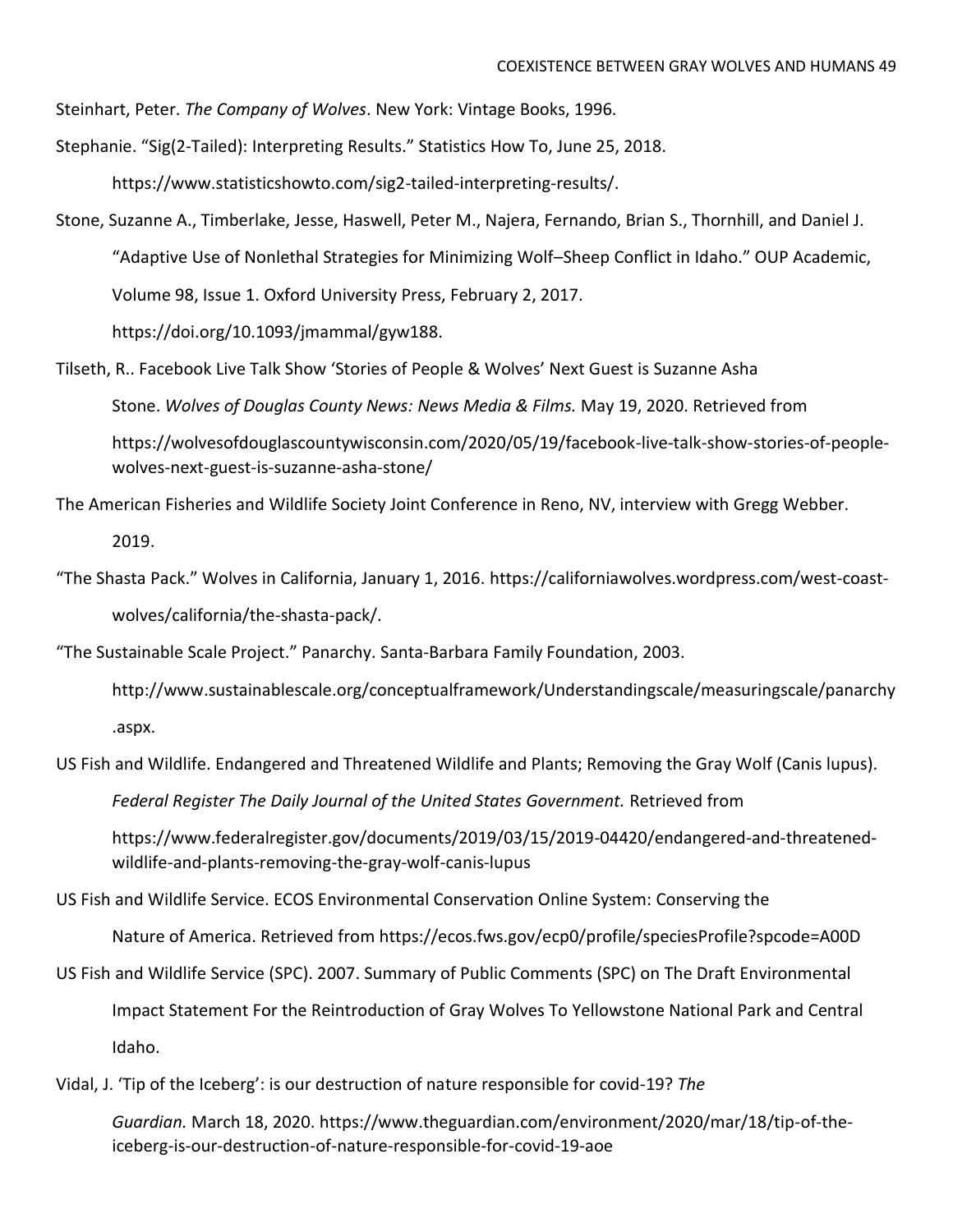- Walker, L. E. et al. 2018. Population responses of common ravens to reintroduced gray wolves. Ecology & Evolution 8(22): 11158-11168. Doi: 10.1002/ece3.4583
- Webb, N., White, M.H., Merrill, E.H. n.d. Statistical Methods for Identifying Wolf Kill Sites Using Global Positioning System Locations. The Journal of Wildlife Management. 72(3): 798 – 807. Doi: 10.2193/2006-566
- "What Is A Response Variable?" Science Trends, November 2, 2019. [https://sciencetrends.com/what-is-a-response-variable/.](https://sciencetrends.com/what-is-a-response-variable/)
- "Wildlife Monitoring and Wildlife Viewing Camera Systems at Point Reyes National Seashore: Frequently Asked Questions." National Parks Service. U.S. Department of the Interior, May 7, 2020. [http://www.nps.gov/pore/learn/nature/wildlife\\_monitoring.htm.](http://www.nps.gov/pore/learn/nature/wildlife_monitoring.htm)
- Wilmers, Christopher C, Wayne M Getz, and Andy P. Dobson. "Gray Wolves as Climate Change Buffers in Yellowstone (Climate Change Buffers)." *PLoS Biology* 3, no. 4 (2005): E92.Wolf Facts. Wolf Hunting. N.d. Retrieved from<http://wolffacts.org/wolf-hunting.html>

Wolf Feeding Informational Guided Tour, in-person discussion, Divide, CO. November 16, 2019.

Wolf Haven International Presentation on Wolves and Coyotes during Docent Day 2019. Newport Beach, CA:

*Muth Interpretive Center*. October 12, 2019.

"Wolf Hunting." WolfFacts.org, 2014. http://wolffacts.org/wolf-hunting.html.

"Wolves and Ravens - Nature's Odd Couple." STEMJobs, January 16, 2018.

https://www.stemjobs.com/wolves-and-ravens/.

"Wolves in Idaho." Idaho Fish and Game. September 26, 2018. [https://idfg.idaho.gov/public/wildlife/wolves.](https://idfg.idaho.gov/public/wildlife/wolves)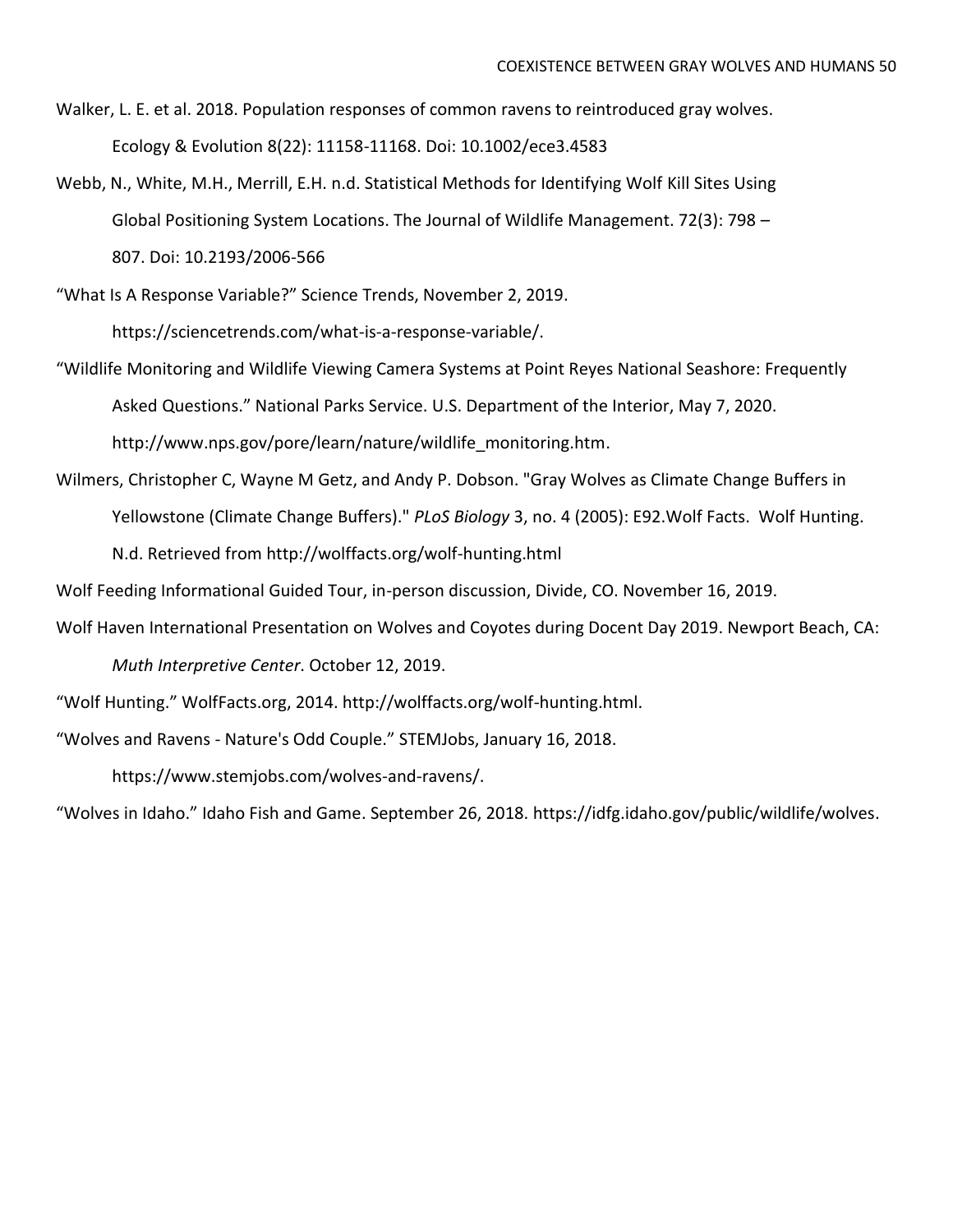# Appendix

Definitions

Civilization: "an advanced state of human society, in which a high level of culture, science, industry, and government has been reached." (Dictionary.com, 2020)

Coexistence: "the fact of living…together at the same time or in the same place." (Cambridge Dictionary, 2020) Conservation: "the protection of plants and animals, natural areas, and interesting and important structures and buildings, especially from the damaging effects of human activity." (Cambridge Dictionary, 2020) Coronavirus (covid-19): "any of a group of RNA viruses that cause a variety of diseases in humans and other animals." (Oxford Dictionary, 2020)

Domestication: "Frank explains, selects for infantile qualities such as docility and dependence, and turns animals into infantile forms of their wild ancestors, since the infantile form is more trainable than the adult form." (Steinhart, 1996, pp. 131)

Essential Species: "absolutely necessary; indispensable" animals. (Dictionary.com, 2020) Explanatory Variable: plotted on the x-axis, a type of independent variable by which the response variable depends. An entirely independent variable is not affected *at all* by any other variables. This variable is explanatory because it is not independent for certain. (Bolano, 2019)

Harvest: "catch or kill (animals) for human consumption or use." (Dictionary.com, 2020) Intelligence: "the capacity to adapt to changes in one's environment…depends on the environment one is in. There really is a qualitative difference between the natural environment and the human environment." (Steinhart, 1996, pp. 130)

Keystone Species: "a species whose presence and role within an ecosystem has a disproportionate effect on other organisms within the system. A keystone species is often a dominant predator whose removal allows a prey population to explore and often decreases overall diversity." (Dictionary.com, 2020)

Long-Term Sustainability: existing for current and future generations, without an end date.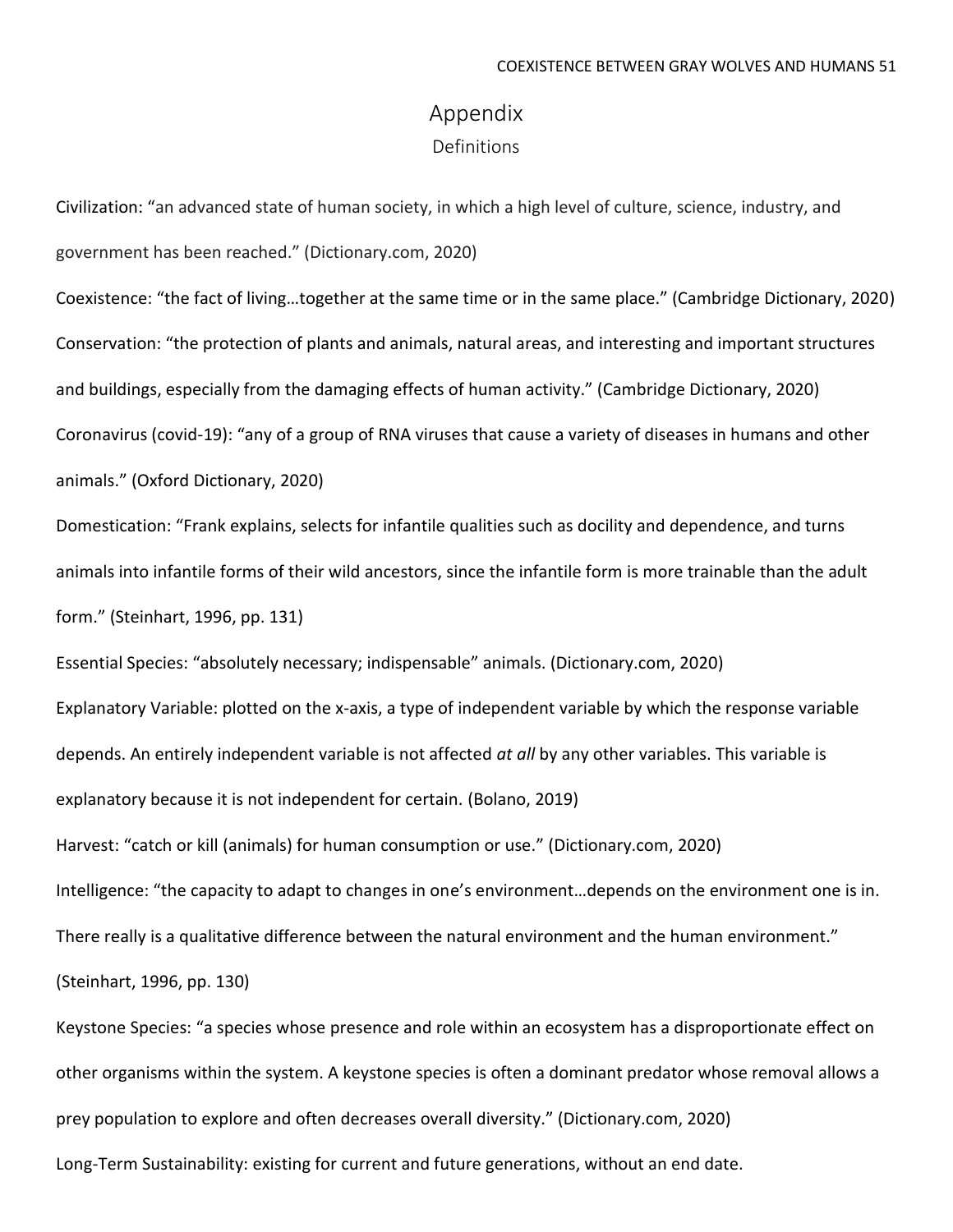Panarchy: "the study of how economic growth and human development depend on ecosystems and institutions, and how they interact. It is an integrative framework, bringing together ecological, economic and social models of change and stability, to account for the complex interactions among both these different areas, and different scale levels." (Sustainable Scale Project, 2003)

Pearson Correlation: method is the most common method to use for numerical variables; it assigns a value between − 1 and 1, where 0 is no correlation, 1 is total positive correlation, and − 1 is total negative correlation. (Nettleton, 2014)

Perception: "a belief or opinion, often held by many people and based on how things seem; the quality of being aware of things through the physical senses, especially sight [humans]" or smell (wolves). (Cambridge Dictionary, 2020)

Response Variable: plotted on the y-axis, the variable affected by the change of the independent variable. (Bolano, 2019)

Sig. 2-tailed: "The Sig(2-tailed) item in the output is the two-tailed [p-value.](https://www.statisticshowto.com/p-value/) The p-value is the evidence *against* a null [hypothesis.](https://www.statisticshowto.com/probability-and-statistics/null-hypothesis/) The smaller the p-value, the strong the evidence that you should [reject](https://www.statisticshowto.com/support-or-reject-null-hypothesis/) the null [hypothesis.](https://www.statisticshowto.com/support-or-reject-null-hypothesis/) If you have a small p-value in this area then the test has a [significant](https://www.statisticshowto.com/what-is-statistical-significance/) result; You can reject the null hypothesis that the [mean](https://www.statisticshowto.com/probability-and-statistics/statistics-definitions/mean-median-mode/#mean) is not equal to a specified mean. A "small" p-value is one that is less than your chosen alpha level; If you didn't [choose](https://www.statisticshowto.com/what-is-an-alpha-level/) an alpha level, then use 5% (0.05). The "specified mean" is the one you stated in the "hypothesized mean difference" box when you ran the test." (Statistics How To, 2020) Sustainability: "in a way that causes little or no damage to the environment and therefore able to continue for

a long time." (Cambridge Dictionary, 2020)

Trophic Cascade: "an ecological term for a process (of change) that starts at the top of a food chain and tumbles right down to the bottom." (Collins Dictionary, 2020)

Wildness: "the character of being uncultivated, undomesticated, or inhospitable." (Dictionary.com, 2020)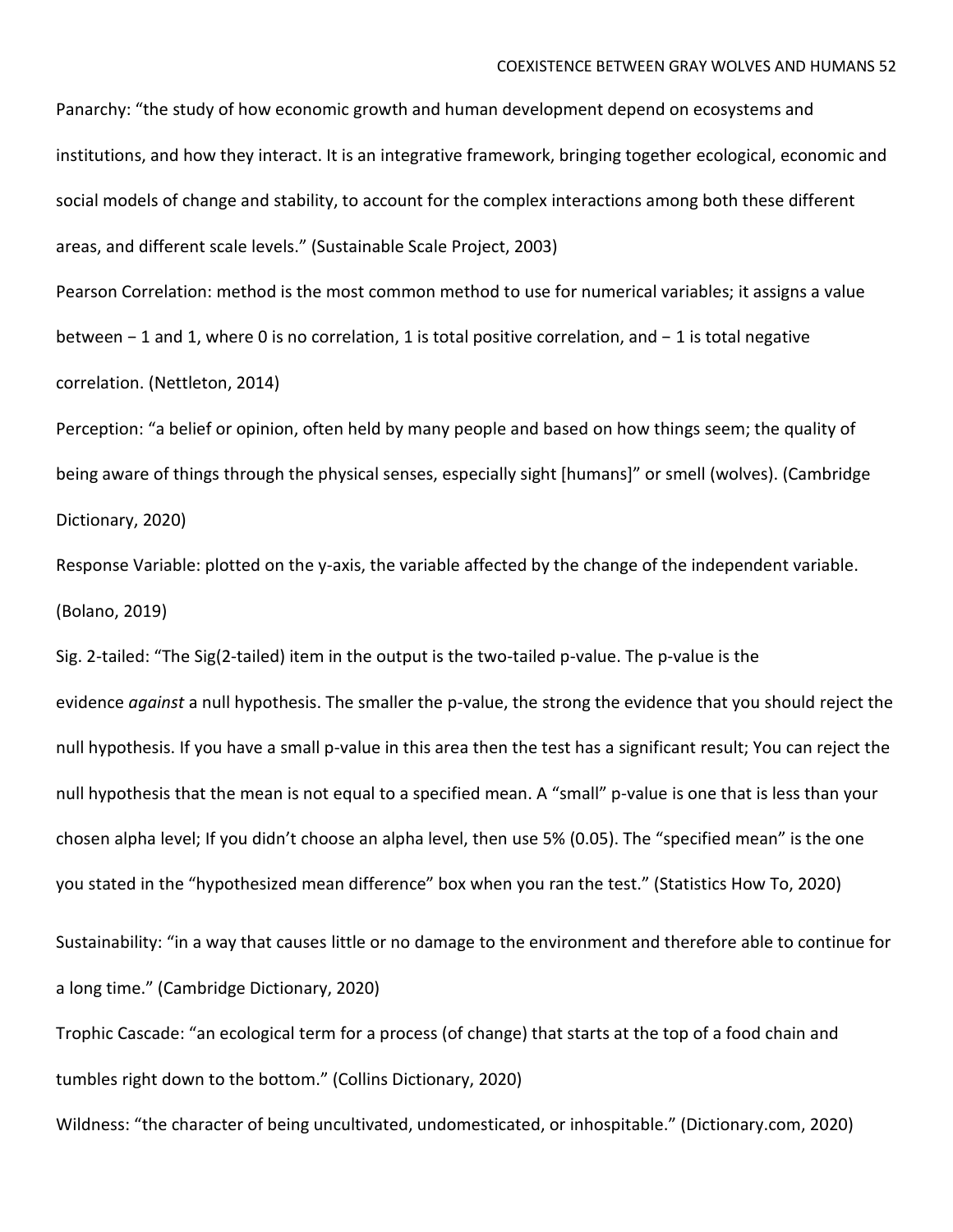### COEXISTENCE BETWEEN GRAY WOLVES AND HUMANS 53

"Today, the howl reminds us that our past is deep rooted in wildness…It epitomizes the wilderness we

have fought so successfully to conquer and now must fight to save." (Steinhart, 1995)

## Research Plan

| Actor          | <b>Interest</b>                                                                                                                    | Involvement                                                                                                                        |
|----------------|------------------------------------------------------------------------------------------------------------------------------------|------------------------------------------------------------------------------------------------------------------------------------|
| Idaho          | This section has been removed based on IRB restrictions. If you would                                                              | This section has been removed based on IRB restrictions. If you would                                                              |
| Fish           | like the full results, you can view them on academia.edu:<br>https://www.academia.edu/43300164/Coexistence Between Gray W          | like the full results, you can view them on academia.edu:<br>https://www.academia.edu/43300164/Coexistence Between Gray W          |
| and            | olves and Humans A Long-Term Sustainability Study                                                                                  | olves and Humans A Long-Term Sustainability Study                                                                                  |
| Wildlife       |                                                                                                                                    |                                                                                                                                    |
| Monito         | This section has been removed based on IRB restrictions. If you would<br>like the full results, you can view them on academia.edu: | This section has been removed based on IRB restrictions. If you would<br>like the full results, you can view them on academia.edu: |
| ring           | https://www.academia.edu/43300164/Coexistence Between Gray W                                                                       | https://www.academia.edu/43300164/Coexistence Between Gray W                                                                       |
| Volunte        | olves_and_Humans_A_Long-Term_Sustainability_Study                                                                                  | olves_and_Humans_A_Long-Term_Sustainability_Study                                                                                  |
| er             |                                                                                                                                    |                                                                                                                                    |
| Oregon         | Capstone Project                                                                                                                   | <b>Faculty Adviser and Committee Members</b>                                                                                       |
| State          |                                                                                                                                    |                                                                                                                                    |
| <b>Univers</b> |                                                                                                                                    |                                                                                                                                    |
| ity E-         |                                                                                                                                    |                                                                                                                                    |
| Campus         |                                                                                                                                    |                                                                                                                                    |
| Esri           | Map Software Licensing                                                                                                             | Gray Wolf Capstone Project                                                                                                         |
| ArcGIS         |                                                                                                                                    |                                                                                                                                    |

| <b>Spatial Scale</b>                                                                                                            | <b>Temporal Scale</b>                                                                                                                                               | <b>Jurisdictional Scale</b>                                                                                                                                         | <b>Institutional Scale</b>                                                                                                                                                                                                   |
|---------------------------------------------------------------------------------------------------------------------------------|---------------------------------------------------------------------------------------------------------------------------------------------------------------------|---------------------------------------------------------------------------------------------------------------------------------------------------------------------|------------------------------------------------------------------------------------------------------------------------------------------------------------------------------------------------------------------------------|
| History: Gray wolves<br>once inhabited most<br>of the lower 48<br>states. (See maps<br>below for historic<br>and current range) | History: The planet<br>has been changing<br>and evolving, for<br>billions of years.<br>Species grow, adapt<br>and change to the<br>natural cycles of the<br>planet. | History: Gray wolves<br>once roamed the<br><b>United States</b><br>because there were<br>much fewer humans<br>to attack them, and<br>this was their native<br>home. | History: Native<br>Americans created<br>folklore around gray<br>wolves, and stories<br>have been told,<br>featuring the wolf.<br>They are sacred<br>animals in some<br>cultures and did not<br>need extensive<br>protection. |
| Today: Gray wolves<br>now inhabit parts of<br>Washington, Oregon,<br>Idaho, Wyoming,<br>California and<br>Nevada. Colorado is   | Today: People are<br>overpopulating the<br>land, polluting the<br>sea and sky, and<br>destroying natural<br>resources. The loss of<br>gray wolves would             | Today: Gray wolves<br>have been extirpated<br>from most of the<br>lower 48 states.<br>Many hunters are<br>now turned<br>conservationist and                         | Today: Gray wolves<br>need continued<br>protection by legal<br>standards, as well as<br>conservation efforts.<br>There are many<br>organizations that                                                                        |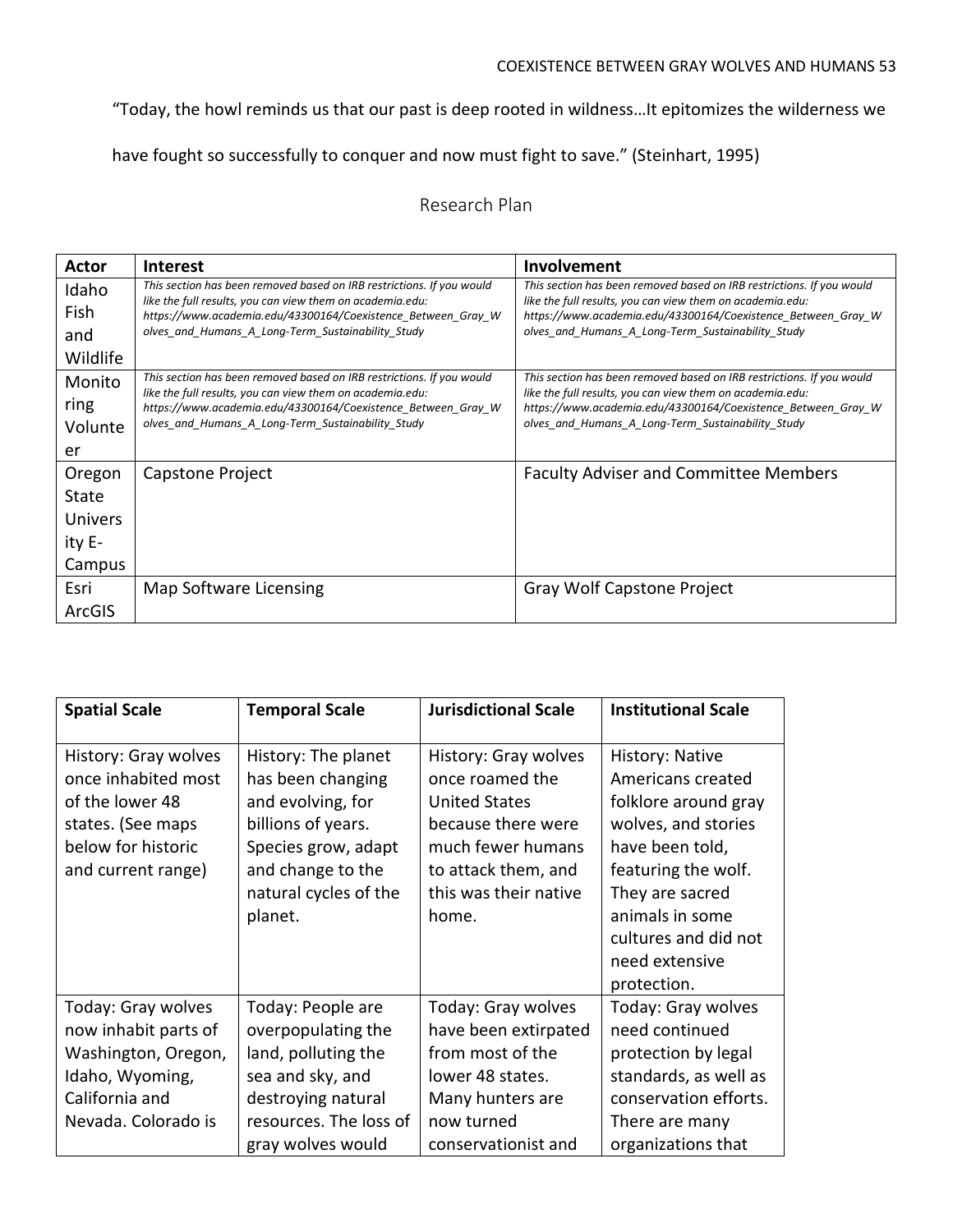| trying reintroduce                                                                                                                                   | mean quiet nights,                                                                                                                                                                                                                                                                                                           | regret the actions of                                                                                                                                                                                                                                                                                              | fight for gray wolf                                                                                                                                                                                                                                                                                                                                   |
|------------------------------------------------------------------------------------------------------------------------------------------------------|------------------------------------------------------------------------------------------------------------------------------------------------------------------------------------------------------------------------------------------------------------------------------------------------------------------------------|--------------------------------------------------------------------------------------------------------------------------------------------------------------------------------------------------------------------------------------------------------------------------------------------------------------------|-------------------------------------------------------------------------------------------------------------------------------------------------------------------------------------------------------------------------------------------------------------------------------------------------------------------------------------------------------|
| them.                                                                                                                                                | and no natural                                                                                                                                                                                                                                                                                                               | the early 1900's,                                                                                                                                                                                                                                                                                                  | safety and                                                                                                                                                                                                                                                                                                                                            |
|                                                                                                                                                      | filtration system for                                                                                                                                                                                                                                                                                                        | against this apex                                                                                                                                                                                                                                                                                                  | preservation.                                                                                                                                                                                                                                                                                                                                         |
|                                                                                                                                                      | the prey population.                                                                                                                                                                                                                                                                                                         | predator.                                                                                                                                                                                                                                                                                                          |                                                                                                                                                                                                                                                                                                                                                       |
| Sustainable 1: Gray<br>wolves are a<br>keystone species and<br>trophic cascade. This<br>is a reason to restore<br>their numbers.                     | Sustainable 1: Gray<br>wolves help with<br>climate changes,<br>because they filter<br>out weaker prey, and<br>help prevent overuse<br>of the land, by<br>managing prey<br>populations.                                                                                                                                       | Sustainable: Gray<br>wolves have<br>endangered species<br>status to protect<br>them, meaning they<br>have Federal<br>support. Many states<br>also have state and<br>local laws that<br>protect them, from<br>being killed. Fish and<br>Wildlife support the<br>continued protection<br>of gray wolves.             | Sustainable: Some of<br>the wolf<br>conservation<br>organizations include<br>- Defenders of<br>Wildlife, Wolf<br>Awareness<br>Incorporated, Pacific<br>Wolf Coalition, and<br>various Wolf<br>Sanctuary's. People<br>could donate to<br>these organizations,<br>to help them<br>continue protection.<br>They could also vote<br>on ballot initiatives |
|                                                                                                                                                      |                                                                                                                                                                                                                                                                                                                              |                                                                                                                                                                                                                                                                                                                    | to help them get<br>reintroduced, or to<br>continue protections<br>for them.                                                                                                                                                                                                                                                                          |
| Sustainable 2: Gray<br>wolves may help<br>control the prey<br>populations from<br>over grazing the land<br>and destroying<br>vegetation.             | Sustainable 2: There<br>have been 2<br>documented deaths<br>by gray wolves in the<br>wild on humans, in<br>the past century.<br>Gray wolves have<br>neophobia, or fear of<br>humans. This means<br>that they are good<br>predators to keep<br>around, because they<br>are afraid of us, and<br>do not physically<br>harm us. | Sustainable: Gray<br>wolves bring in<br>visitors to<br>sanctuaries, zoos and<br>educational facilities,<br>because people want<br>to learn about them.<br>They also bring<br>tourists to<br>Yellowstone State<br>Park, who pay money<br>towards parks. The<br>state parks have laws<br>that protect the<br>wolves. | Sustainable: These<br>organizations fighting<br>to protect gray<br>wolves create jobs,<br>and volunteer<br>opportunities, which<br>are economically<br>beneficial.                                                                                                                                                                                    |
| Sustainable 3: Gray<br>wolves are not the<br>main cause of<br>livestock fatality.<br>Many livestock are<br>non-native, and<br>pollute the land, with | Sustainable 3: Gray<br>wolves are<br>endangered species,<br>and keeping them on<br>the planet, helps<br>preserve a species<br>that should be here.                                                                                                                                                                           | Sustainable: Many<br>advocacy and<br>sanctuary<br>organizations for<br>wolves exist, to<br>challenge legislation                                                                                                                                                                                                   | Sustainable:<br>Conserving and<br>protecting the wolf<br>makes better people,<br>and allows them to<br>focus on doing<br>something good, for                                                                                                                                                                                                          |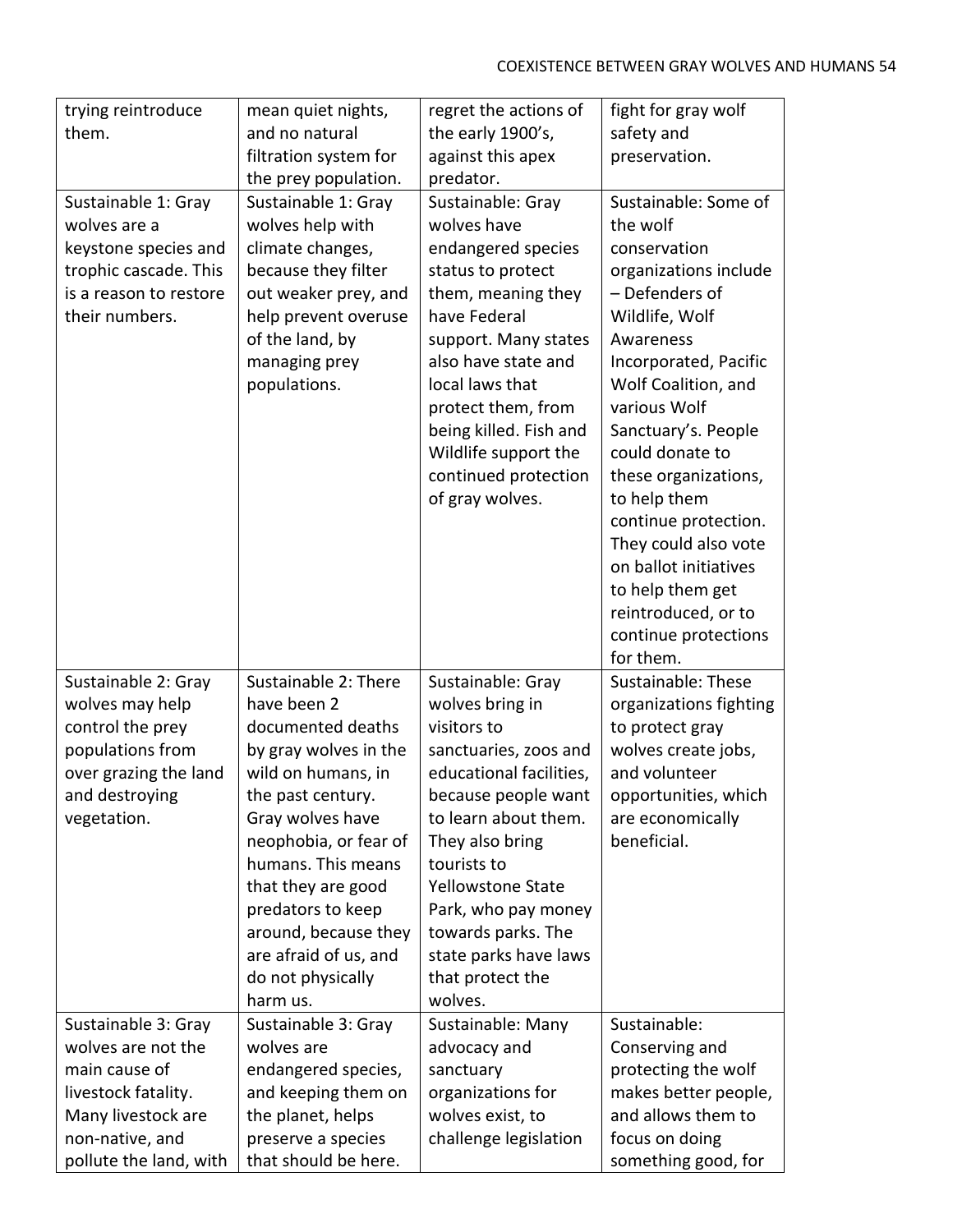| excess methane        | The loss of the  | and continue their | something else.      |
|-----------------------|------------------|--------------------|----------------------|
| emissions. Gray       | species could be | protections.       | Conservation work is |
| wolves may mitigate   | ecologically     |                    | good for people's    |
| the spread of viruses | problematic.     |                    | souls and creates a  |
| and illnesses, by     |                  |                    | positive political   |
| eating the weak from  |                  |                    | agenda.              |
| the population, in    |                  |                    |                      |
| order to keep the     |                  |                    |                      |
| prey stronger, and    |                  |                    |                      |
| more sustaining.      |                  |                    |                      |

## Past Course Assignments Supplementing This Study

*FW 255 Fish and Wildlife [Fall 2019]*



*FW 563 Some Species Have Transformed Our Planet [Spring 2019]*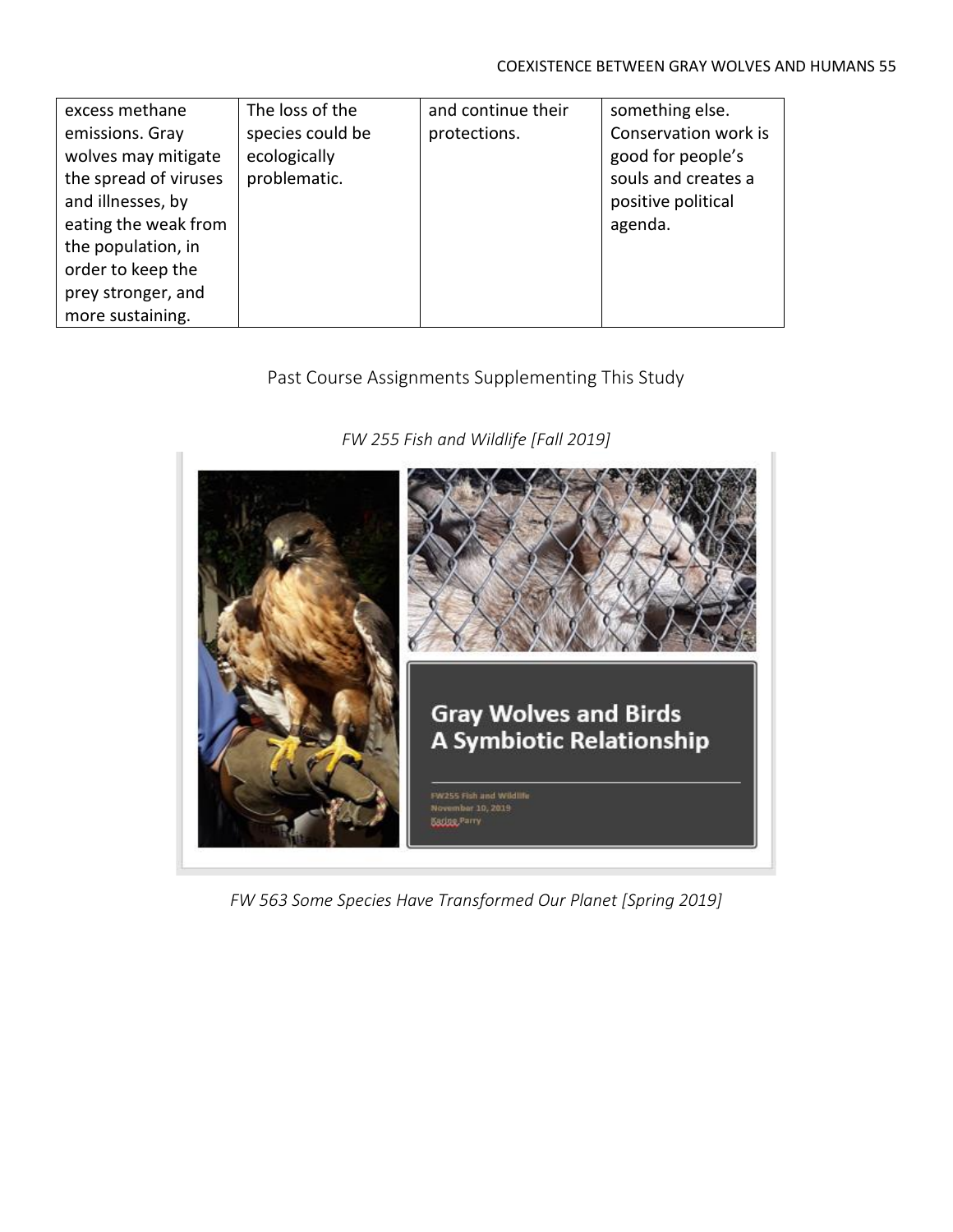

*FW 583 Gray Wolves: A Vulnerability Study [Fall 2018]*



# Gray Wolves: A Vulnerability Study

"The wolves knew when it was time to stop looking for what they'd lost, to focus instead on what was yet to come." ~ Jodi Picoult, Lone Wolf

FW583 Species Recovery Planning & Restoration **Final Presentation** Professor: Nicole Duplaix

Karine Parry October 15, 2018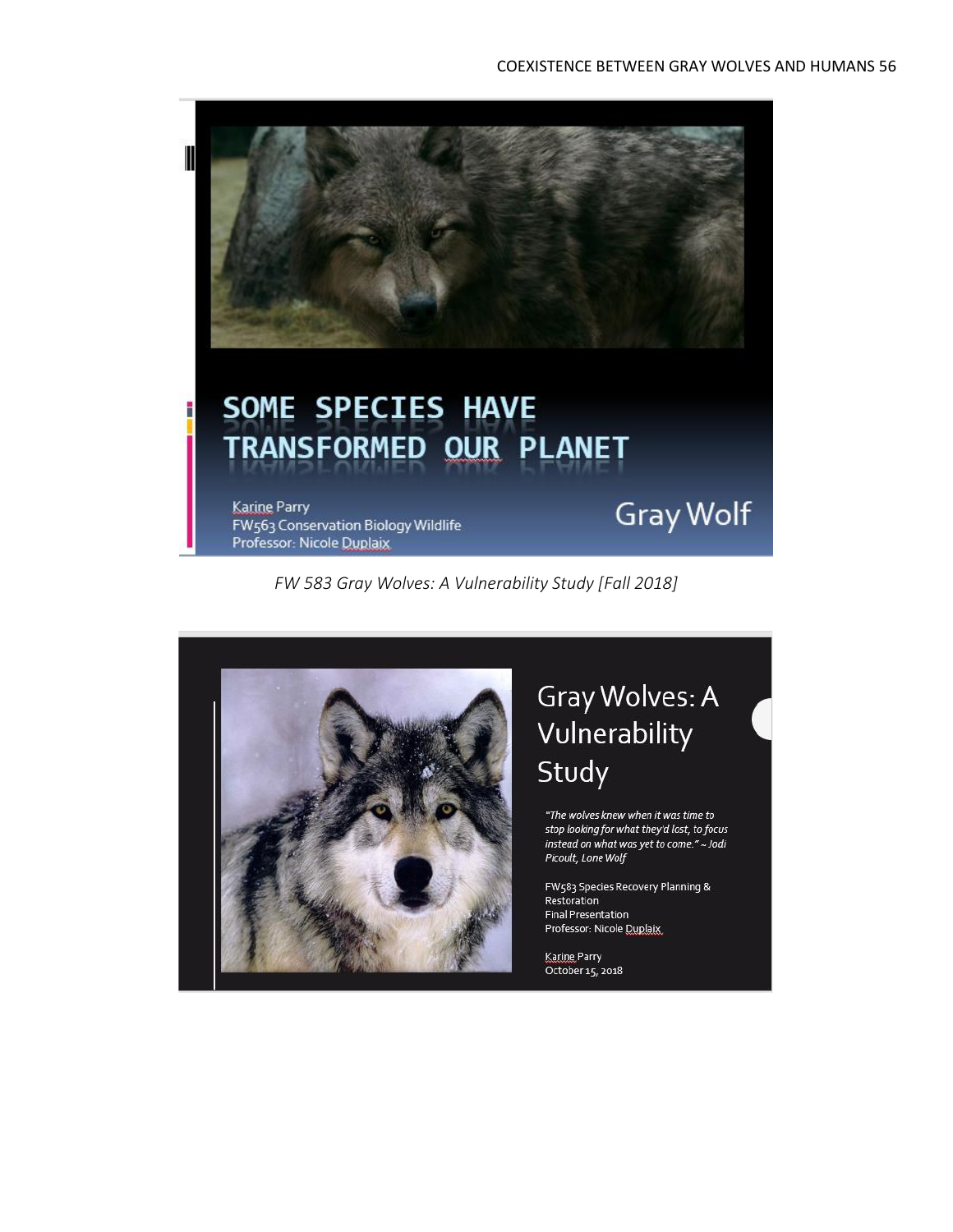Diagram of Interactions

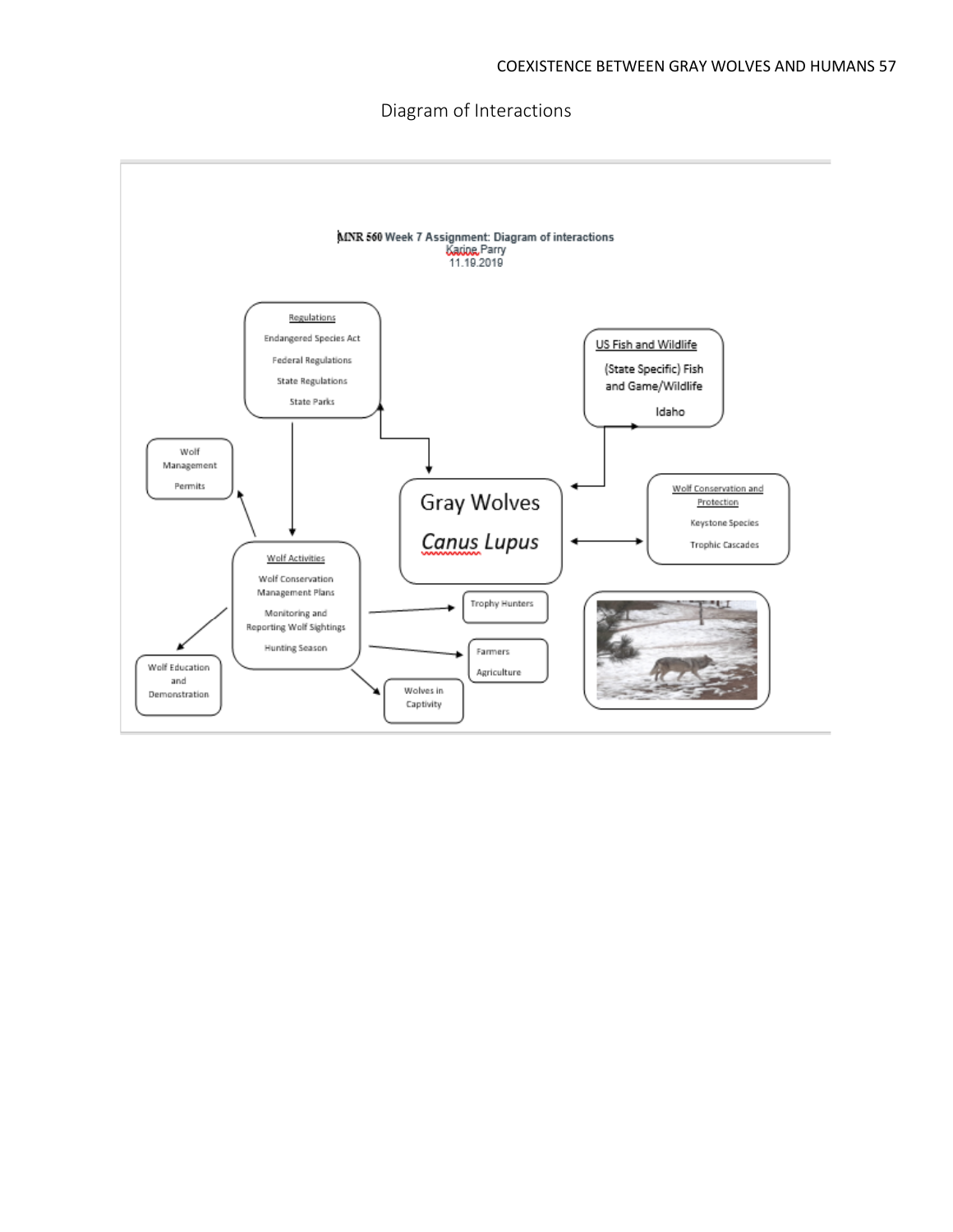Research Calendar *Winter 2020*

*This section has been removed based on IRB restrictions. If you would like the full results, you can view them on academia.edu:* 

*[https://www.academia.edu/43300164/Coexistence\\_Between\\_Gray\\_Wolves\\_and\\_Humans\\_A\\_Long-](https://www.academia.edu/43300164/Coexistence_Between_Gray_Wolves_and_Humans_A_Long-Term_Sustainability_Study)[Term\\_Sustainability\\_Study](https://www.academia.edu/43300164/Coexistence_Between_Gray_Wolves_and_Humans_A_Long-Term_Sustainability_Study)*

*Spring 2020*

*This section has been removed based on IRB restrictions. If you would like the full results, you can view them on academia.edu:*

*[https://www.academia.edu/43300164/Coexistence\\_Between\\_Gray\\_Wolves\\_and\\_Humans\\_A\\_Long-](https://www.academia.edu/43300164/Coexistence_Between_Gray_Wolves_and_Humans_A_Long-Term_Sustainability_Study)[Term\\_Sustainability\\_Study](https://www.academia.edu/43300164/Coexistence_Between_Gray_Wolves_and_Humans_A_Long-Term_Sustainability_Study)*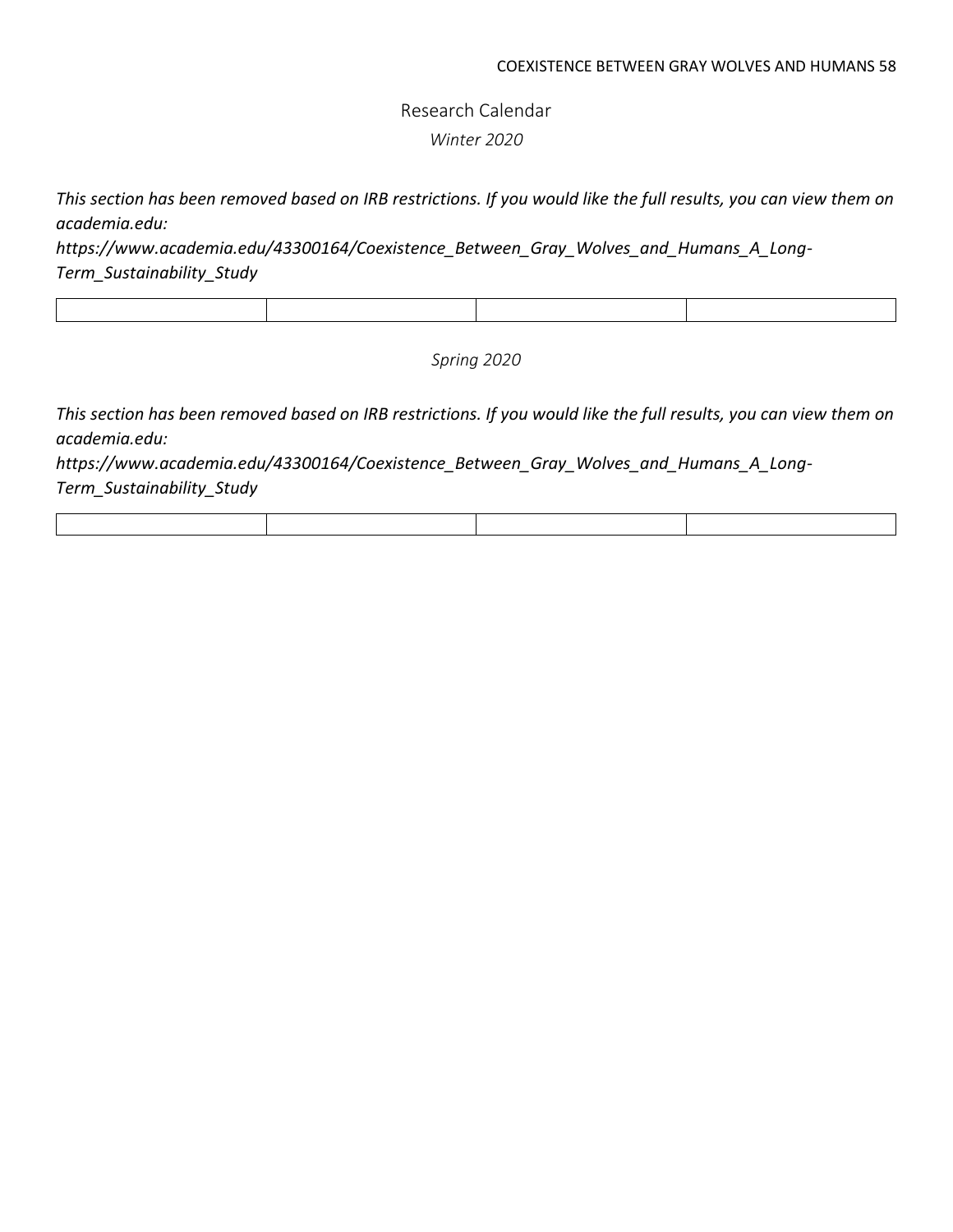Informational Interview Data

*This section has been removed based on IRB restrictions. If you would like the full results, you can view them on academia.edu:* 

*[https://www.academia.edu/43300164/Coexistence\\_Between\\_Gray\\_Wolves\\_and\\_Humans\\_A\\_Long-](https://www.academia.edu/43300164/Coexistence_Between_Gray_Wolves_and_Humans_A_Long-Term_Sustainability_Study)[Term\\_Sustainability\\_Study](https://www.academia.edu/43300164/Coexistence_Between_Gray_Wolves_and_Humans_A_Long-Term_Sustainability_Study)*

Default Qualtrics Survey Report [Winter 2020 – Spring 2020]

*This section has been removed based on IRB restrictions. If you would like the full results, you can view them on academia.edu:* 

*[https://www.academia.edu/43300164/Coexistence\\_Between\\_Gray\\_Wolves\\_and\\_Humans\\_A\\_Long-](https://www.academia.edu/43300164/Coexistence_Between_Gray_Wolves_and_Humans_A_Long-Term_Sustainability_Study)[Term\\_Sustainability\\_Study](https://www.academia.edu/43300164/Coexistence_Between_Gray_Wolves_and_Humans_A_Long-Term_Sustainability_Study)*

### SPSS Installation Process

| C:\Program Files\IBM\SPSS\Statistics\26\Python\python.exe                                        | П | $\times$ |
|--------------------------------------------------------------------------------------------------|---|----------|
| Compiling C:\Program Files\IBM\SPSS\Statistics\26\Python\Lib\logging\ init .py                   |   |          |
| Compiling C:\Program Files\IBM\SPSS\Statistics\26\Python\Lib\logging\config.py                   |   |          |
| Compiling C:\Program Files\IBM\SPSS\Statistics\26\Python\Lib\logging\handlers.py                 |   |          |
| Compiling C:\Program Files\IBM\SPSS\Statistics\26\Python\Lib\macpath.py                          |   |          |
| Compiling C:\Program Files\IBM\SPSS\Statistics\26\Python\Lib\macurl2path.py                      |   |          |
| Compiling C:\Program Files\IBM\SPSS\Statistics\26\Python\Lib\mailbox.py                          |   |          |
| Compiling C:\Program Files\IBM\SPSS\Statistics\26\Python\Lib\mailcap.py                          |   |          |
| Compiling C:\Program Files\IBM\SPSS\Statistics\26\Python\Lib\markupbase.py                       |   |          |
| Compiling C:\Program Files\IBM\SPSS\Statistics\26\Python\Lib\md5.py                              |   |          |
| Compiling C:\Program Files\IBM\SPSS\Statistics\26\Python\Lib\mhlib.py                            |   |          |
| Compiling C:\Program Files\IBM\SPSS\Statistics\26\Python\Lib\mimetools.py                        |   |          |
| Compiling C:\Program Files\IBM\SPSS\Statistics\26\Python\Lib\mimetypes.py                        |   |          |
| Compiling C:\Program Files\IBM\SPSS\Statistics\26\Python\Lib\mimify.py                           |   |          |
| Compiling C:\Program Files\IBM\SPSS\Statistics\26\Python\Lib\modulefinder.py                     |   |          |
| Listing C:\Program Files\IBM\SPSS\Statistics\26\Python\Lib\msilib                                |   |          |
| Compiling C:\Program Files\IBM\SPSS\Statistics\26\Python\Lib\msilib\ init .py                    |   |          |
| Compiling C:\Program Files\IBM\SPSS\Statistics\26\Python\Lib\msilib\schema.py                    |   |          |
| Compiling C:\Program Files\IBM\SPSS\Statistics\26\Python\Lib\msilib\sequence.py                  |   |          |
| Compiling C:\Program Files\IBM\SPSS\Statistics\26\Python\Lib\msilib\text.py                      |   |          |
| Compiling C:\Program Files\IBM\SPSS\Statistics\26\Python\Lib\multifile.py                        |   |          |
| Listing C:\Program Files\IBM\SPSS\Statistics\26\Python\Lib\multiprocessing                       |   |          |
| Compiling C:\Program Files\IBM\SPSS\Statistics\26\Python\Lib\multiprocessing\__init__.py         |   |          |
| Compiling C:\Program Files\IBM\SPSS\Statistics\26\Python\Lib\multiprocessing\connection.py       |   |          |
| Listing C:\Program Files\IBM\SPSS\Statistics\26\Python\Lib\multiprocessing\dummy                 |   |          |
| Compiling C:\Program Files\IBM\SPSS\Statistics\26\Python\Lib\multiprocessing\dummy\__init__.py   |   |          |
| Compiling C:\Program Files\IBM\SPSS\Statistics\26\Python\Lib\multiprocessing\dummy\connection.py |   |          |
| Compiling C:\Program Files\IBM\SPSS\Statistics\26\Python\Lib\multiprocessing\forking.py          |   |          |
| Compiling C:\Program Files\IBM\SPSS\Statistics\26\Python\Lib\multiprocessing\heap.py             |   |          |
| Compiling C:\Program Files\IBM\SPSS\Statistics\26\Python\Lib\multiprocessing\managers.py         |   |          |
|                                                                                                  |   |          |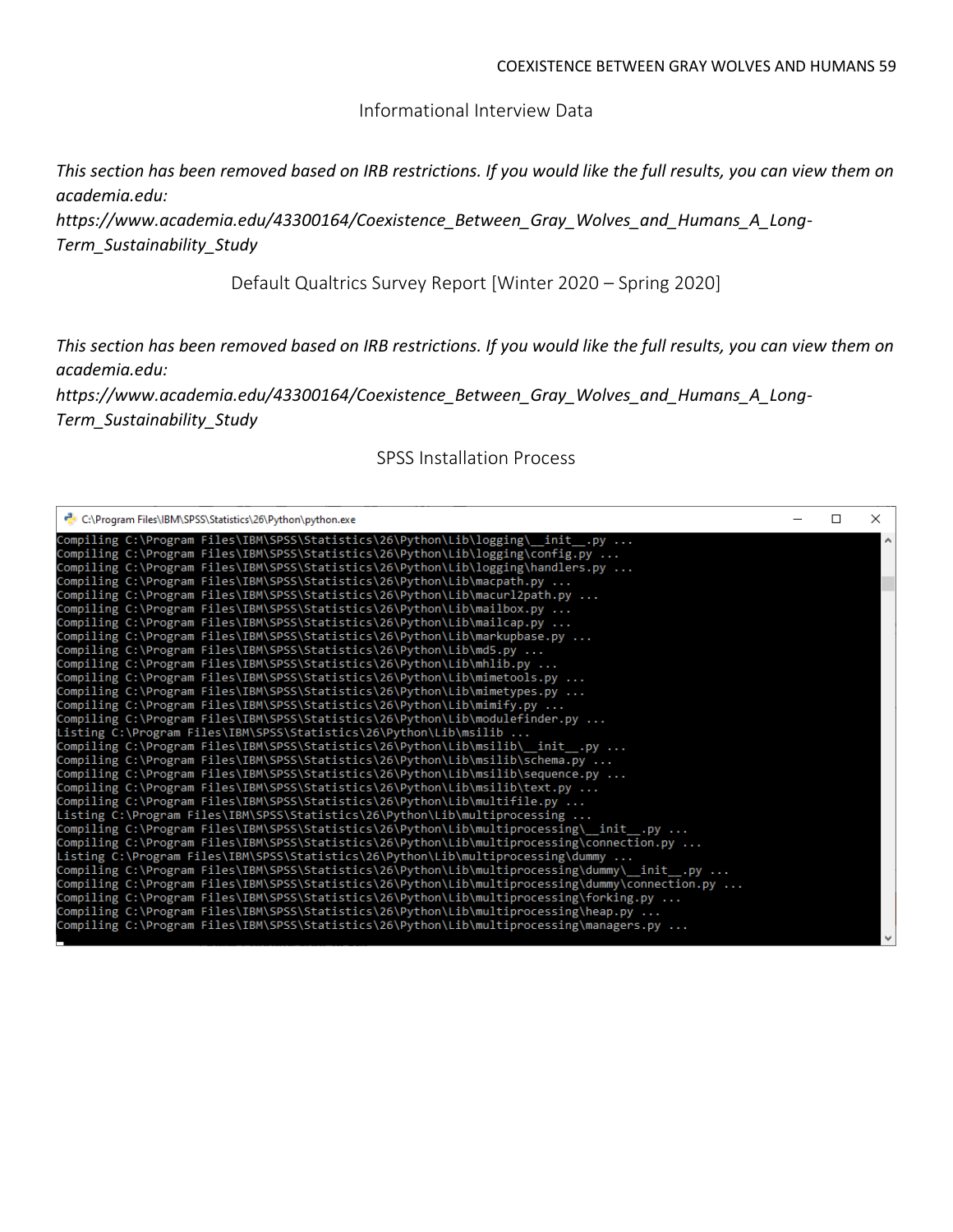

SPSS Bivariate Pearson Correlation Results

*This section has been removed based on IRB restrictions. If you would like the full results, you can view them on academia.edu:* 

*[https://www.academia.edu/43300164/Coexistence\\_Between\\_Gray\\_Wolves\\_and\\_Humans\\_A\\_Long-](https://www.academia.edu/43300164/Coexistence_Between_Gray_Wolves_and_Humans_A_Long-Term_Sustainability_Study)[Term\\_Sustainability\\_Study](https://www.academia.edu/43300164/Coexistence_Between_Gray_Wolves_and_Humans_A_Long-Term_Sustainability_Study)*